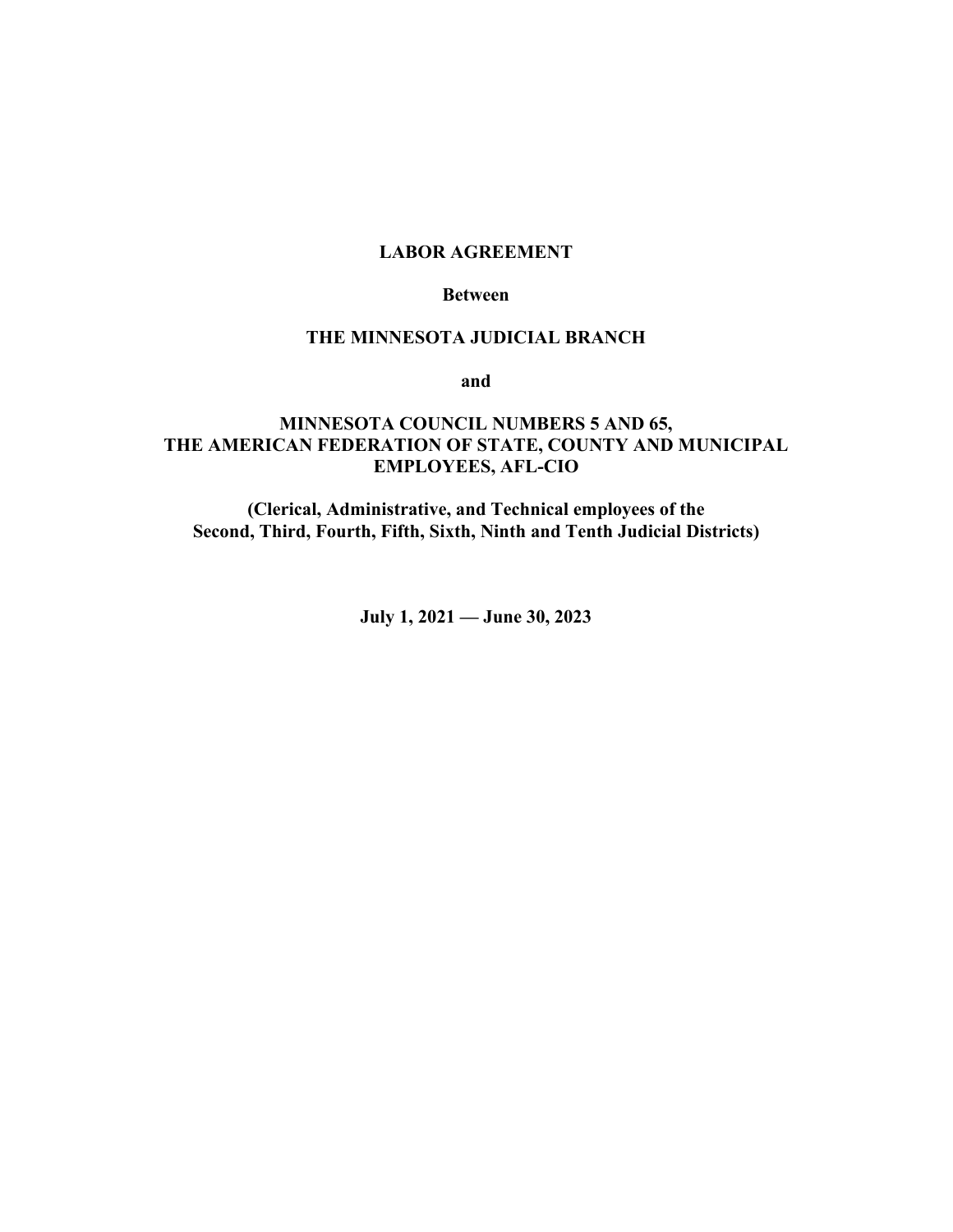# **TABLE OF CONTENTS**

| <b>ARTICLE 1</b>                                              |  |
|---------------------------------------------------------------|--|
| <b>ARTICLE 2</b>                                              |  |
| Section 1<br>Section 2                                        |  |
| <b>ARTICLE 3</b>                                              |  |
| Section 1<br>Section 2<br>Section 3<br>Section 4<br>Section 5 |  |
| <b>ARTICLE 4</b>                                              |  |
| Section 1<br>Section 2                                        |  |
| <b>ARTICLE 5</b>                                              |  |
| Section 1<br>Section 2<br>Section 3                           |  |
| <b>ARTICLE 6</b>                                              |  |
| Section 1<br>Section 2                                        |  |
| <b>ARTICLE 7</b>                                              |  |
| <b>ARTICLE 8</b>                                              |  |
| Section 1<br>Section 2<br>Section 3<br>Section 4              |  |
| <b>ARTICLE 9</b>                                              |  |
| Section 1<br>Section 2<br>Section 3<br>Section 4<br>Section 5 |  |
| Section 6<br>Section 7                                        |  |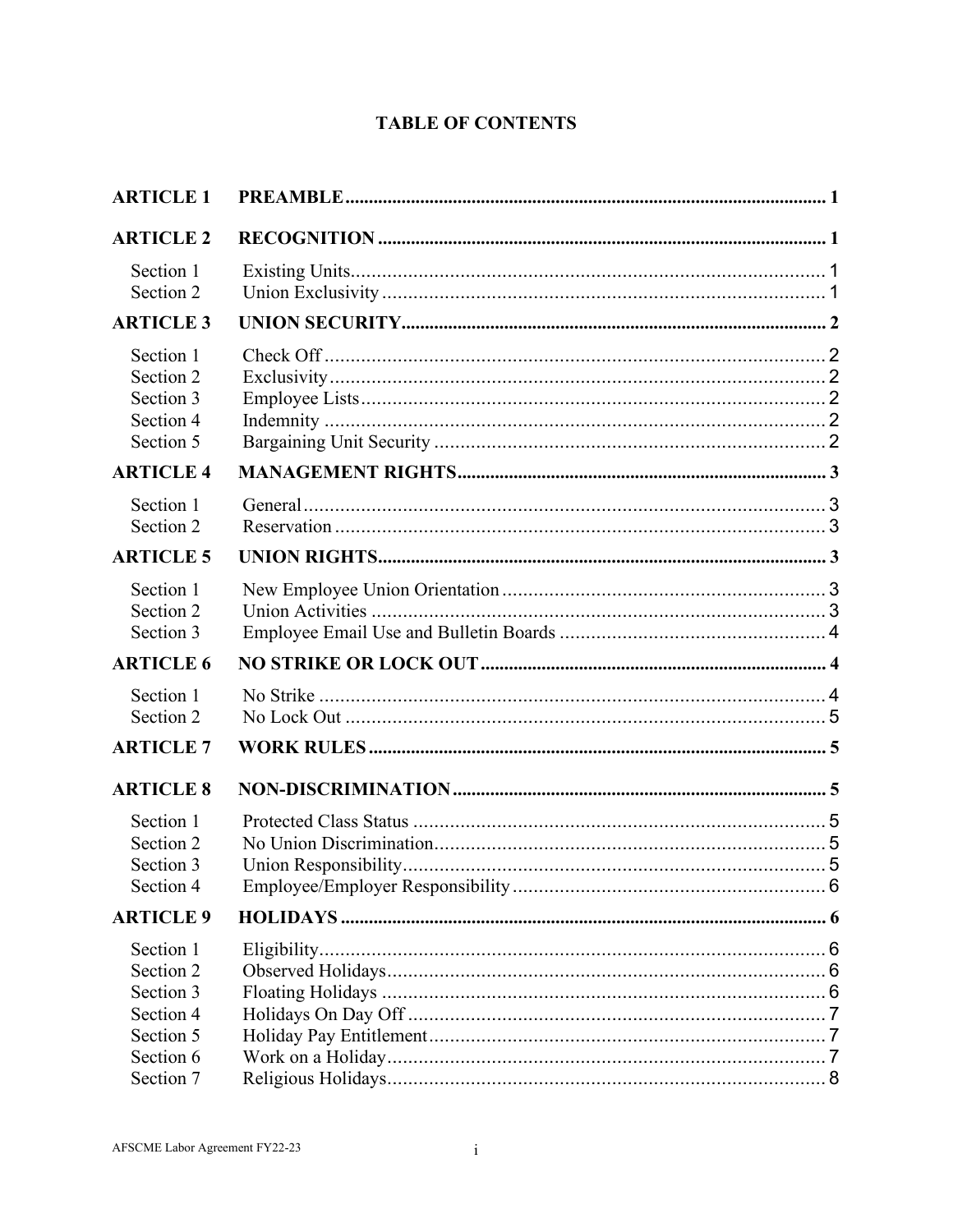| <b>ARTICLE 10</b> |                                                   |  |
|-------------------|---------------------------------------------------|--|
| Section 1         |                                                   |  |
| Section 2         |                                                   |  |
| Section 3         |                                                   |  |
| Section 4         |                                                   |  |
| Section 5         |                                                   |  |
| Section 6         |                                                   |  |
| Section 7         |                                                   |  |
| <b>ARTICLE 11</b> |                                                   |  |
| Section 1         |                                                   |  |
| Section 2         |                                                   |  |
| Section 3         |                                                   |  |
| Section 4         |                                                   |  |
| <b>ARTICLE 12</b> |                                                   |  |
| Section 1         |                                                   |  |
| Section 2         |                                                   |  |
| Section 3         |                                                   |  |
| Section 4         |                                                   |  |
| Section 5         |                                                   |  |
| Section 6         |                                                   |  |
| Section 7         |                                                   |  |
| <b>ARTICLE 13</b> |                                                   |  |
| Section 1         |                                                   |  |
| Section 2         |                                                   |  |
| Section 3         |                                                   |  |
| Section 4         |                                                   |  |
| Section 5         |                                                   |  |
| Section 6         |                                                   |  |
| <b>ARTICLE 14</b> | VACANCIES, RECLASSIFICATIONS AND REASSIGNMENT  25 |  |
| Section 1         |                                                   |  |
| Section 2         |                                                   |  |
| Section 3         |                                                   |  |
| Section 4         |                                                   |  |
| Section 5         |                                                   |  |
| Section 6         |                                                   |  |
| Section 8         |                                                   |  |
| Section 9         |                                                   |  |
|                   |                                                   |  |
| Section 1         |                                                   |  |
| Section 2         |                                                   |  |
| Section 3         |                                                   |  |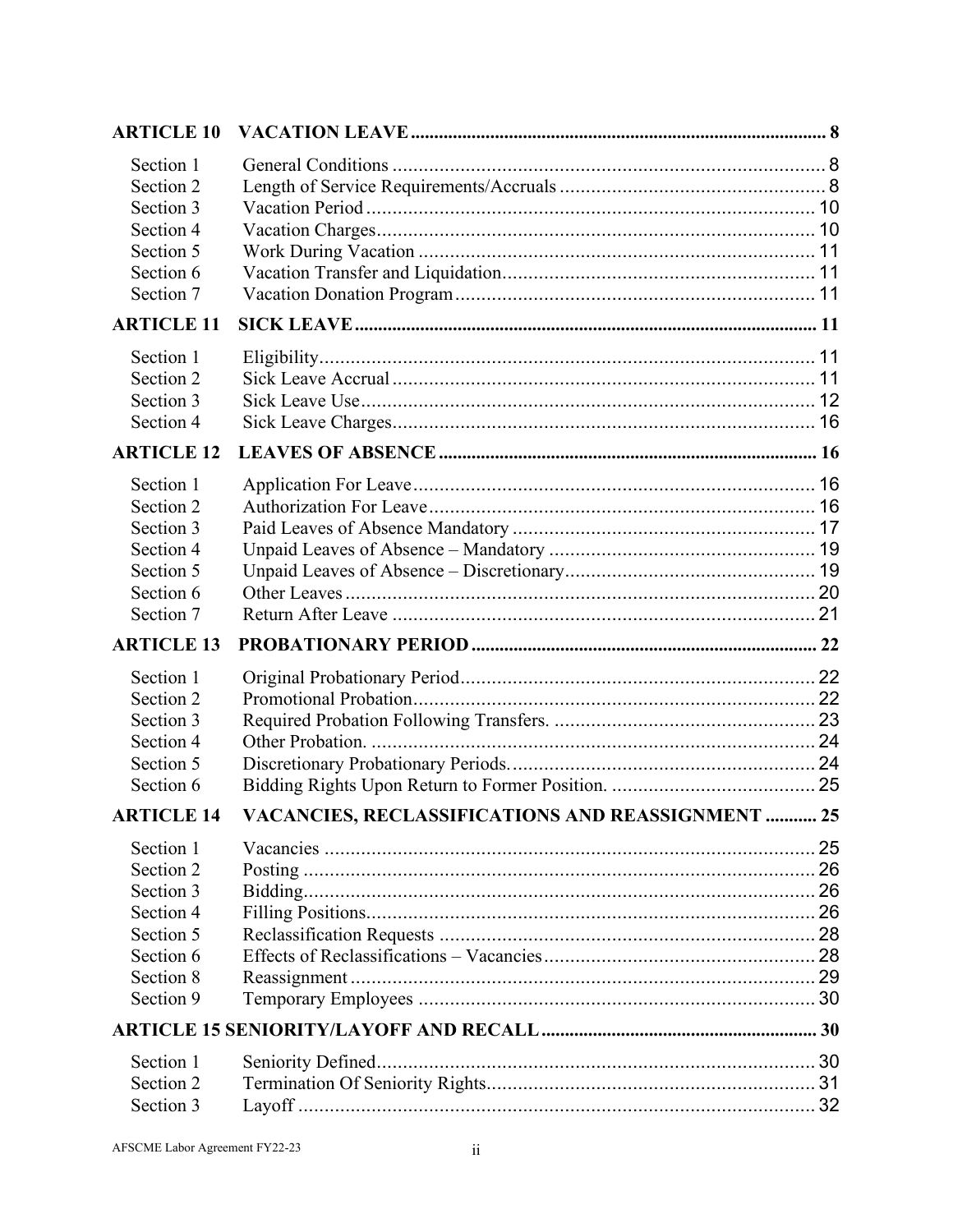| Section 4         |                                                        |  |
|-------------------|--------------------------------------------------------|--|
| Section 5         |                                                        |  |
| Section 6         |                                                        |  |
| Section 7         |                                                        |  |
| Section 8         |                                                        |  |
| <b>ARTICLE 16</b> |                                                        |  |
| <b>ARTICLE 17</b> |                                                        |  |
| Section 1         |                                                        |  |
| Section 2         |                                                        |  |
| Section 3         |                                                        |  |
| Section 4         |                                                        |  |
| Section 5         |                                                        |  |
| Section 6         |                                                        |  |
| Section 7         |                                                        |  |
| Section 8         |                                                        |  |
| Section 9         |                                                        |  |
| <b>ARTICLE 18</b> |                                                        |  |
| Section 1         |                                                        |  |
| Section 2         |                                                        |  |
| Section 3         |                                                        |  |
| Section 4         |                                                        |  |
| Section 5         |                                                        |  |
| Section 6         |                                                        |  |
| <b>ARTICLE 19</b> |                                                        |  |
| <b>ARTICLE 20</b> | <b>WORKERS COMPENSATION AND INJURED ON DUTY PAY 44</b> |  |
| Section 1         |                                                        |  |
| Section 2         |                                                        |  |
| Section 3         | Vacation and Sick Leave Accruals                       |  |
| Section 4         |                                                        |  |
| Section 5         |                                                        |  |
| <b>ARTICLE 21</b> |                                                        |  |
| <b>ARTICLE 22</b> |                                                        |  |
| Section 1         |                                                        |  |
| <b>ARTICLE 23</b> |                                                        |  |
| Section 1         |                                                        |  |
| Section 2         | General Wage Adjustment - Fiscal Years 2022-2023  48   |  |
| Section 3         |                                                        |  |
| Section 4         |                                                        |  |
| Section 5         |                                                        |  |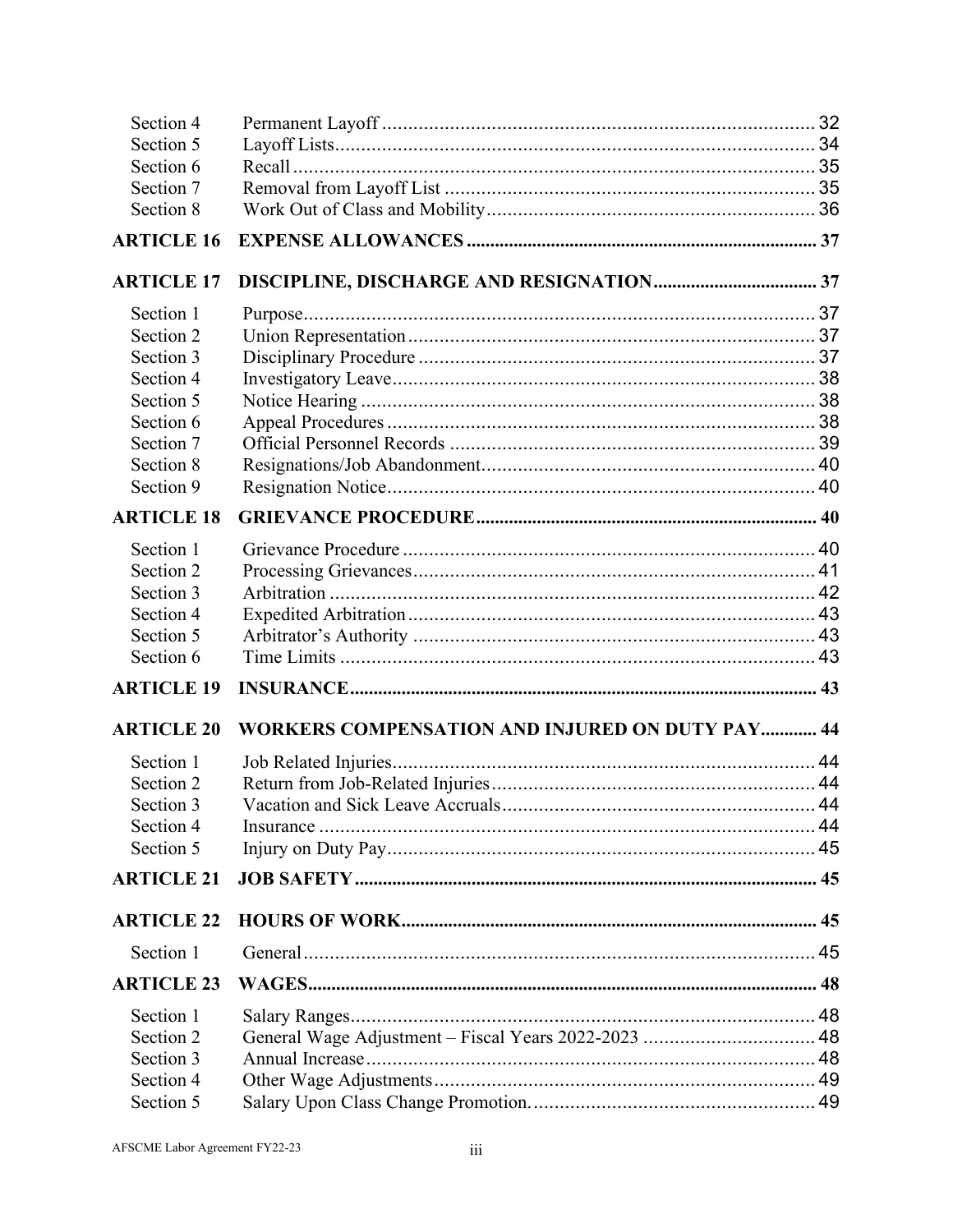| Section 6                |                                                         |  |
|--------------------------|---------------------------------------------------------|--|
| Section 7                |                                                         |  |
| Section 8                |                                                         |  |
| Section 9                |                                                         |  |
| Section 10               |                                                         |  |
| Section 11               |                                                         |  |
| Section 12<br>Section 13 |                                                         |  |
|                          |                                                         |  |
| <b>ARTICLE 24</b>        |                                                         |  |
| Section 1                |                                                         |  |
| Section 2                |                                                         |  |
| <b>ARTICLE 25</b>        |                                                         |  |
|                          |                                                         |  |
| <b>ARTICLE 26</b>        |                                                         |  |
| Section 1                |                                                         |  |
| Section 2                |                                                         |  |
| Section 3                |                                                         |  |
|                          |                                                         |  |
|                          |                                                         |  |
|                          |                                                         |  |
|                          |                                                         |  |
|                          |                                                         |  |
|                          |                                                         |  |
|                          | APPENDIX E EMPLOYER'S AND DESIGNEE'S DUTY TO FURNISH 59 |  |
|                          |                                                         |  |
|                          |                                                         |  |
|                          |                                                         |  |
|                          |                                                         |  |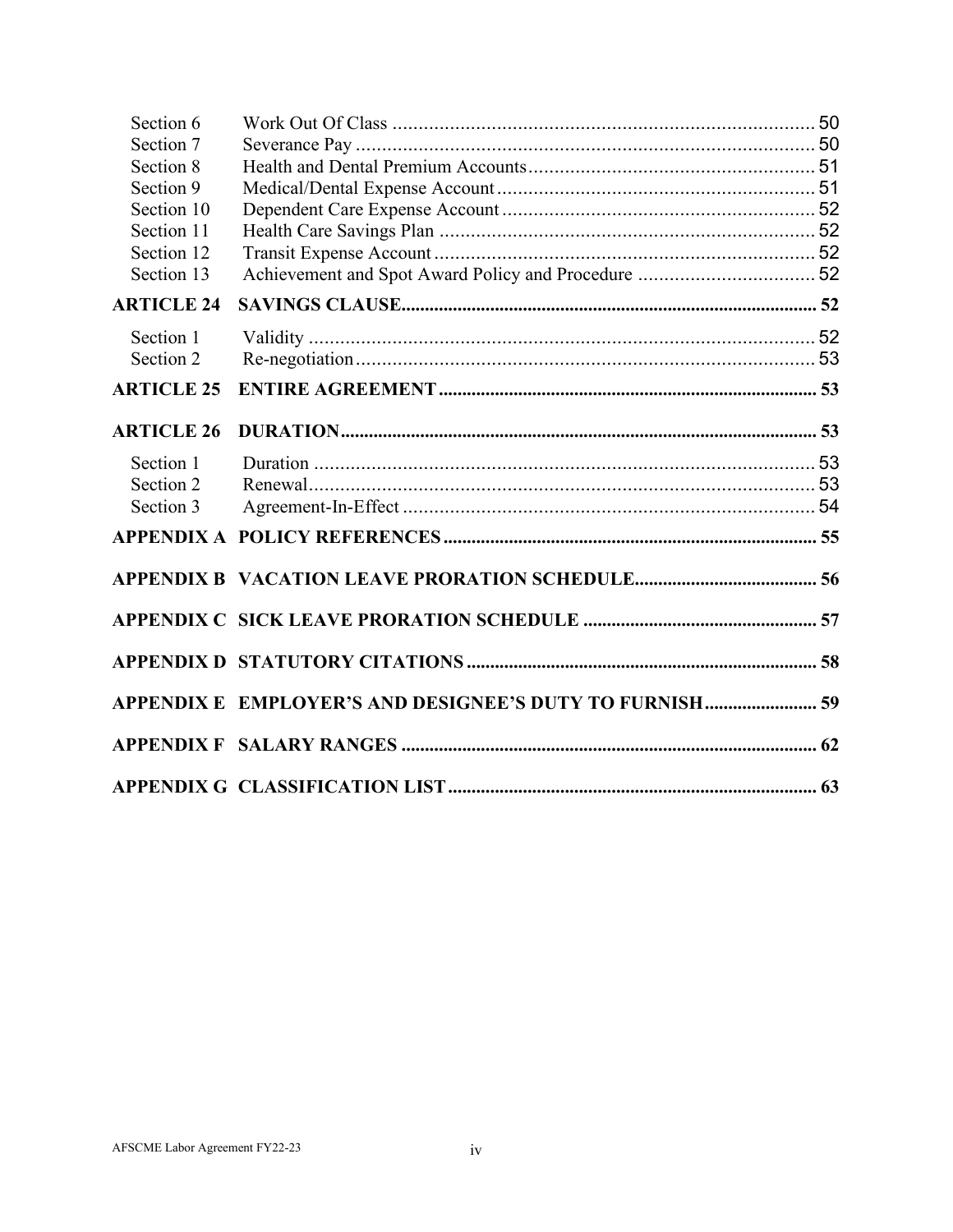### **ARTICLE 1 PREAMBLE**

<span id="page-5-0"></span>This Agreement is entered into between the Minnesota Judicial Branch, hereinafter referred to as the Employer, and the jointly certified AFSCME unit consisting of Minnesota Council No. 65, Local No. 1500, AFL-CIO, and Minnesota Council No. 5, Local No. 3688, AFL-CIO. Unless otherwise specifically noted in this Agreement, the "Union" hereinafter refers to both Councils jointly as certified by the Minnesota Bureau of Mediation Services.

The purpose of this agreement is to establish rates of pay, hours of work and other terms and conditions of employment.

The Employees and Employer (as described above) acknowledge their responsibility to:

- o Promote harmonious relations in the workplace;
- o Promote dignity and respect in the workplace; and
- o Establish and promote equitable and peaceful resolutions of differences.

### **ARTICLE 2 RECOGNITION**

#### <span id="page-5-1"></span>**Section 1 Existing Units**

<span id="page-5-2"></span>The Employer recognizes the Union as the exclusive bargaining representative, under Minnesota Statutes, Section 179A.03, Subdivision 14, for:

All clerical, administrative and technical employees employed by the Minnesota Judicial Branch within the Second, Third, Fourth, Fifth, Sixth, Ninth and Tenth Judicial Districts excluding supervisory, confidential and all other employees.

#### **Section 2 Union Exclusivity**

<span id="page-5-3"></span>The Employer will not, during the life of this Agreement, meet and confer or meet and negotiate with any individual employees or with any other employees' organization with respect to the terms and conditions of employment of the employees covered by this Agreement except through the Union or its authorized representatives. The Employer will not assist or otherwise encourage any other employee organization which seeks to bargain for employees covered by this Agreement.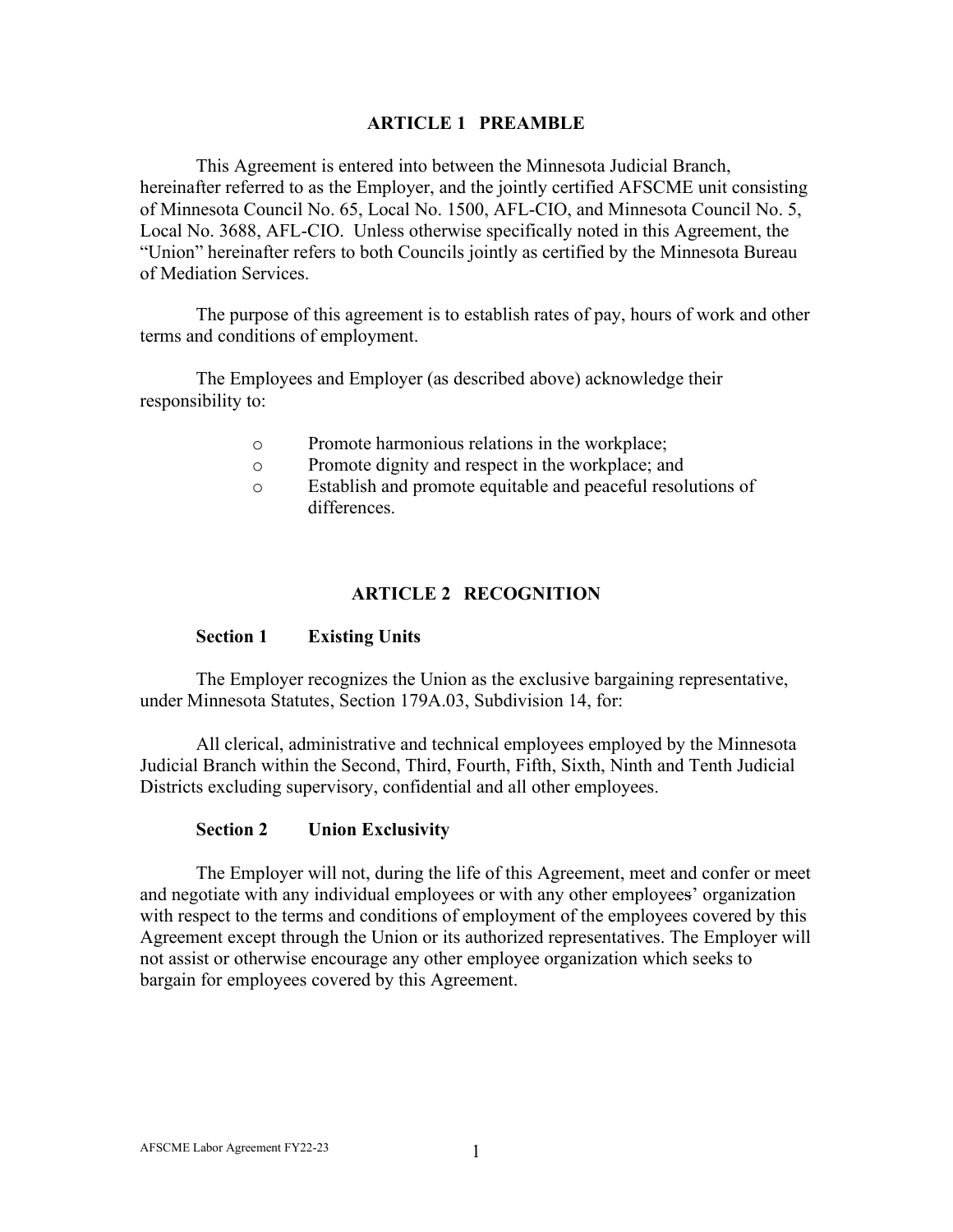### **ARTICLE 3 UNION SECURITY**

#### <span id="page-6-0"></span>**Section 1 Check Off**

<span id="page-6-1"></span>The Employer shall deduct the membership dues from the earnings of those employees who authorize such deductions in writing. The Union shall submit such authorizations and certify the amounts to be deducted at least seven (7) calendar days prior to the end of the payroll period for which the deductions are to be effective and the deduction shall continue in effect until cancelled by the employee through the Union. The aggregate deductions of all employees, together with a detailed record, shall be remitted to the Union office within ten (10) calendar days after such deductions are made.

### **Section 2 Exclusivity**

<span id="page-6-2"></span>No other employee organization shall be granted payroll deduction of dues for employees covered by this Agreement.

### **Section 3 Employee Lists**

<span id="page-6-3"></span>The Employer, or its designee, shall report to the Union the information on all employees added to or removed from the bargaining unit by seniority unit, including the reason for removals. The employer will send a report detailing temporary employees in court administration for all AFSCME Districts. These reports shall be made on a monthly basis and shall be transmitted no later than one (1) calendar week following the end of each month.

Upon request of the Union, the Employer shall provide the Union with a listing of all employees in the bargaining unit represented by the Union.

The Labor Relations Manager shall notify the Union of any new job classifications.

#### **Section 4 Indemnity**

<span id="page-6-4"></span>The Union agrees to indemnify and hold the Employer harmless against any and all claims, suits, orders or judgments brought or issued against the Employer as a result of any action taken or not taken as a result of a request of the Union under the provisions of this Article including fair share deductions and remittances.

#### **Section 5 Bargaining Unit Security**

<span id="page-6-5"></span>The Employer shall provide the applicable Local Union President with information on new volunteers, interns and student workers in court administration via email from the HR Manager or designee.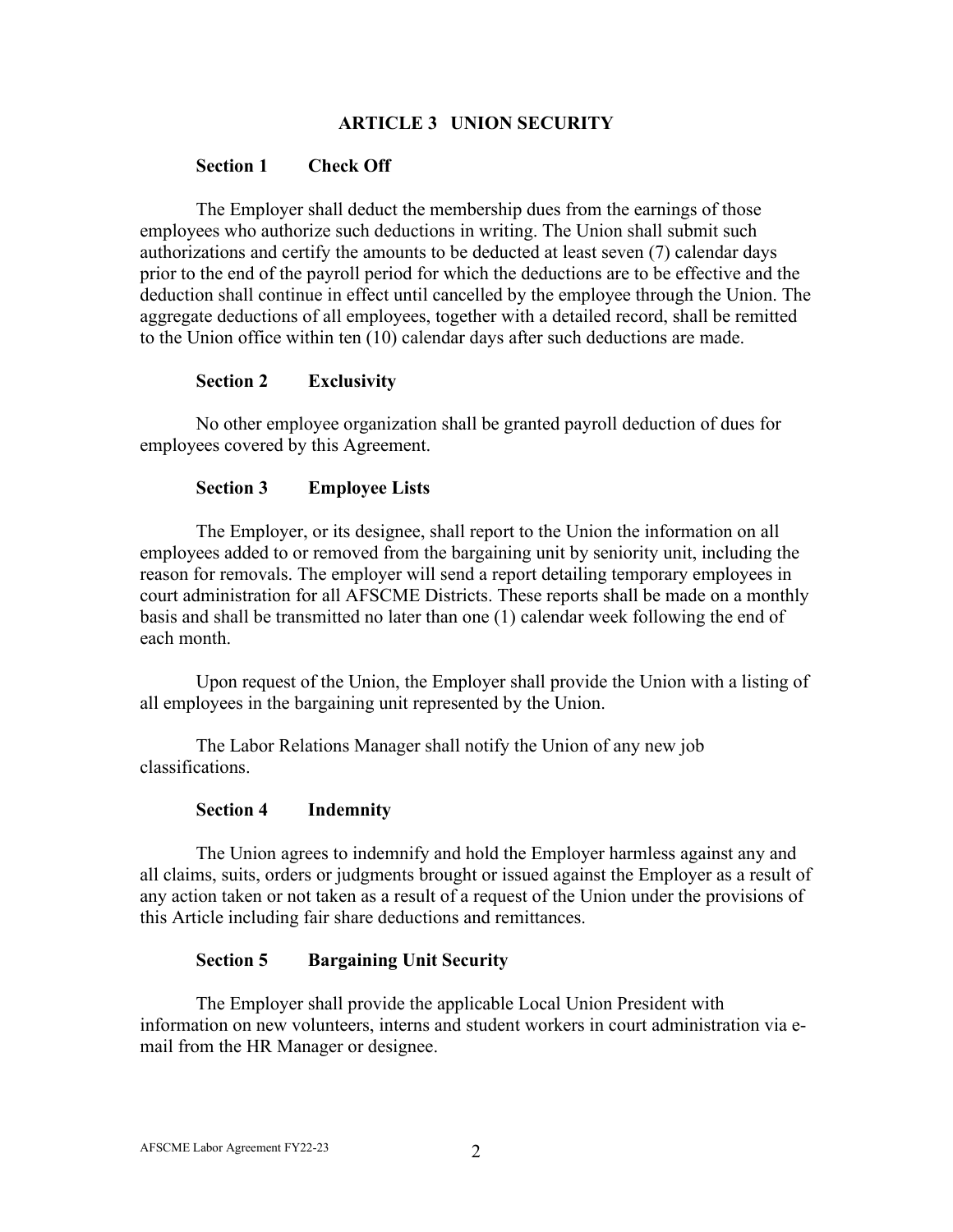### **ARTICLE 4 MANAGEMENT RIGHTS**

#### <span id="page-7-0"></span>**Section 1 General**

<span id="page-7-1"></span>It is recognized that, except as expressly modified by this Agreement, the Employer retains all inherent managerial rights necessary to operate and direct the affairs of the Employer, and its District Courts and Judicial Districts, in all its various aspects.

These rights include but are not limited to the right to determine policy, functions and programs, determine and establish budgets, utilize technology, relieve employees due to lack of work or other legitimate reasons, determine the methods, means, organization and number of persons by which such operations and services are to be conducted, and select and direct personnel.

#### **Section 2 Reservation**

<span id="page-7-2"></span>Any terms of employment not specifically established or modified by this Agreement shall remain exclusively within the discretion of the Employer to modify, establish or eliminate.

### **ARTICLE 5 UNION RIGHTS**

#### <span id="page-7-3"></span>**Section 1 New Employee Union Orientation**

<span id="page-7-4"></span>District Human Resources shall notify the designated Union Representative within the first two weeks from a new hire's start date to allow the scheduling of a 60 minute union orientation within the new employee's first 30 days of employment. If a work-location orientation is not feasible, the union shall be offered 60 minutes to conduct the orientation by electronic means or as part of the district's orientation agenda.

#### **Section 2 Union Activities**

<span id="page-7-5"></span>The Union may designate employees from the bargaining unit to act as stewards and shall inform the Employer's Labor Relations Manager, in writing, of such choice and subsequent changes in the position of stewards and/or alternates. Any employee purporting to have steward status who has not been designated as such in writing by the Union shall not be recognized as a steward by the Employer's Labor Relations Manager, until such time as the union notifies it in writing of the employee's designation as a steward and/or alternate.

With advance notice to the employee's immediate supervisor, the Employer agrees that during working hours, on the work premises, without loss of pay, the Union president or one designated Union Representative shall be allowed reasonable time which does not unduly interfere with their normal duties or the duties of other employees to: post Union notices and announcements; to distribute the contract and steward list to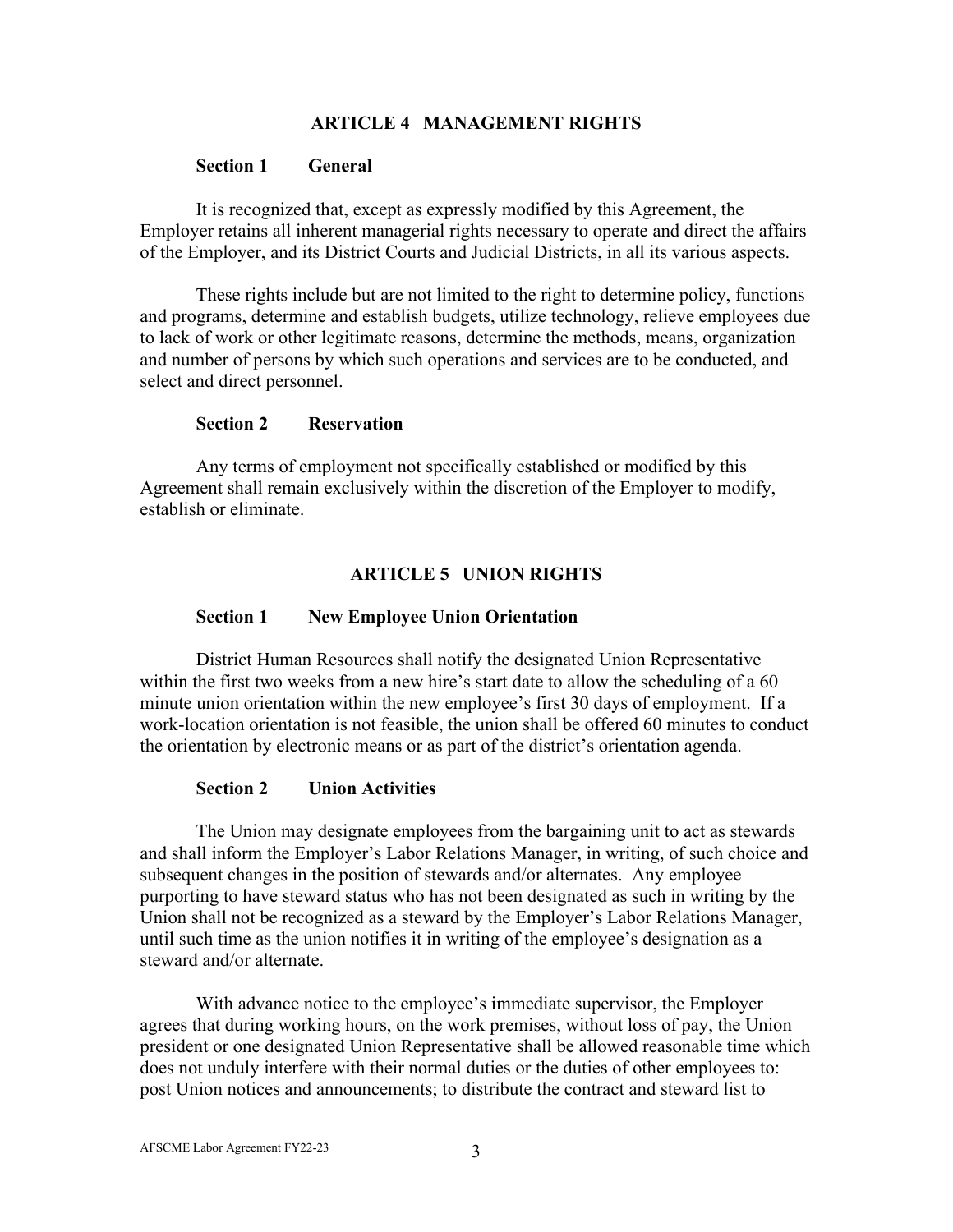employees; conduct orientation for new hires; transmit communications authorized by the Local Union or its officers to the Employer or their representative; or consult with the Employer, or their representatives; or to consult with Local Union officers, or other Union representatives, regarding enforcement of any provisions of this Agreement. This provision does not include paid time off to attend union or officer meetings. Any unresolved concerns regarding the use of this provision shall be discussed through a meet and confer.

#### **Section 3 Employee Email Use and Bulletin Boards**

<span id="page-8-0"></span>Notwithstanding other appropriate employment uses, the Employer shall allow bargaining unit employees to use its email system to advertise Union meetings and Union initiatives to other bargaining unit members so long as usage complies with the Employer's policy about email usage, the communication does not advocate any course of action contrary to the provisions of this Agreement, nor does the communication contain any material of a partisan political, derogatory, or inflammatory nature. This provision would prohibit any materials that promote or disparage any candidate or political party in any race for elected office.

The Employer shall furnish adequate bulletin board space in one or more convenient places in the work areas to be used exclusively by the Union for posting pertinent Union information. Upon request of the Union, the Employer shall provide an exclusive bulletin board. It is specifically understood that posted materials shall not advocate any course of action contrary to the provisions of this Agreement nor shall they contain material of a partisan political, derogatory or inflammatory nature. This provision would prohibit any materials that promote or disparage any candidate or political party in any race for elected office.

### **ARTICLE 6 NO STRIKE OR LOCK OUT**

#### <span id="page-8-1"></span>**Section 1 No Strike**

<span id="page-8-2"></span>The Union agrees that it will not promote or support any unlawful strike under the Minnesota Public Employment Labor Relations Act. A strike is lawful if conducted as provided under the provisions of M.S. 179A.18. A strike is defined under the Minnesota Public Employment Labor Relations Act as a "concerted action in failing to report for duty, the willful absence from one's position, the stoppage of work, slow down or the absence in whole or in part from the full, faithful, and proper performance of the duties of employment for purpose of inducing, influencing, or coercing a change in the conditions of compensation or the rights, privileges, or obligations of employment."

Any employee who knowingly violates the provisions of this section may be discharged or otherwise disciplined. Any employee so disciplined may elect to grieve the discipline under this Agreement.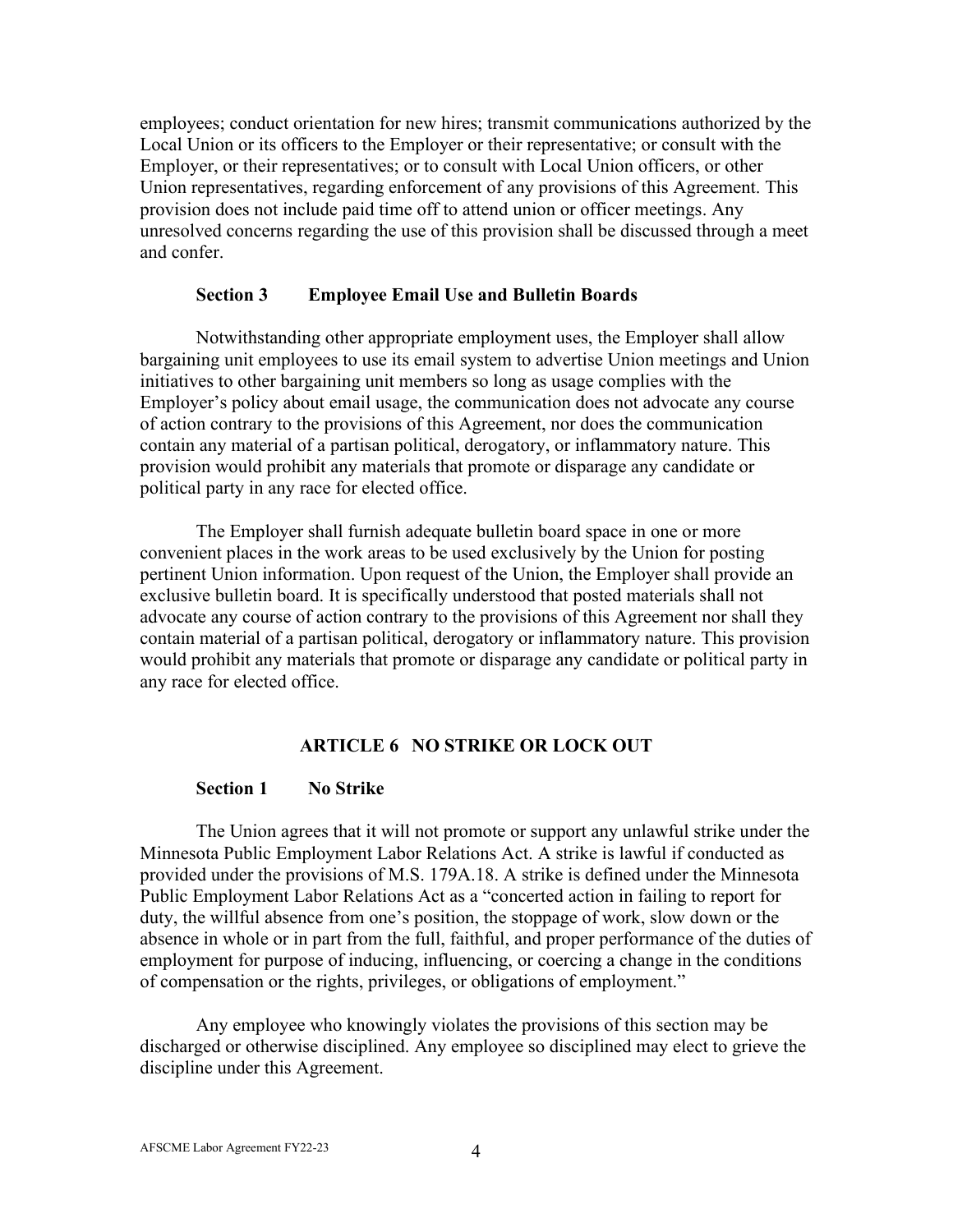#### **Section 2 No Lock Out**

<span id="page-9-0"></span>No lock out shall be instituted by the Employer and/or its designees during the life of this Agreement.

#### **ARTICLE 7 WORK RULES**

<span id="page-9-1"></span>The Employer, and/or its designees, may establish and enforce reasonable work rules, policies, and guidelines that are not in conflict with the provisions of this Agreement. Such rules, policies and guidelines shall be applied and enforced without discrimination. The Employer shall notify the Union Presidents and Exclusive representatives regarding changes in new or amended work rules, guidelines, and Human Resource policies that apply to Bargaining Unit Employees prior to the Employer placing them in effect. Work rules, policies, and guidelines will be labeled as new or amended, shall indicate if applied statewide or the county and/or district, and shall be communicated via email or provided in written format at staff meetings as far in advance of their effective date as possible

#### **ARTICLE 8 NON-DISCRIMINATION**

#### <span id="page-9-2"></span>**Section 1 Protected Class Status**

<span id="page-9-3"></span>The provisions of this Agreement shall be applied equally to all employees in the bargaining unit without discrimination as to age, sex, marital status, sexual preference, race, color, creed, disability, national origin, political affiliation, gender identity, familial status, or religion or as defined by statute or Court Rule. The Union shall share equally with the Employer the responsibility for applying this provision of the Agreement. When a reasonable accommodation under the Americans with Disabilities Act is necessary and the accommodation conflicts with any provision of the Agreement, the Employer and the Union shall meet and confer prior to the implementation of the accommodation.

#### **Section 2 No Union Discrimination**

<span id="page-9-4"></span>The Employer agrees not to interfere with the rights of employees to become members of the Union, and there shall be no discrimination, interference, restraint or coercion by the Employer or any Employer representative against any employee because of Union membership or non-membership or because of any employee activity in an official capacity on behalf of the Union, which is in accord with the provisions of this Agreement.

#### **Section 3 Union Responsibility**

<span id="page-9-5"></span>The Union accepts its responsibility as exclusive bargaining representative and agrees to represent all employees in the bargaining unit without discrimination,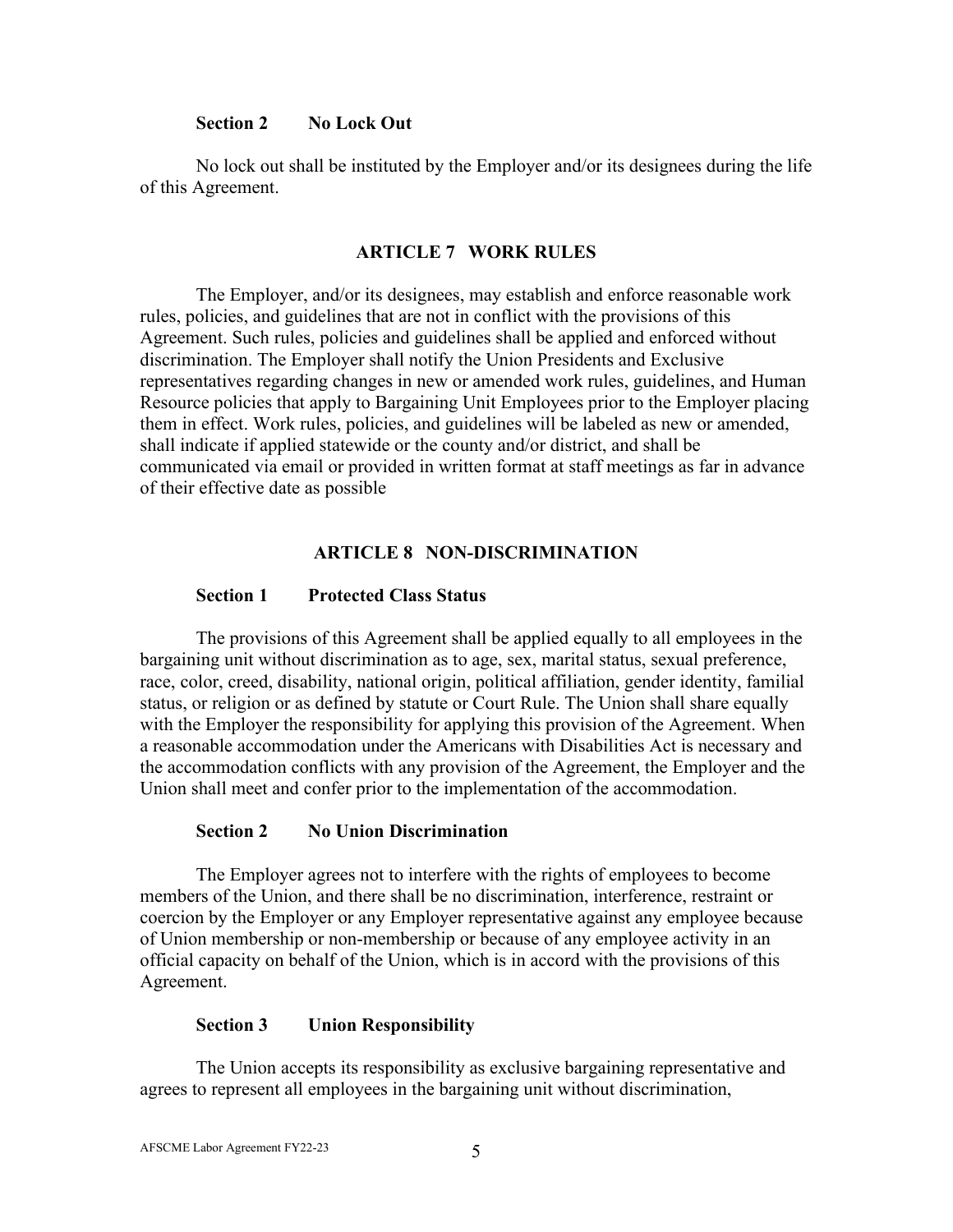interference, restraint or coercion because of membership or non-membership in the Union.

#### **Section 4 Employee/Employer Responsibility**

<span id="page-10-0"></span>All parties to this Agreement shall perform their duties and responsibilities in a non-discriminatory manner as such duties and responsibilities involve other employees, the general public, and/or clients

### **ARTICLE 9 HOLIDAYS**

### <span id="page-10-1"></span>**Section 1 Eligibility**

<span id="page-10-2"></span>All full-time, part-time and benefit earning temporary employees in payroll status are eligible for paid holidays.

Non-benefit earning temporary employees, intermittent employees, emergency employees, and interns shall not be eligible for paid holidays or the floating holiday.

#### <span id="page-10-3"></span>**Section 2 Observed Holidays**

The following days shall be observed as paid holidays for employees:

Independence Day July 4 Labor Day Veteran's Day Thanksgiving Day Day After Thanksgiving Christmas Day New Year's Day Martin Luther King Day President's Day Memorial Day

#### **Section 3 Floating Holidays**

<span id="page-10-4"></span>All eligible employees shall receive one (1) floating holiday each fiscal year. For fiscal years 2022 and 2023, all eligible employees shall receive a second floating holiday, totaling two (2) per fiscal year. The employee must request the floating holiday in advance. The holiday shall be taken on an employee's regularly scheduled work day subject to mutual agreement between the Employer or its designees and the employee. The floating holiday shall be taken in the fiscal year in which it is earned, or it is lost. A floating holiday may not be taken in increments of less than the full number of hours that the employee is entitled to receive.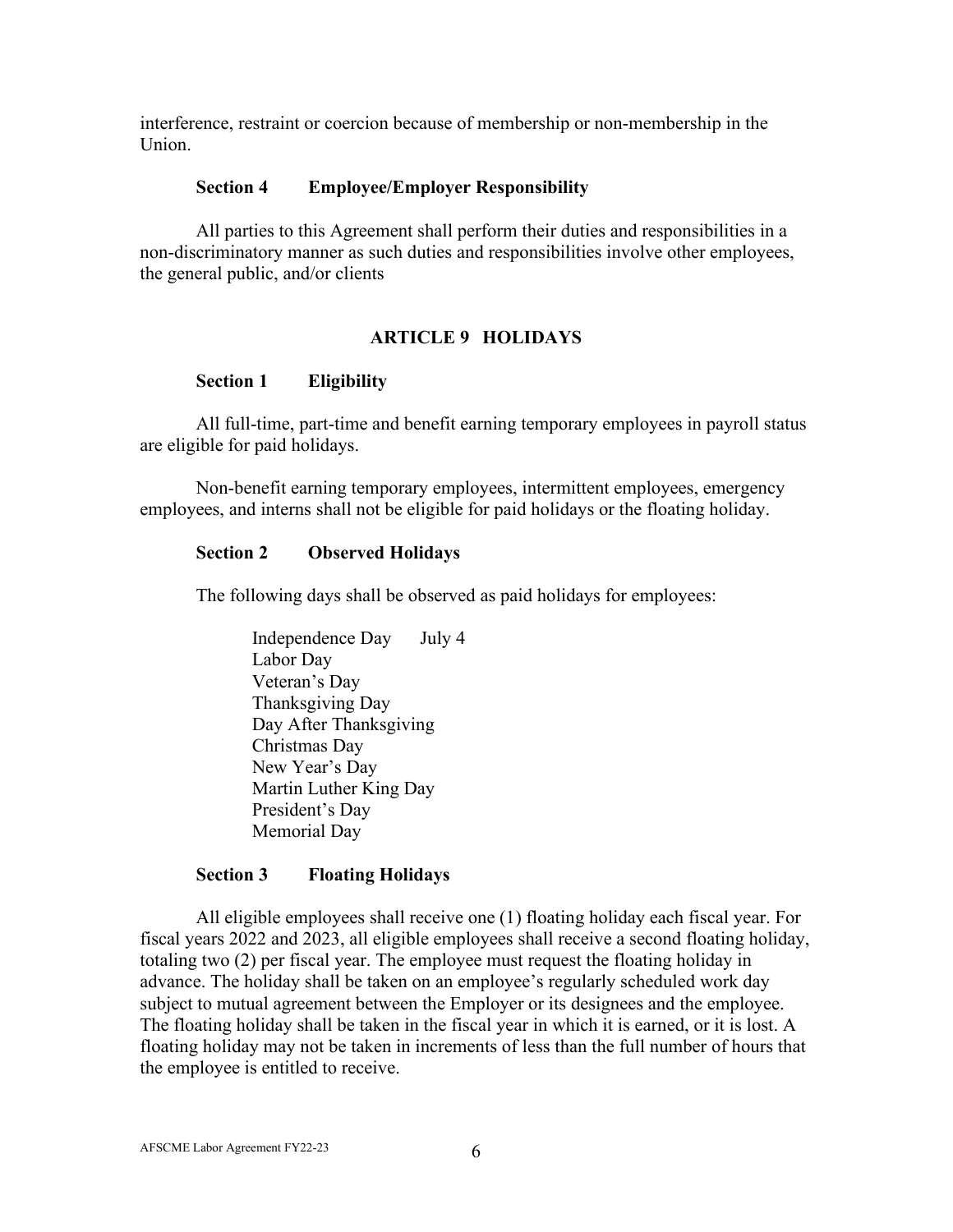# **Section 4 Holidays On Day Off**

<span id="page-11-0"></span>When a holiday falls on a scheduled day off, the scheduled work day before or after the holiday at the discretion of the Employer or its designees shall be the holiday unless other arrangements are agreed to between the Employer or its designees and the employee.

# **Section 5 Holiday Pay Entitlement**

<span id="page-11-1"></span>In order to receive a paid holiday (including both observed holidays and floating holidays), an otherwise eligible employee must have returned to work from their unpaid leave prior to the holiday and have paid time within the pay period in which the holiday occurs. Employees may not receive a paid holiday when there is no paid time in the pay period, or while on an unpaid leave, excluding Military and VUSSL.

- A. Employees who normally work less than 80 hours per pay period shall have their holiday pay pro-rated in accordance with their FTE allocation, not to exceed eight (8) hours. With supervisory approval, the employee may work additional hours within the work week or use accrued compensatory or vacation leave to make up for any loss of pay.
- B. Employees who do not work a regular recurring schedule shall have their holiday pay pro-rated consistent with their FTE allocation, not to exceed eight (8) hours. With supervisory approval, the employee may work additional hours within the work week or use accrued compensatory or vacation leave to make up for any loss of pay.
- C. Employees who work flex schedules (e.g., four 10-hour days) receive holiday pay based on the number of hours the employee would have been scheduled to work had there been no holiday, to a maximum of eight (8) hours. With supervisory approval, the employee may work additional hours within the work week or use accrued compensatory or vacation leave to make up for any loss of pay.

The estate of an eligible employee who has died on a holiday or holiday weekend shall be entitled to be paid for the holiday.

### **Section 6 Work on a Holiday**

<span id="page-11-2"></span>Hours worked on an observed holiday must be pre-approved. If pre-approval is given, any eligible employee who works on a designated holiday shall receive the appropriate holiday compensation and time and one-half for all hours worked on the holiday. Compensation for holiday hours worked shall be provided either in compensatory time off or wage payments as determined by the Employer.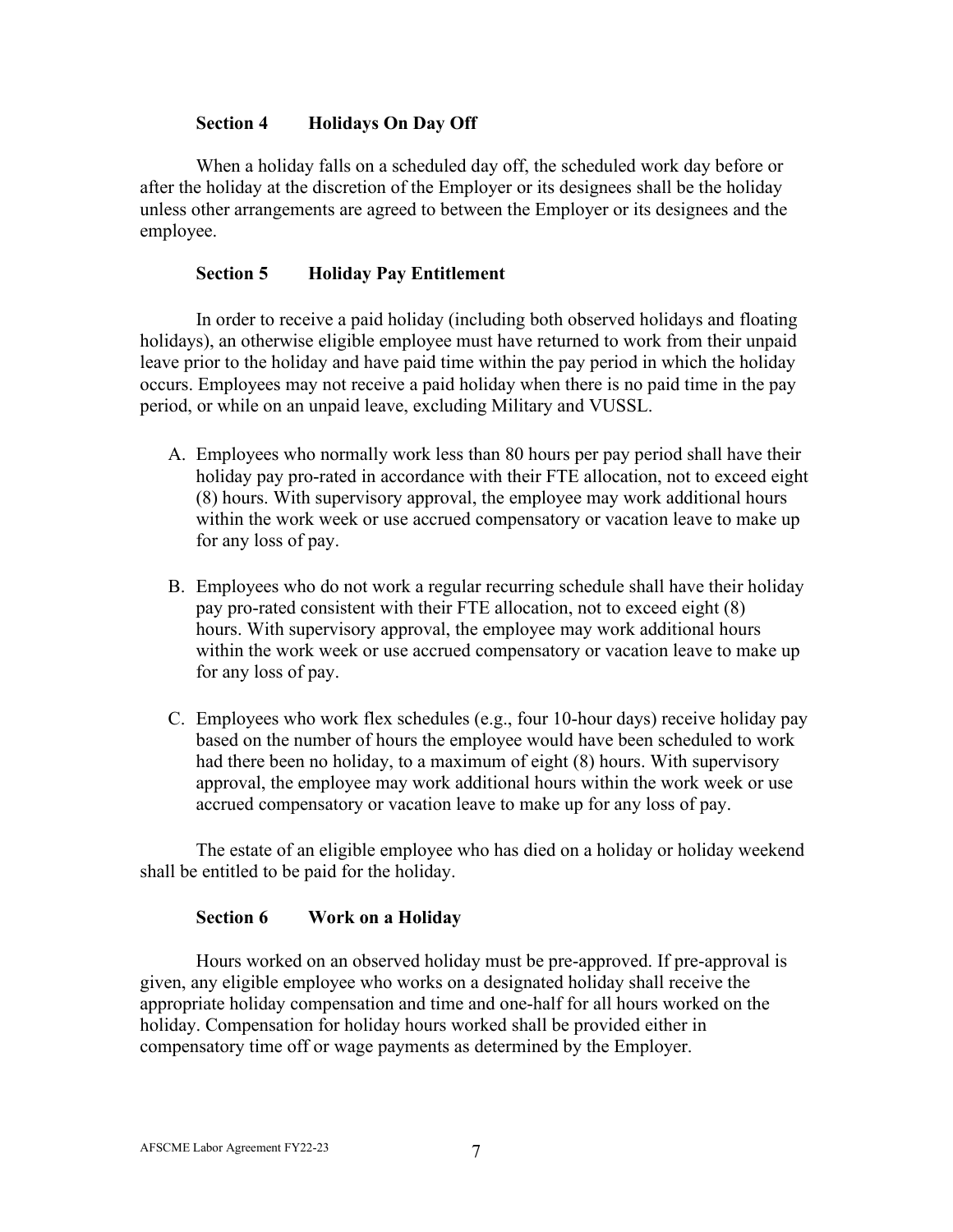#### **Section 7 Religious Holidays**

<span id="page-12-0"></span>When a religious holiday not observed as a holiday, falls on an employee's regularly scheduled work day, the employee shall be entitled to that day off to observe the religious holiday. Time to observe a religious holiday shall be taken without pay unless the employee uses accumulated vacation leave, compensatory time, a floating holiday, or by mutual consent with the Employer or its designee, is able to work an equivalent number of hours during the workweek to compensate for the hours lost. An employee who chooses to observe such a religious holiday shall notify the employee's supervisor in writing at least twenty-one (21) calendar days prior to the religious holiday, provided that this notice requirement does not apply when the employee chooses to use the floating holiday to observe the religious holiday.

#### **ARTICLE 10 VACATION LEAVE**

#### <span id="page-12-1"></span>**Section 1 General Conditions**

<span id="page-12-2"></span>A. Eligibility. All employees in payroll status, who are appointed for a period in excess of six months, are eligible after completion of the first six months of service to accrue vacation leave.

B. Use. An employee may not use vacation until completing six (6) months of continuous service in a vacation eligible status.

Vacation leave hours shall not be used during the payroll period in which the hours are accrued.

C. Crediting Accruals. Once an employee has become eligible to use vacation, vacation accruals shall then be credited back to the date of hire in an eligible position.

D. Vacation pay is paid at the employee's current (or final) rate of pay, and not their rate of pay when the vacation time accrued.

E. Vacation may not be used on an employee's last day of work or to extend employment into another month for insurance coverage.

#### **Section 2 Length of Service Requirements/Accruals**

<span id="page-12-3"></span>The rates of vacation accrual described within this agreement are applicable to eligible state benefited employees only.

A. Accrual Rates. All eligible employees shall accrue vacation leave according to the following rates: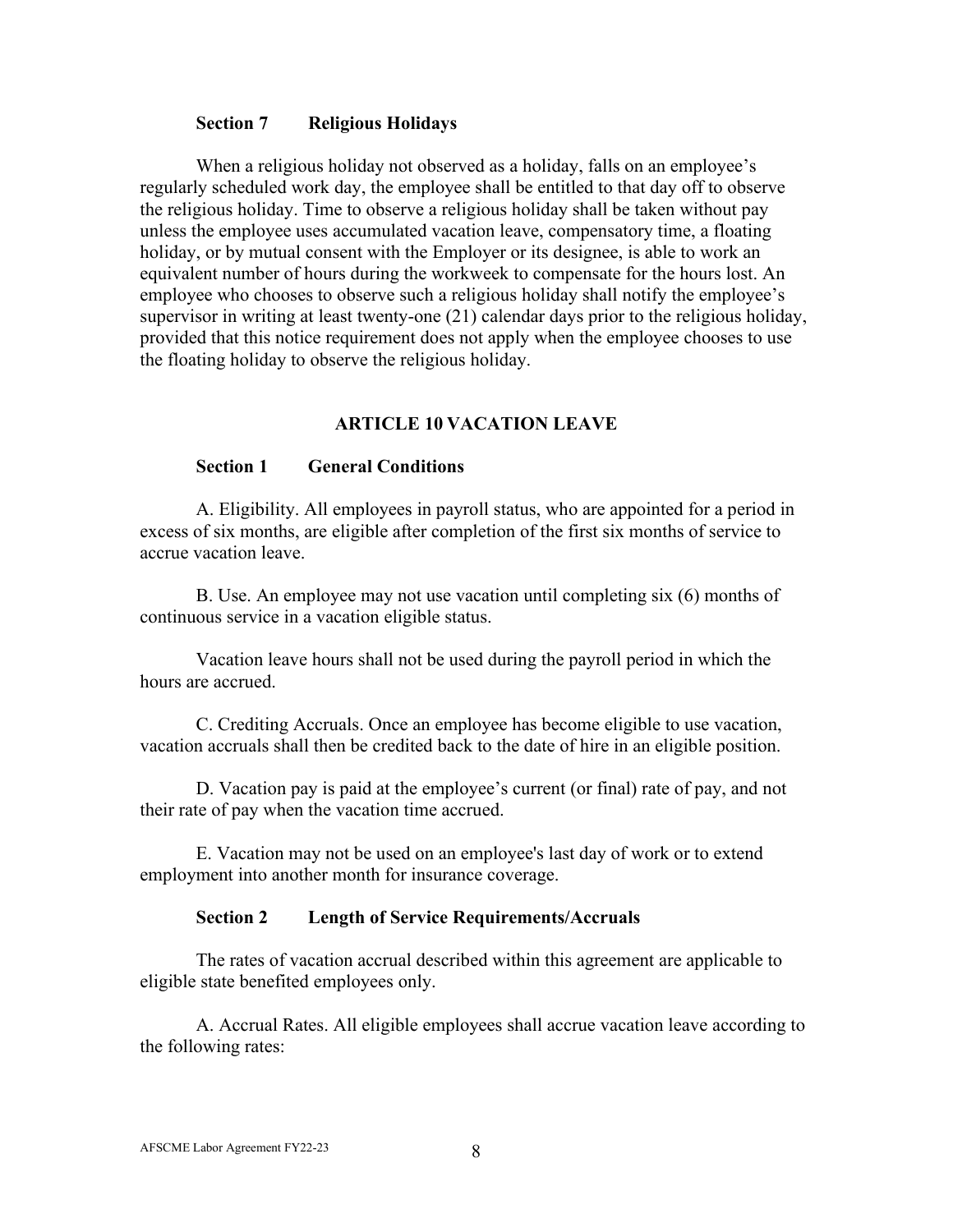| <b>Length of Service Requirement</b> | <b>Rate Per Full Pay Period</b> |
|--------------------------------------|---------------------------------|
| 0 through 5 Years                    | 4 Working Hours                 |
| After 5 through 8 Years              | 5 Working Hours                 |
| After 8 through 12 Years             | 7 Working Hours                 |
| After 12 through 18 Years            | 7.5 Working Hours               |
| After 18 through 25 Years            | 8 Working Hours                 |
| After 25 through 30 Years            | 8.5 Working Hours               |
| After 30 Years                       | 9 Working Hours                 |

For an eligible employee who is hired from a Minnesota district court position into a state court position, their leave accrual date shall be the date the last employer recognized for leave accrual purposes.

B. Length of Service Requirements. For purposes of determining changes in an employee's accrual rate, the Length of Service Requirement shall not include periods of suspension or unpaid non-medical leaves of absence (unless designated as FMLA), that are more than one full payroll period in duration. Length of Service Requirements shall only include an employee's service in a vacation eligible status.

Changes in accrual rates shall be made effective at the beginning of the next payroll period following completion of the specified Length of Service Requirement.

C. Pro-ration. Eligible employees being paid for less than a full eighty (80) hours pay period shall have their vacation accruals pro-rated in accordance with Appendix C.

D. Reinstatement of Accrual Rate. An eligible employee who is reinstated or reappointed to the State service within four (4) years from the date of resignation in good standing or retirement shall accrue vacation leave with the same credit for length of service that existed at the time of such separation.

E. Maximum Accruals. Vacation leave may be accumulated to a maximum of two hundred seventy-five hours (275). In emergency situations, the Employer or its designee may temporarily suspend the maximum number of hours which may be accumulated.

Employees on a military leave shall earn and accrue vacation leave as though actually employed, without regard to the maximum accumulation set forth above. Vacation earned in excess of two hundred seventy-five (275) hours shall be taken within two (2) years of the date the employee returns from military service.

F. Transfer of Vacation Leave Above 275 Hours for Employees Transferred Under the Provisions of M.S. 480.181. If any court employee transfers to state employment under the provisions of M.S. 480.181 with vacation hours in excess of 275 hours, they shall be credited with the full amount once verified, but shall be required to use the excess vacation hours over the course of one year from the date of employment, or all hours in excess of 275 shall be lost. Employees whose leave balances are maintained as paid time off (PTO) may elect to transfer the balance of the hours verified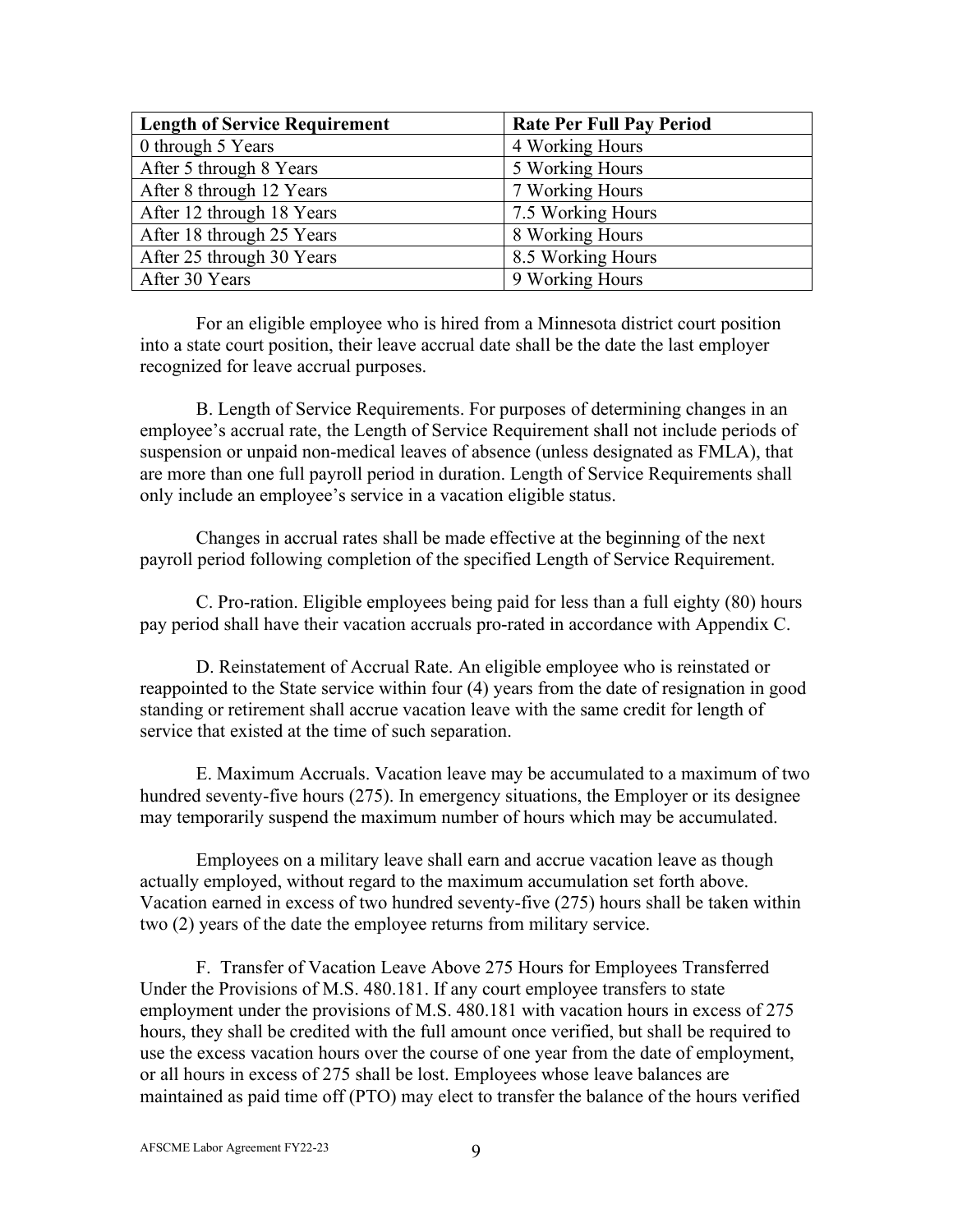by the county on the basis of crediting up to 60% into vacation leave and the remainder into their sick leave balance.

# **Section 3 Vacation Period**

<span id="page-14-0"></span>An employee shall submit a request for vacation leave in writing prior to the absence. The Employer or its designee shall respond in writing within five (5) working days, and shall deny the request only to meet job-related organizational needs. When a request is made more than six months in advance and organizational needs may interfere with approval, the request will be discussed between the requesting employee and the employer within five (5) working days of the request. No request shall be unreasonably denied or response delayed.

# **Section 4 Vacation Charges**

<span id="page-14-1"></span>Employees who use vacation shall be charged only for the number of hours they would have been scheduled to work during the period of absence. In no instance, however, shall vacation leave be granted in increments of less than one-quarter (1/4) hour except to permit use of lesser fractions that have been accrued. Holidays that occur during vacation periods will be paid as a holiday and not charged as a vacation day.

Employee vacation accruals earned while on paid leave may be used by the employee with the approval of the supervisor without returning to work prior to the use of such accrued leave.

Should an employee become ill or disabled while on vacation, vacation leave shall be changed to sick leave, effective the date of the illness or disability, upon notice to the employee's supervisor. In the event of a disability or hospitalization of those listed below, and the employee's attendance is necessary while the employee is on vacation, vacation leave shall be charged to sick leave, effective the date of the disability or hospitalization upon notice to the employee's supervisor. Upon such notice, employees may be requested by the Employer to furnish a medical statement from a medical practitioner. If requested by the Employer, such statement shall be provided as soon as possible after the illness, disability or hospitalization occurs.

Employee's:

- Spouse or Cohabitor
- Any dependent of the employee or spouse as defined by the SEGIP definition found below
- Parents
- Step Parents

Spouse or Cohabitor's:

- Parents
- Step Parents
- Adult Children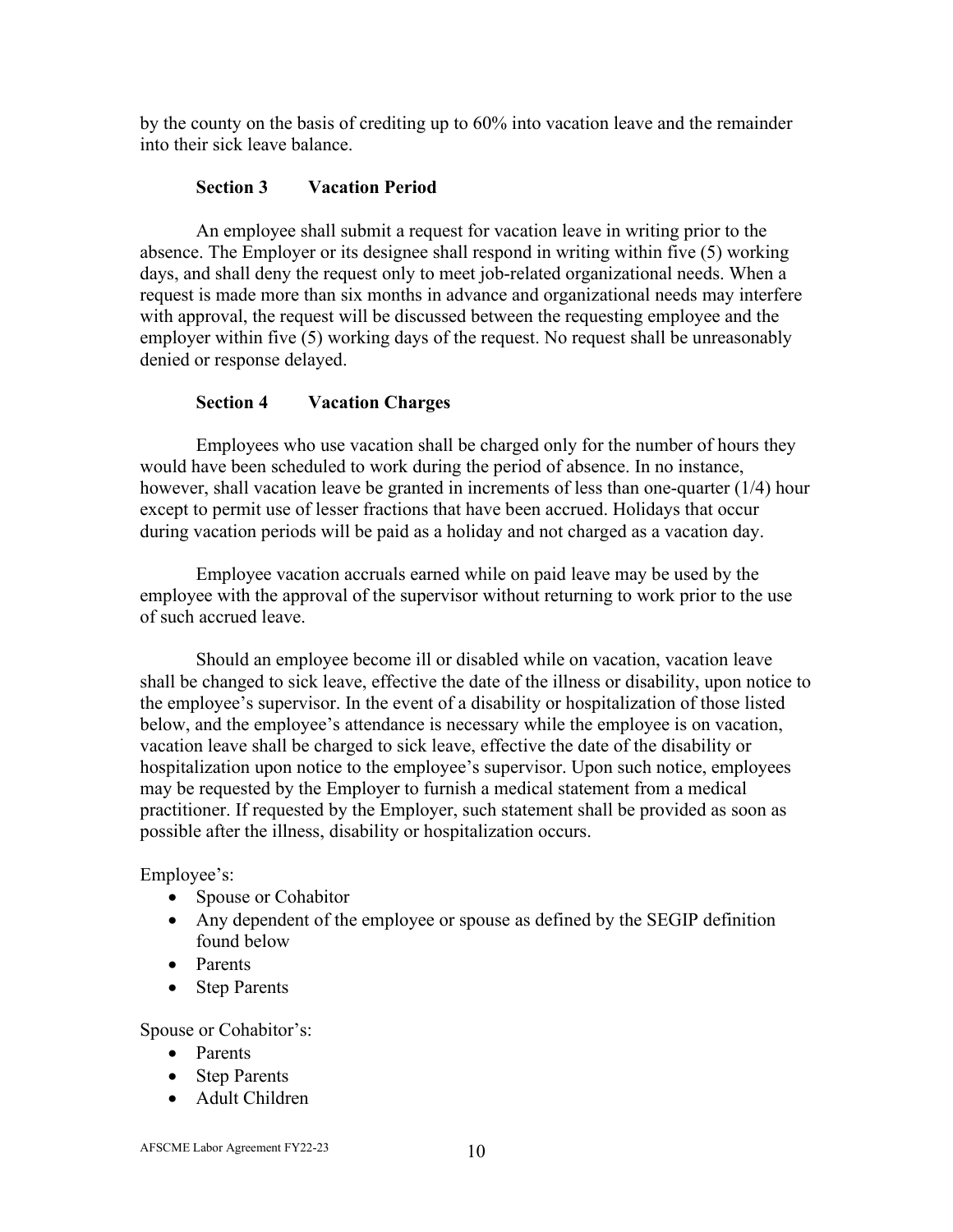### **Section 5 Work During Vacation**

<span id="page-15-0"></span>Except in emergencies no employee shall be required to work during the employee's vacation once a vacation request has been approved.

### **Section 6 Vacation Transfer and Liquidation**

<span id="page-15-1"></span>An employee transferring to the service of another District Court, Judicial District, Appellate Court, or the State Court Administrator's Office shall have accumulated vacation leave transferred and such leave shall not be liquidated by cash payment. Any employee separated from the State service after the completion of their initial probationary period shall be compensated in cash, at the employee's then current rate of pay, for all vacation leave to the employee's credit at the time of separation, up to a maximum of 275 hours. Employees shall be allowed to leave their accumulated vacation to their credit during the period of seasonal or temporary layoff.

An eligible employee who is hired without a break in service between positions in the legislative or executive branches and the Minnesota Judicial Branch, shall have their accumulated vacation leave, to a maximum of 275 hours, and length of service transferred.

### **Section 7 Vacation Donation Program**

<span id="page-15-2"></span>State Benefitted Employees shall be able to donate accrued vacation leave for the use of other state benefitted employees who have exhausted their sick leave as permitted by Minnesota Statutes Chapter 43A.1815. An employee may donate up to forty (40) hours of accrued vacation leave each fiscal year to the sick leave account of one or more State employees. If the statutorily defined limit changes during the term of the contract, the statutorily defined limit shall prevail.

Vacation donation by County Benefitted Employees is subject to County policy.

### **ARTICLE 11 SICK LEAVE**

#### <span id="page-15-3"></span>**Section 1 Eligibility**

<span id="page-15-4"></span>All employees in payroll status who are appointed for a period in excess of six months shall be eligible employees for purposes of this Article.

#### **Section 2 Sick Leave Accrual**

<span id="page-15-5"></span>The rates of sick leave accrual described within this agreement are applicable to eligible state benefited employees only.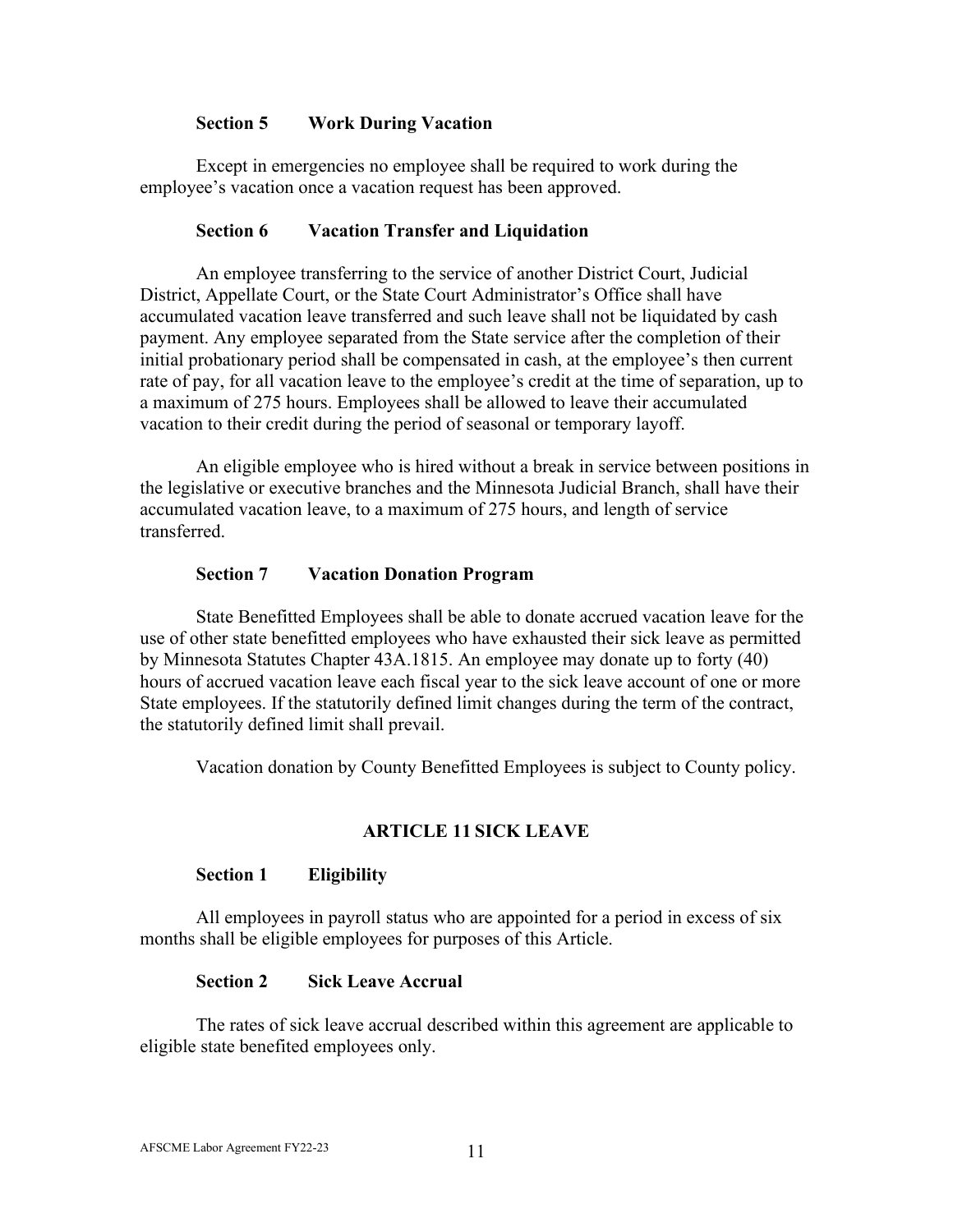All full-time eligible employees shall accrue sick leave at the rate of four (4) hours per pay period of continuous employment beginning with their date of eligibility. An employee being paid for less than 80 hours in a pay period shall have their sick leave accrual pro-rated in accord with the schedule provided in Appendix D.

An eligible employee who moves without break in employment from a legislative or executive branch position to a Minnesota State Judicial Branch position, shall have their accumulated sick leave balance and bank, if any, transferred.

A newly hired employee serving an initial probationary period may be temporarily credited with up to 80 hours (10 days) of sick leave upon hire. Such credit shall be reduced proportionately as sick leave is accumulated. The employee's probationary period may be extended proportional to an absence in excess of two (2) weeks.

An eligible employee who is reinstated or reappointed to State service within four (4) years of the date of resignation in good standing or retirement shall have their accumulated but unused sick leave balance restored and posted to the employee's credit in the records of the Employer or its designee, provided that any employee being reappointed after receiving severance pay shall have their leave restored proportionately by deducting the hours which were paid as severance.

### **Section 3 Sick Leave Use**

<span id="page-16-0"></span>Whenever practical, an employee shall submit a written request for such leave in advance of the period of absence. When advance notice is not possible, an employee shall notify their supervisor on a daily basis by telephone or other means at the earliest opportunity. Employees shall be granted sick leave to the extent of the employee's accumulation for the following:

| <b>Sick Leave</b><br><b>Use Reason</b>                         | <b>Familial Relationships Defined</b>                                                                                                                                                |  |  |
|----------------------------------------------------------------|--------------------------------------------------------------------------------------------------------------------------------------------------------------------------------------|--|--|
| Level 1:<br>Medical,<br>Chiropractor, or<br><b>Dental Care</b> | Employee and Employee's:<br>Spouse or Cohabiter<br>Any dependent of the employee or spouse as defined by the SEGIP definition<br>found below<br>Parents<br>Step parents<br>$\bullet$ |  |  |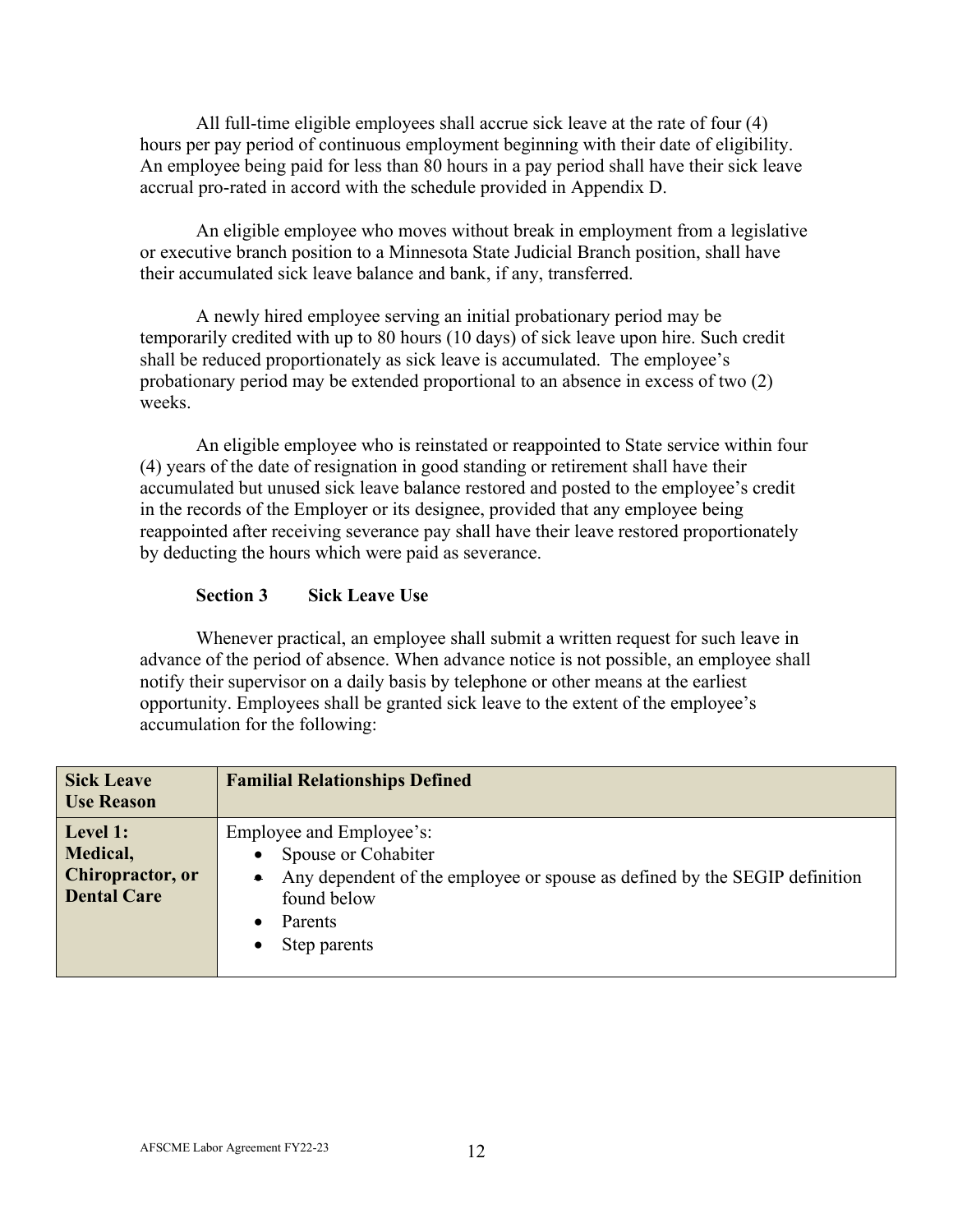| Level 2:<br><b>Disability and</b><br>Hospitalization<br>(including)<br>employee's<br>inability to work,<br>as certified by a<br>doctor, due to<br>being pregnant or<br>giving birth) | All Familial relationships noted in Level 1 above, plus the following:<br>Employee's:<br>Adult Children<br>Spouse or Cohabiter's:<br>Parents<br>$\bullet$<br><b>Step Parents</b><br>Adult Children<br>$\bullet$                                                                                                                                                                                                                                                                                                                                                                                                                                                                                                                                                                                                                                                                                                                                                                                  |  |  |  |
|--------------------------------------------------------------------------------------------------------------------------------------------------------------------------------------|--------------------------------------------------------------------------------------------------------------------------------------------------------------------------------------------------------------------------------------------------------------------------------------------------------------------------------------------------------------------------------------------------------------------------------------------------------------------------------------------------------------------------------------------------------------------------------------------------------------------------------------------------------------------------------------------------------------------------------------------------------------------------------------------------------------------------------------------------------------------------------------------------------------------------------------------------------------------------------------------------|--|--|--|
| Level 3:<br><b>Illness and Injury</b>                                                                                                                                                | All Familial relationships noted in Levels 1 and 2 above, plus the following:<br>Employee's:<br>Siblings (usage may be limited per MN Statute 181.9413)<br>Grandparents (usage may be limited per MN Statute 181.9413)<br>Grandchildren (usage may be limited per MN Statute 181.9413)<br>$\bullet$                                                                                                                                                                                                                                                                                                                                                                                                                                                                                                                                                                                                                                                                                              |  |  |  |
| Level 4:<br><b>Terminal or</b><br>Catastrophic<br><b>Illness</b>                                                                                                                     | All Familial relationships noted in Levels 1, 2 and 3 above, plus the following:<br>Employee's:<br>Adult Children's Spouse or Cohabiter<br>Step siblings<br>$\bullet$<br>Step grandparents<br>Spouse or Cohabiter's:<br>Adult Children's Spouse or Cohabiter                                                                                                                                                                                                                                                                                                                                                                                                                                                                                                                                                                                                                                                                                                                                     |  |  |  |
| Level 5:<br>In case of Death<br>(to attend the<br>funeral for a<br>reasonable period,<br>including<br>necessary travel<br>time)                                                      | All Familial relationships noted in Levels 1, 2, 3 and 4 above, plus the following:<br>Employee's:<br>Great grandparents<br>Great-grandchildren<br>Spouse or Cohabiter's:<br>Siblings<br>$\bullet$<br>Step siblings<br>Grandparents<br>Step grandparents<br>Great grandparents<br>Upon notice to supervisor, an employee may take up to five $(5)$ days of sick leave<br>during a two-week period to attend the funeral, burial, or similar grieving ceremony,<br>travel to and from the funeral, make funeral arrangements, grieve, or comfort others in a<br>time of personal loss. Following the five $(5)$ days, a reasonable amount of applicable<br>leave (i.e. sick, vacation, unpaid leave, personal leave, medical leave) may be taken<br>with supervisory approval and shall not be unreasonably denied.<br>Each fiscal year, an employee, upon request, shall be granted up to eight (8) hours from<br>their sick leave accrual to attend the funeral of any person not listed above. |  |  |  |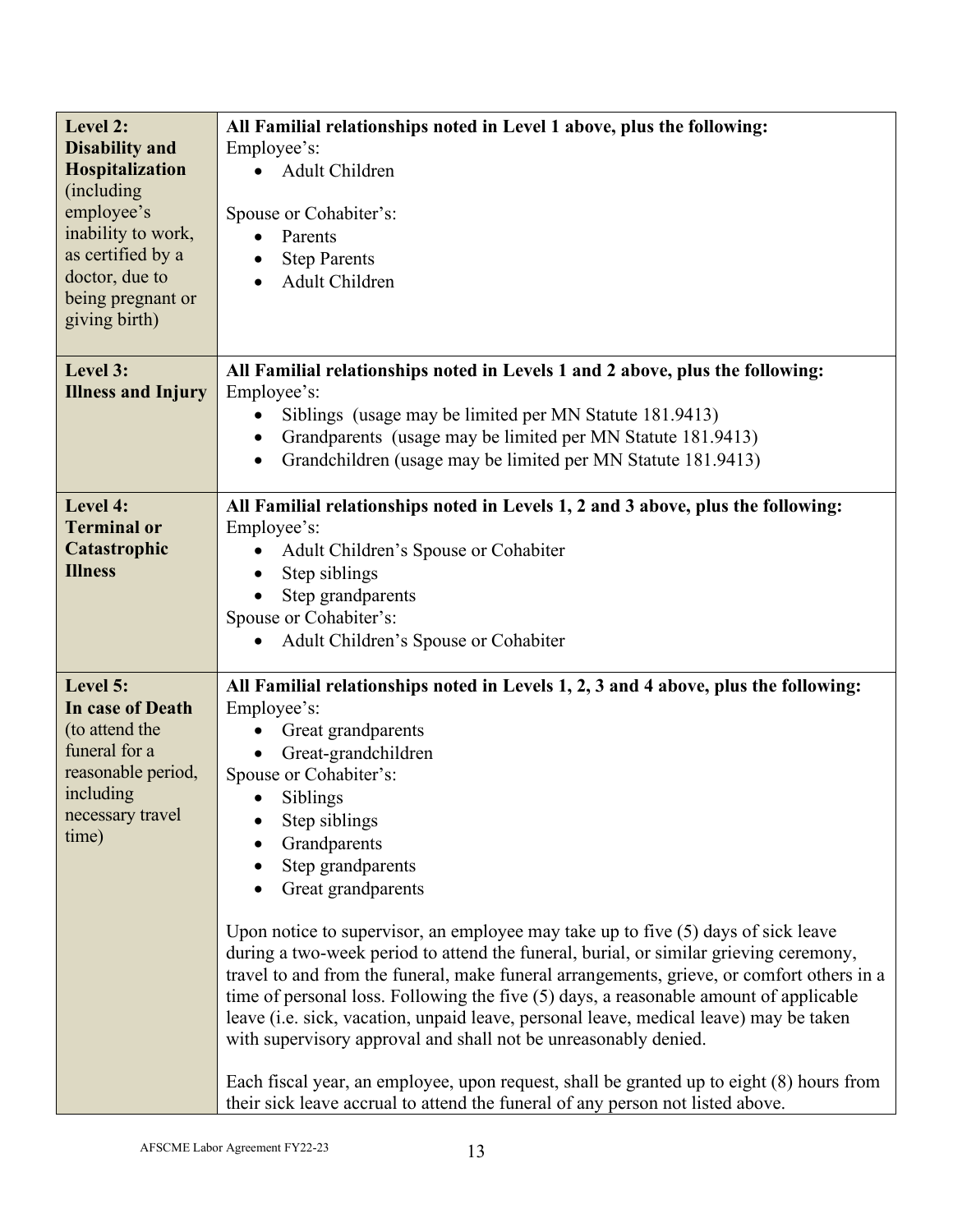| <b>Birth or</b><br><b>Adoption of a</b><br>child by the<br>employee | Birth or adoption of an employee's child, not to exceed five (5) days, unless otherwise<br>covered under the disability provisions of this section. The sick leave usage must begin<br>effective the date of birth, hospital release date of infant, or placement date. |
|---------------------------------------------------------------------|-------------------------------------------------------------------------------------------------------------------------------------------------------------------------------------------------------------------------------------------------------------------------|
| <b>Arrange for</b><br><b>Nursing Care</b>                           | To arrange for necessary nursing care for family members listed levels 1, 2, and 3 above,<br>not to exceed five (5) days.                                                                                                                                               |
| <b>OTHER:</b>                                                       | Exposure to contagious disease which endangers the health of oneself and other persons;<br>safety leave for the purpose of providing or receiving assistance because of sexual<br>assault, domestic abuse, or stalking in accordance with MN Stat. § 181.9413.          |
| Notes:                                                              | Dependents, regardless of relationship, are outlined in the SEGIP definitions.                                                                                                                                                                                          |

| <b>Dependent</b>                     | <b>SEGIP Eligibility Terms</b>                                                                                                                                                                                                                                                                                                                                                                                                                       |  |  |  |  |  |
|--------------------------------------|------------------------------------------------------------------------------------------------------------------------------------------------------------------------------------------------------------------------------------------------------------------------------------------------------------------------------------------------------------------------------------------------------------------------------------------------------|--|--|--|--|--|
| <b>Biological</b><br><b>Children</b> | to age 26                                                                                                                                                                                                                                                                                                                                                                                                                                            |  |  |  |  |  |
| <b>Adopted</b><br><b>Children</b>    | adopted or placed with you for adoption<br>to age 26                                                                                                                                                                                                                                                                                                                                                                                                 |  |  |  |  |  |
| <b>Step Children</b>                 | to age 26 and unmarried<br>you must be married to the child's parent                                                                                                                                                                                                                                                                                                                                                                                 |  |  |  |  |  |
| <b>Foster Children</b><br>(or ward)  | to age 26<br>you must submit a completed Foster Child certification form                                                                                                                                                                                                                                                                                                                                                                             |  |  |  |  |  |
| Grandchildren                        | to age 26 if<br>legally adopted or placed with you for adoption or<br>$\circ$<br>placed in your physical custody<br>$\circ$<br>$-0r-$<br>to age 19, full-time student to age 25, and<br>financially dependent upon and has resided with you continuously from<br>birth, or<br>unmarried, dependent upon you for principal support and maintenance<br>and lives with you; and your child must be unmarried, to age 19 or 25 if<br>a full-time student |  |  |  |  |  |
| <b>Disabled</b><br><b>Children</b>   | Any age or marital status, includes dependent children and grandchildren<br>Incapable of self-sustaining employment by reason of development disability,<br>$\bullet$<br>mental illness or disorder, or physical disability<br>Chiefly dependent upon you for principal support and maintenance<br>$\bullet$                                                                                                                                         |  |  |  |  |  |
| <b>QMCSO</b>                         | your children who are required to be covered by a Qualified Medical Child<br>$\bullet$                                                                                                                                                                                                                                                                                                                                                               |  |  |  |  |  |
|                                      | Support Order                                                                                                                                                                                                                                                                                                                                                                                                                                        |  |  |  |  |  |
| <b>Spouse</b>                        | must be legally married under Minnesota law to an insurance eligible state<br>employee                                                                                                                                                                                                                                                                                                                                                               |  |  |  |  |  |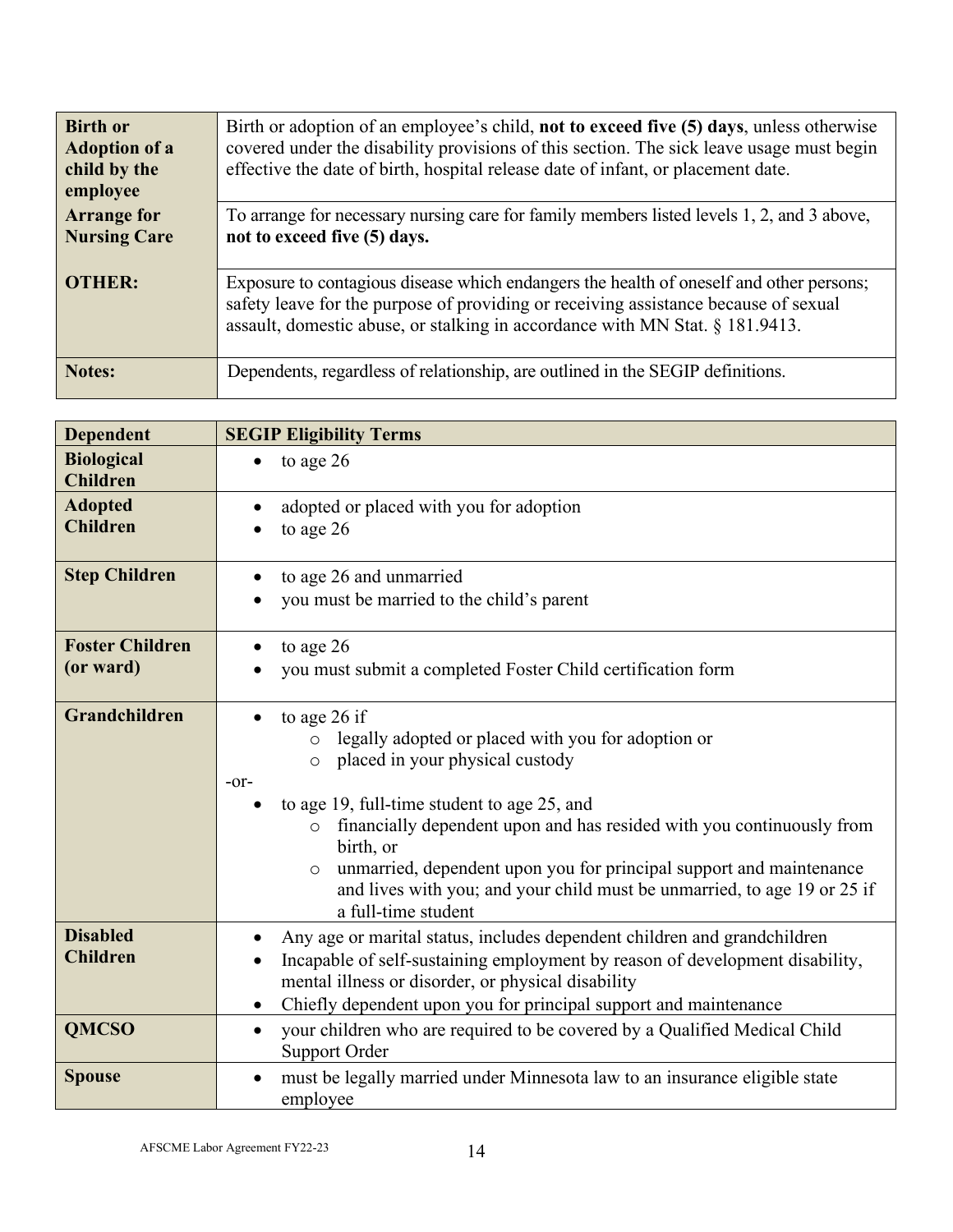| <b>Dependent</b> | <b>SEGIP Eligibility Terms</b>                                        |  |  |
|------------------|-----------------------------------------------------------------------|--|--|
|                  | may not be legally separated                                          |  |  |
|                  | limited eligibility for spouses with other employer provided coverage |  |  |

Upon notice to supervisor, an employee may take up to five (5) days of sick leave during a two-week period to attend the funeral, burial, or similar grieving ceremony, travel to and from the funeral, make funeral arrangements, grieve, or comfort others in a time of personal loss. Following the five (5) days, a reasonable amount of applicable leave (i.e. sick, vacation, unpaid leave, personal leave, medical leave) may be taken with supervisory approval and shall not be unreasonably denied.

For the purposes of this section, cohabiter means:

An adult of either the same or opposite sex as the employee, under circumstances in which the employee and other adult:

- 1. Have entered into a committed interdependent relationship with each other;
- 2. Are jointly responsible for each other's basic common welfare;
- 3. Share a common residence and intend to do so indefinitely;
- 4. Are not related by blood or adoption such that would prohibit marriage in Minnesota; are neither married nor registered in another domestic partnership; and
- 5. Are legally competent and qualified to enter into a contract.

"Joint responsibility" means that each person agrees to provide for the other person's basic living expenses if the person is unable to provide for themselves.

"Basic common welfare" includes food, shelter, and health care.

"Share a common residence" means that two (2) people share the same place. It is not necessary that the legal right to possess the common residence be in both of their names. Two (2) people may have a common residence even if one (1) or both persons have an additional place to live. A cohabiter does not cease to live together with the employee if one (1) of them leaves the common residence but intends to return, including, but not limited to, periods of time left for long-term or short-term medical care, education, sabbaticals, or employment.

If the Employer reasonably believes an employee's use of sick leave is habitual, patterned or inappropriate, the Employer may require the Employee to furnish a statement from a health care provider attesting to the necessity of the leave.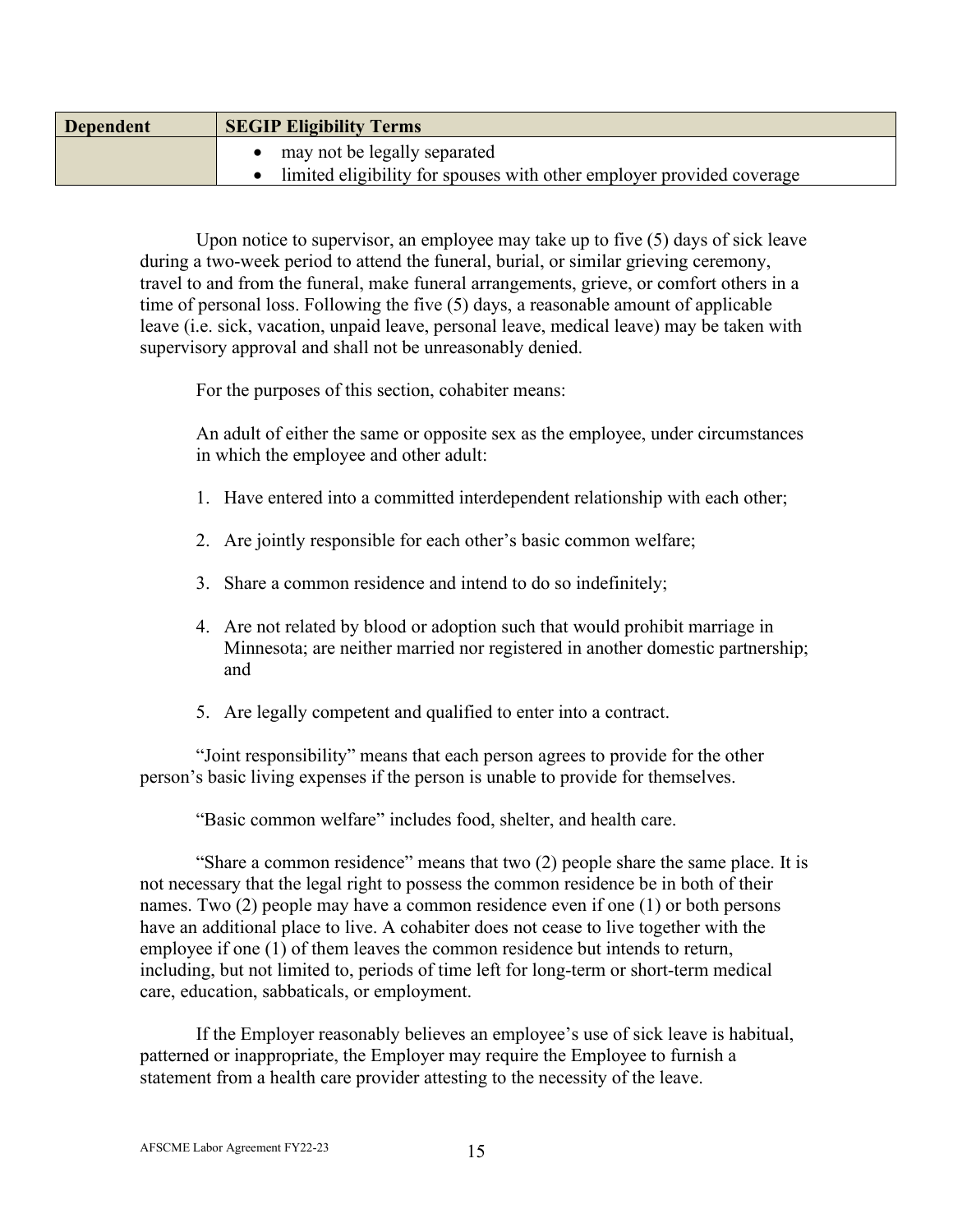The Employer may also require a similar statement from a medical practitioner if the Employer has reason to believe the employee is not able to work or has been exposed to a contagious disease which endangers the health of other persons.

Sick leave hours shall not be used during the pay period in which the hours are accrued. Sick leave accruals earned while on paid leave may be used by the employee with the approval of the supervisor without returning to work prior to the usage of accrued sick leave. Once sick leave is exhausted, vacation credits may be used at the employee's discretion or, at the discretion of the Employer or its designee, leave without pay may be used.

### **Section 4 Sick Leave Charges**

<span id="page-20-0"></span>An employee using sick leave shall be charged for only the number of hours that the employee was scheduled to work during the period of sick leave. Sick leave shall not be granted for periods of less than one-quarter (1/4) hour except to permit usage of lesser fractions that have been accrued. Holidays that occur during sick leave periods will be paid as holidays and not charged as sick leave.

# **ARTICLE 12 LEAVES OF ABSENCE**

### <span id="page-20-1"></span>**Section 1 Application For Leave**

<span id="page-20-2"></span>All requests for leaves of absence or extensions thereof shall be submitted in writing by the employee to the employee's immediate supervisor as soon as the need for such leave or extension is known. Extension may be requested orally with prompt written confirmation when the need for the submission is not known in time for a written request. The request shall state the reason for and the anticipated duration of the leave of absence.

### **Section 2 Authorization For Leave**

<span id="page-20-3"></span>Authorization for or denial of a leave of absence shall be furnished to the employee in writing by the supervisor. All requests for a leave of absence shall be answered by the supervisor promptly, including, upon request by the employee, a statement of the employer's intent regarding whether or not the employee's position will be filled permanently. No leave of absence request shall be unreasonably denied and no employee shall be required to exhaust vacation leave accruals prior to a leave of absence except as required under Section 5B, Personal Leave.

When the Employer approves an unpaid leave of absence for an employee, the Employer shall advise the employee in writing of the steps the employee must take to continue insurance coverages.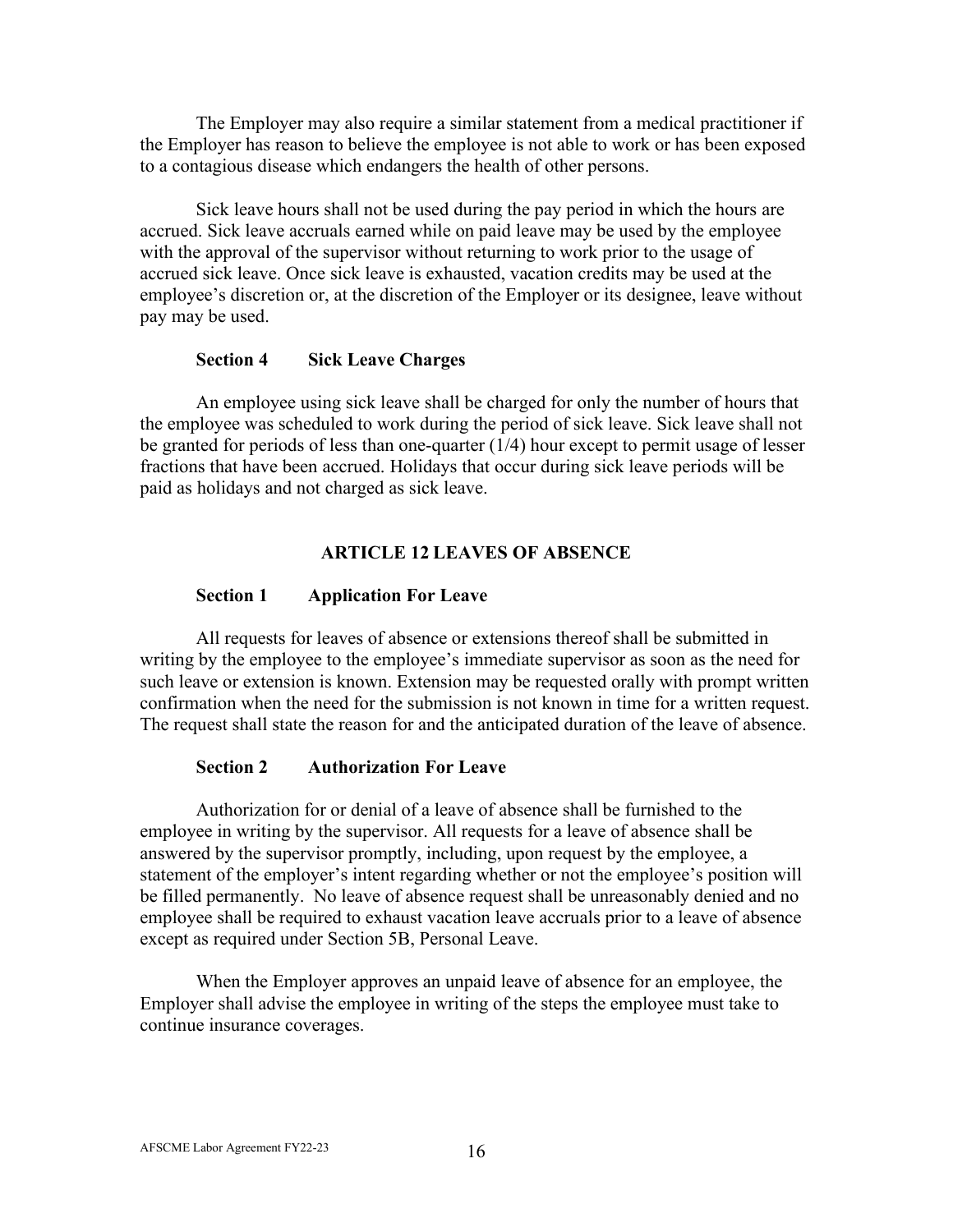### **Section 3 Paid Leaves of Absence Mandatory**

<span id="page-21-0"></span>Paid leaves of absence granted under this Article shall not exceed the employee's normal work schedule.

A. Court Appearance Leave. Leave shall be granted for appearance before a court, legislative committee, or other judicial or quasi-judicial body in response to a subpoena or other direction of proper authority for job-related purposes other than those instituted by the employee or the exclusive representative. Leave shall also be granted for attendance in court in connection with an employee's official duty, which shall include any necessary travel time. Such employee shall be paid at the employee's regular rate of pay but shall remit to their supervisor the amount received for, exclusive of expenses, serving as a witness as required by the court.

Any employee who must appear and testify in private litigation, not as an officer of the State but as an individual, shall be required to use vacation leave, leave of absence without pay, or compensatory time, unless, by mutual consent with the Employer or its designee, the employee is able to work an equivalent number of hours during the pay week to compensate for the hours lost.

B. Educational Leave. Leave shall be granted for educational purposes if such education is required by the supervisor and shall be credited as active work time.

C. Jury Duty Leave. Leave shall be granted for service upon a jury. When not impaneled for actual service and only on call, the employee shall report to work. The employee shall receive regular pay for such time as required for jury service, provided that any fee received, exclusive of paid expenses, is returned to the Minnesota Judicial Branch. If the employee chooses to use vacation, they may retain the jury duty payment.

D. Military Leave. Up to fifteen (15) working days leave per calendar year under M.S. 192.26 shall be granted to members of a reserve force of the United States or the State of Minnesota who are ordered by the appropriate authorities to attend a training program or perform other duties under the supervision of the United States or the State of Minnesota during the period of such activity. The employee, upon receiving written notification of duty, must notify their immediate supervisor within three (3) calendar days of receiving that written notification.

E. Voting Time Leave. Any employee who is eligible to vote in elections referenced in Minnesota Statutes § 204C.04 may be absent from work to vote on Election Day or early voting in person provided the employee has made prior arrangements for such absence with their immediate supervisor.

F. Emergency Leave. In the event the Employer and/or its designee exercises its discretion to close a worksite due to an emergency, including inclement weather, such days shall be with pay. These days with pay shall be granted to employees scheduled to work and those that would have normally reported for work. If, in the employee's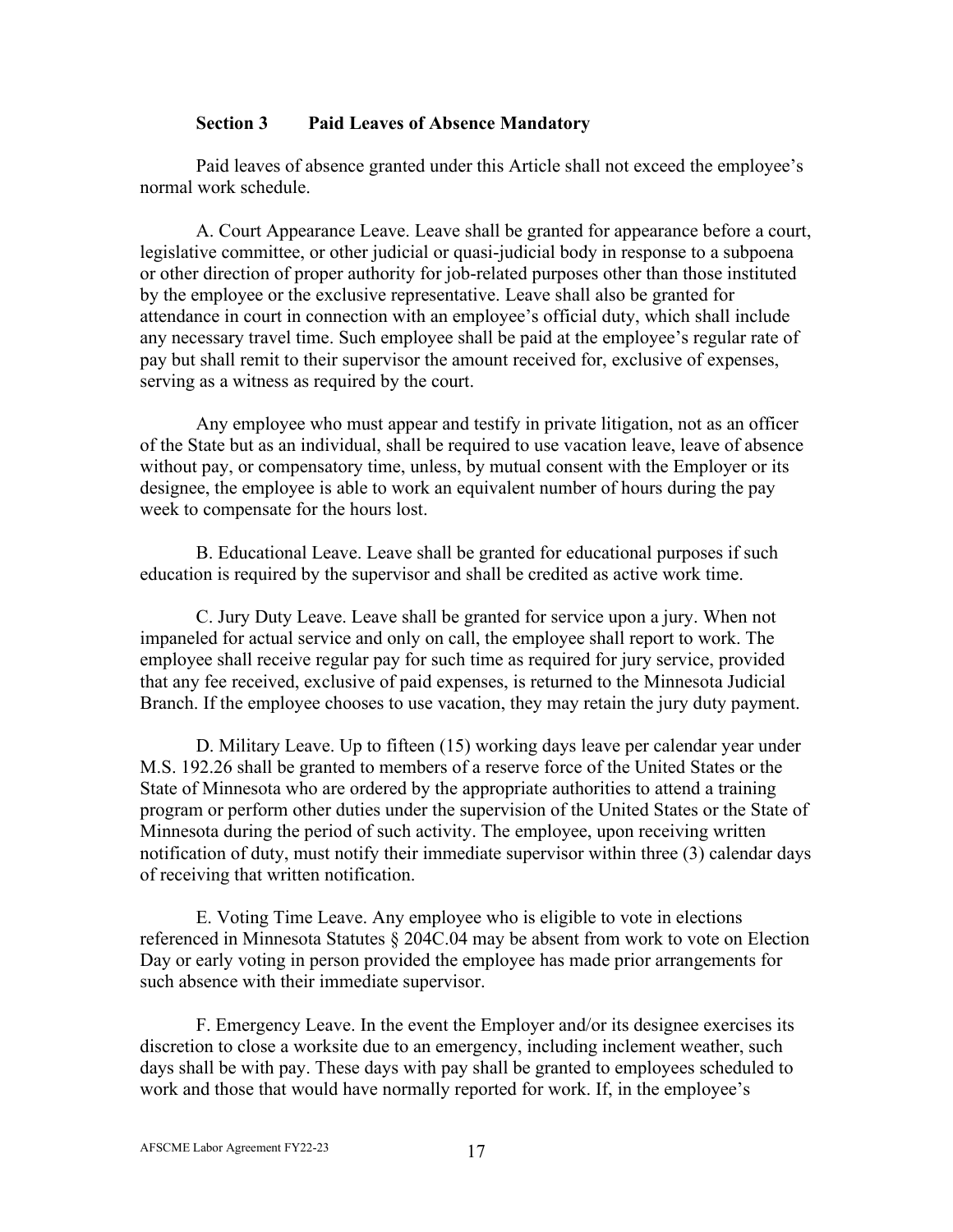reasonable opinion, it is not possible to report to or remain at the worksite safely, the employee shall notify the supervisor and shall use sick, vacation leave, compensatory time accrued, leave without pay, or make up the hours within the pay week.

G. Blood Donation Leave. Paid leave shall be granted to employees to donate blood on or off site, not to exceed three (3) hours per fiscal year, upon reasonable notice to employee's supervisor or designee, and shall not be unreasonably denied. The three (3) hours may be used intermittently.

H. Election Judge Leave. Upon twenty (20) calendar days advanced request, leave shall be granted for purposes of serving as an election judge in any election.

I. Flu Shot Leave. Reasonable paid leave shall be granted to employees to obtain a flu shot one-time per year on or off site, not to exceed 2 hours for an off-site flu shot.

J. Paid Parental Leave.

1. Length of Leave. Paid parental leaves of absence of up to six (6) consecutive weeks shall be granted to eligible state employees who request such leave following the birth or adoption of a child.

2. Eligibility. Employees are eligible if they meet eligibility criteria for Family and Medical Leave Act ("FMLA") leave, which generally means the employee has been employed by the Employer for twelve (12) months and has worked at least 1,250 hours during the year immediately preceding the leave. Paid parental leave ("PPL") is available to employees who experience the following qualifying events:

- a) An employee or their spouse/partner gives birth to the employee's child;
- b) A child is placed in the employee's home for adoption; or
- c) A child is placed in the employee's home to adjudicate parentage in cases of surrogacy when the employee is the intended parent.

3. Use. Eligible employees must complete PPL within six (6) months of the qualifying event. At the Appointing Authority's discretion, employees may be allowed intermittent or reduced schedule use of leave. PPL not used within the required timeframe shall not be carried over or cashed out.

Employees must first exhaust accrued sick leave for reasons which qualify for sick leave use. PPL is to be used following the use of sick leave. PPL will be granted once per qualifying event, and for no more than one qualifying event per fiscal year.

4. Interaction with Other Leaves. Paid parental leave will run concurrently with any unpaid leave(s) that parents may be entitled to under other provisions of this Agreement or provided by law. Employees shall not receive other types of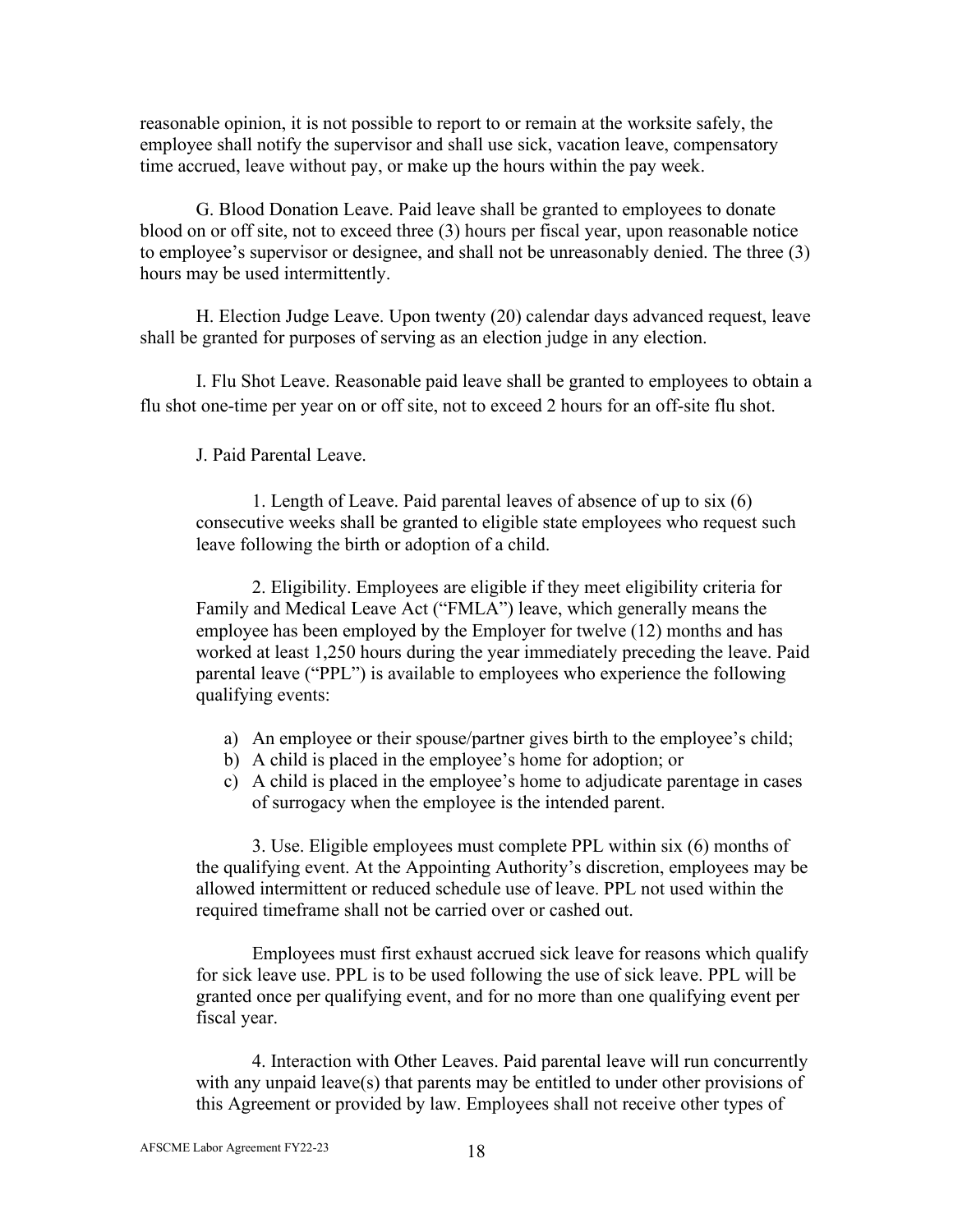paid leave provided by this Agreement (e.g., sick, vacation, compensatory time) for hours for which they are receiving PPL.

K. Negotiation Leave. For the FY24-25 biennium, up to 12 employees may be paid for up to three eight-hour days each to participate in negotiations.

# <span id="page-23-0"></span>**Section 4 Unpaid Leaves of Absence – Mandatory**

Unpaid leaves of absence shall be granted upon an employee's request as follows:

A. Disability Leave. Leaves of absence of up to one (1) year shall be granted to any permanent employee who, as a result of an extended illness or injury, has exhausted their accumulated sick leave. Upon request of the employee, such leave may be extended, at the discretion of the Employer or its designee. An employee who becomes disabled while on layoff or other leave of absence shall have the right to apply for and receive disability leave status so the employee becomes eligible for a disability pension. The employee may be required to provide medical documentation substantiating the illness/injury.

B. Family Leave. A family leave of absence shall be granted to a natural parent or an adoptive parent, for a period of six (6) calendar months when requested in conjunction with the birth or adoption of a child. Leave shall commence on the date requested by the employee, but no later than the birth of the child. Sick leave used prior to the birth of the child with a medical practitioner's statement will not reduce the duration of the family leave. Sick Leave or vacation used following the birth of the child will not have the effect of extending the six (6) calendar month family leave. Family leave may be approved for intermittent use with reasonable notice to the supervisor. Upon request, the Employer or its designees may extend the leave up to a maximum of one year.

C. Military Leave. Leave under M.S. 192.261, subd. 1, shall be granted to an employee who enters into active military service in the Armed Forces of the United States for the period of military service, not to exceed four (4) years plus any additional time, in each case, as the employee may be required to serve pursuant to law.

### **Section 5 Unpaid Leaves of Absence – Discretionary**

<span id="page-23-1"></span>Discretionary unpaid leaves of absence may be granted, denied or limited in number at the discretion of the Employer or its designees.

A. Temporary Leave. When authorized by the State Court Administrator, temporary leave for salary savings purposes may be granted upon request of the employee provided that this leave shall not exceed sixty (60) consecutive days at any one time and that the Employer or its designee shall not hire a replacement for an employee on temporary leave. An employee on temporary leave shall, if otherwise eligible, continue to accrue vacation leave, sick leave, and seniority and shall continue to be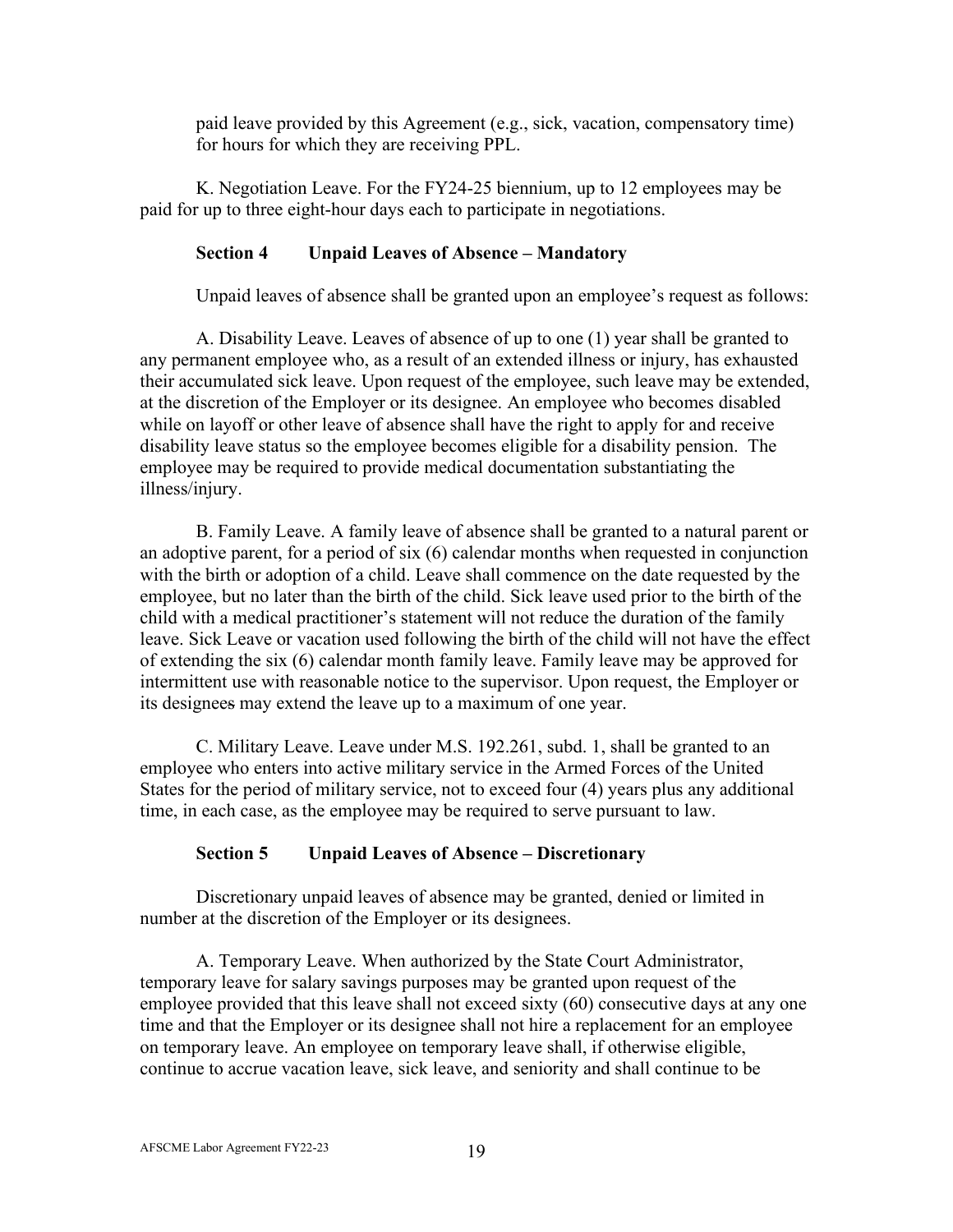eligible for paid holidays and insurance benefits provided that any holiday pay shall be included in the first paycheck received following the employee's return from leave.

B. Personal Leave. Leave may be granted to any employee, upon request, for personal reasons. Personal Leave may be given for a period of up to one (1) year, subject to annual renewal at the Employer or its designee's discretion. Employees may be required to exhaust vacation leave accruals prior to personal leaves of absence of less than ten (10) working days. No such leave shall be granted for the purpose of securing other employment except as provided in this Article.

C. Educational Leave. Leave may be granted to any employee for educational purposes.

D. Leave For Related Work. Leave not to exceed one (1) year may be granted to an employee to accept a position of fixed duration outside of the Minnesota Judicial Branch which is funded by a government or private foundation grant and which is related to the employee's current work.

E. Elder Care Leave. Leave may be granted to an employee, upon request, to care for or to arrange for care for parents of the employee or the employee's spouse.

F. Volunteer Firefighters/Emergency Medical Technician/Natural Disaster Leave. Employees who notify their supervisor in advance that they are Emergency Medical Technicians or members of volunteer fire departments may be granted leave to respond to calls. Leave may also be granted to Red Cross, Civil Defense or First Responder volunteers in the event of a natural disaster or other catastrophe.

# <span id="page-24-0"></span>**Section 6 Other Leaves**

Other leaves recognized are as follows:

A. Transition Leave. At the Employer's or its designee's discretion, an employee under notice of permanent layoff may continue in payroll status for up to two (2) calendar weeks of paid leave, ending at the date of layoff. This leave shall not be subject to the application and reinstatement provisions of this Article.

B. Union Leave. Upon written request of the Union, reasonable leave time shall be granted to employees who are elected or appointed by the Union to serve on a union negotiating team, Local Union Stewards, Local Union Officers, Union Officers or other employees who may be elected or appointed by the Union or Local Union to perform the duties of the exclusive representative.

Upon advance request to the employer, if office staffing permits, Employees shall be permitted to use union leave to attend Day on the Hill.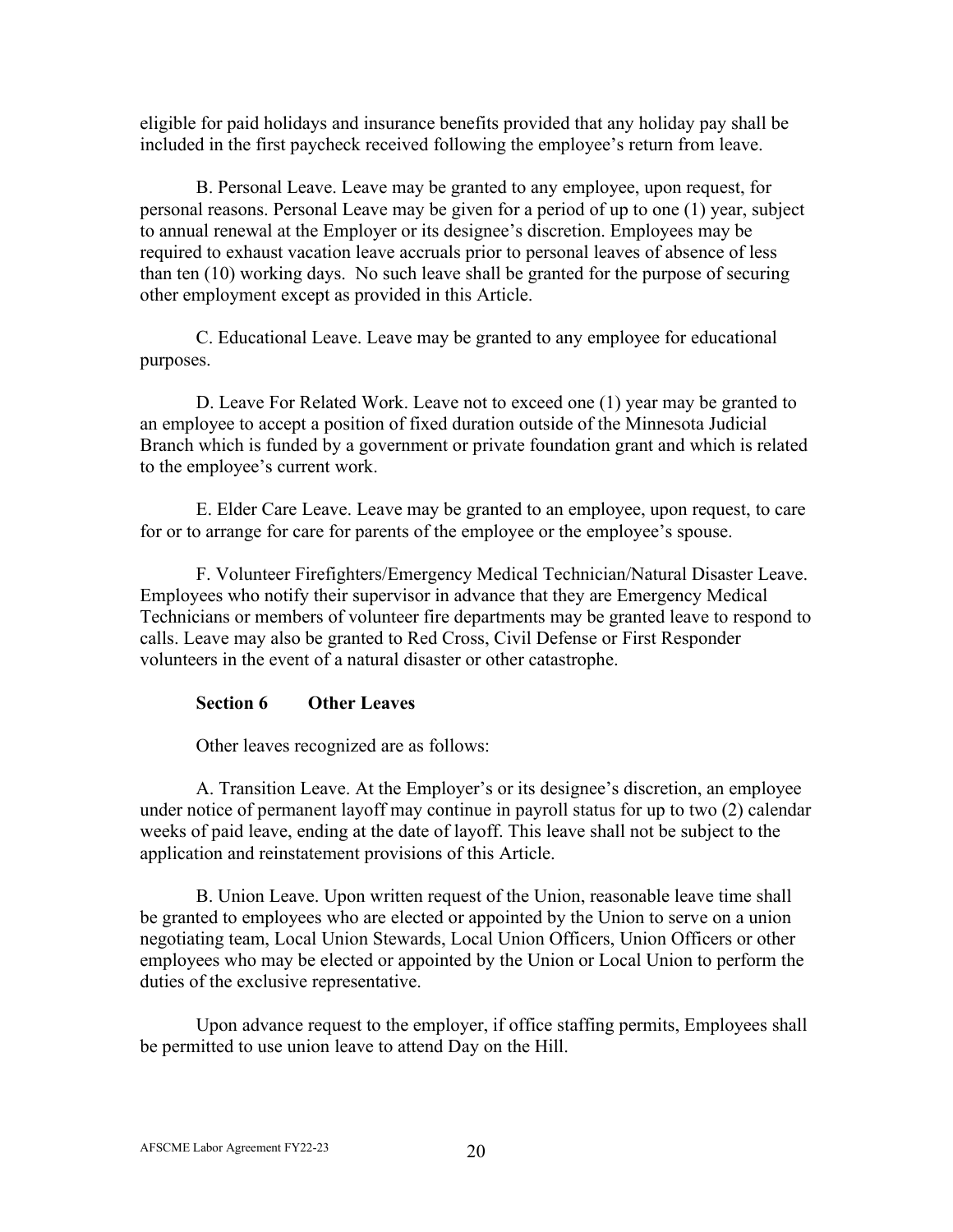Upon the written request of the Union, a leave of absence shall be granted to employees who are appointed full-time representatives of the Union. Annually, the Employer may require the Union to confirm the employee's continuation on Union leave.

If the leave is for less than two consecutive pay periods, the employee on approved union leave shall continue to accrue seniority, sick and vacation. If the leave is for more than two consecutive pay periods, beginning with the third pay period, accruals for sick and vacation shall cease; the employee shall continue to accrue seniority. Accruals for County Benefitted Employees will be governed by the county rules for an unpaid leave.

C. Statutory Leave. A list of statutory leaves is contained in Appendix D to this Agreement. Statutory leaves are subject to change or repeal and are not grievable or arbitrable.

### **Section 7 Return After Leave**

<span id="page-25-0"></span>An employee on an approved leave of absence is required to contact the Employer if an extension is being requested. Failure to contact the Employer about an extension prior to the end of the approved leave shall be deemed to be a voluntary resignation, and the employee shall be severed from State service.

Any employee returning from an approved leave of absence as covered by this Article shall be entitled to return to employment in their former position within forty-five (45) days of commencement of the leave one time per fiscal year. In all other instances, return shall be to their former position or to another position in their former classification in their regular work location, or to a position of comparable duties in pay within their regular work location, if such reinstatement after leave occurs within two years of the date of initial leave. If employees are returning from leave of absence after a period of longer than two years of absence from the work location, the employee shall be returned to a vacant position in their former classification in their regular work location, or to a vacant position in that work location of equal or lower classification for which the person is determined by the Employer to be qualified. If no such vacancies are available, the employee shall be placed on a recall list for future vacancies. Employees returning from extended leaves of absence of less than one (1) year shall notify the Employer or its designee at least three weeks prior to their return. Employees returning from leaves of one (1) year or more shall notify the Employer or designee sixty (60) calendar days prior to their return from leave. Employees may return to work prior to the agreed upon termination date of the leave with the approval of the Employer or its designee. Employees returning from an unpaid leave of absence shall be returned at the same rate of pay the employee had been receiving at the time the leave of absence commenced plus any non-discretionary adjustments that would have been made had the employee been continuously employed during the period of absence.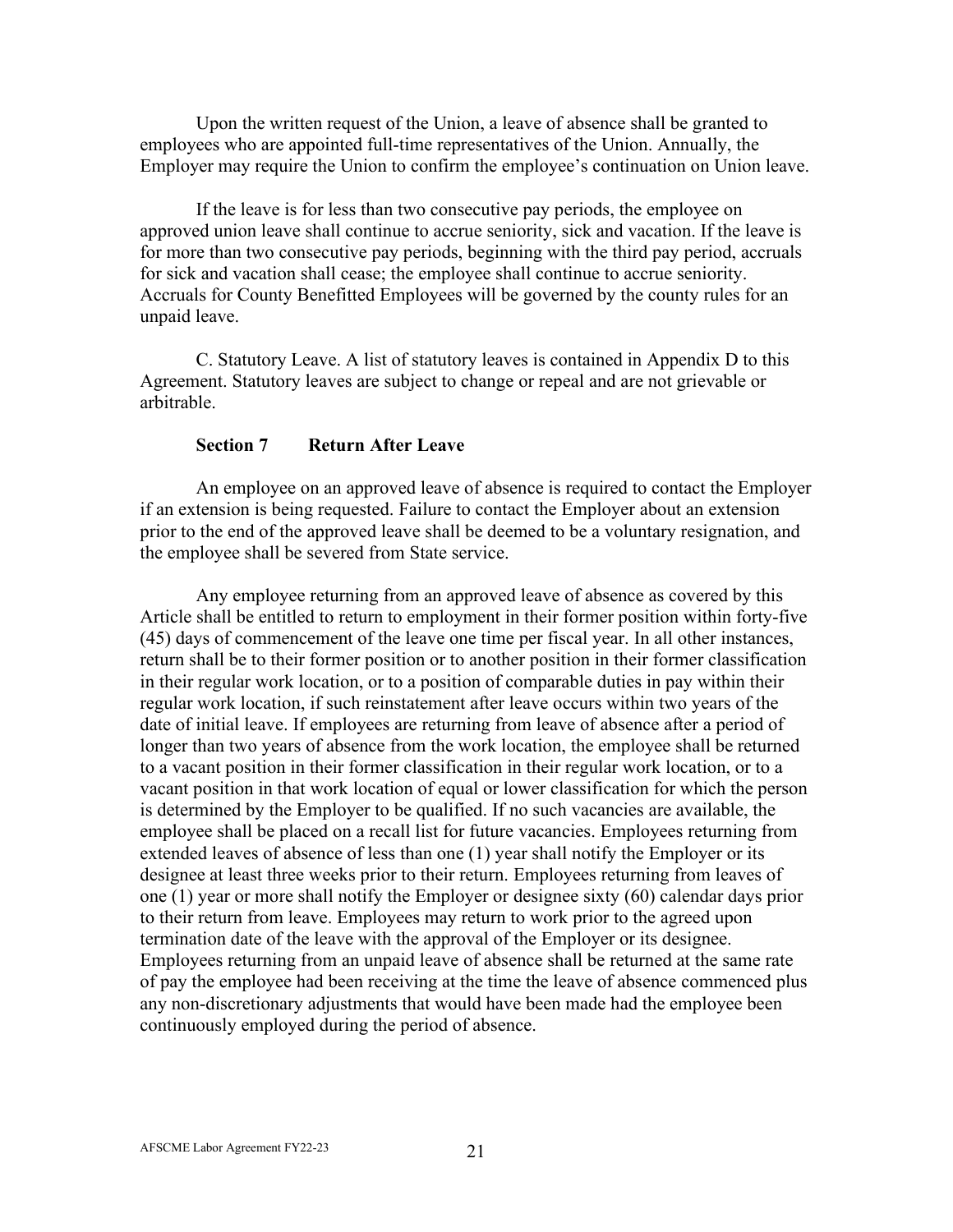#### **ARTICLE 13 PROBATIONARY PERIOD**

<span id="page-26-0"></span>An employee given an original or promotional appointment or who transfers shall be required to serve a probationary period. Temporary employees shall not obtain permanent status and thus do not serve a probationary period.

### **Section 1 Original Probationary Period**

<span id="page-26-1"></span>A. Original Probation. The required probationary period for all new employees shall be six (6) months. Any unpaid leaves of absence in excess of a total of ten (10) consecutive working days shall be added to the duration of the probationary period. The Employer or its designee may extend the probationary period of an employee, for up to three (3) months, and provide written notice of the extension to the employee and Union.

All probationary periods for new employees working less than fifty percent (50%) time, shall be one (1) calendar year.

During the original and extended original probationary period, the Employer or its designee shall conduct a minimum of one performance counseling review of the employee's work performance at the approximate mid-point of the probationary period and furnish the employee with a written copy of the evaluation. Employees shall be informed of areas of needed improvement in writing. Upon the successful completion of the probationary period and upon the affirmative recommendation of the Employer, the employee shall be granted permanent status. The Employer's failure to discharge or extend probation (through formal written documentation to the employee) prior to the expiration of the probationary period shall result in a probationary employee's attainment of permanent status.

B. Removal During the Original or Extended Original Probationary Period. When the Employer or its designee denies permanent status to a probationary employee, the Employer or its designee shall notify the employee in writing of the reasons for the denial. An employee serving an original or extended original probationary period for an original appointment and whom the Employer or its designee determines that their service has been unacceptable, may be terminated from the Minnesota Judicial Branch anytime during the original or extended original probationary period, and the employee and/or the Union shall not be entitled to grieve or arbitrate such decision.

The employee who has been denied subsequent permanent status following recall from a layoff list shall be returned to the layoff list for the time remaining.

### **Section 2 Promotional Probation**

<span id="page-26-2"></span>A. Promotional Probation. The required probationary period for all promoted employees shall be three (3) months. Any unpaid leaves of absence in excess of a total of ten (10) consecutive working days shall be added to the duration of the probationary period. The Employer or its designee may extend the promotional probationary period of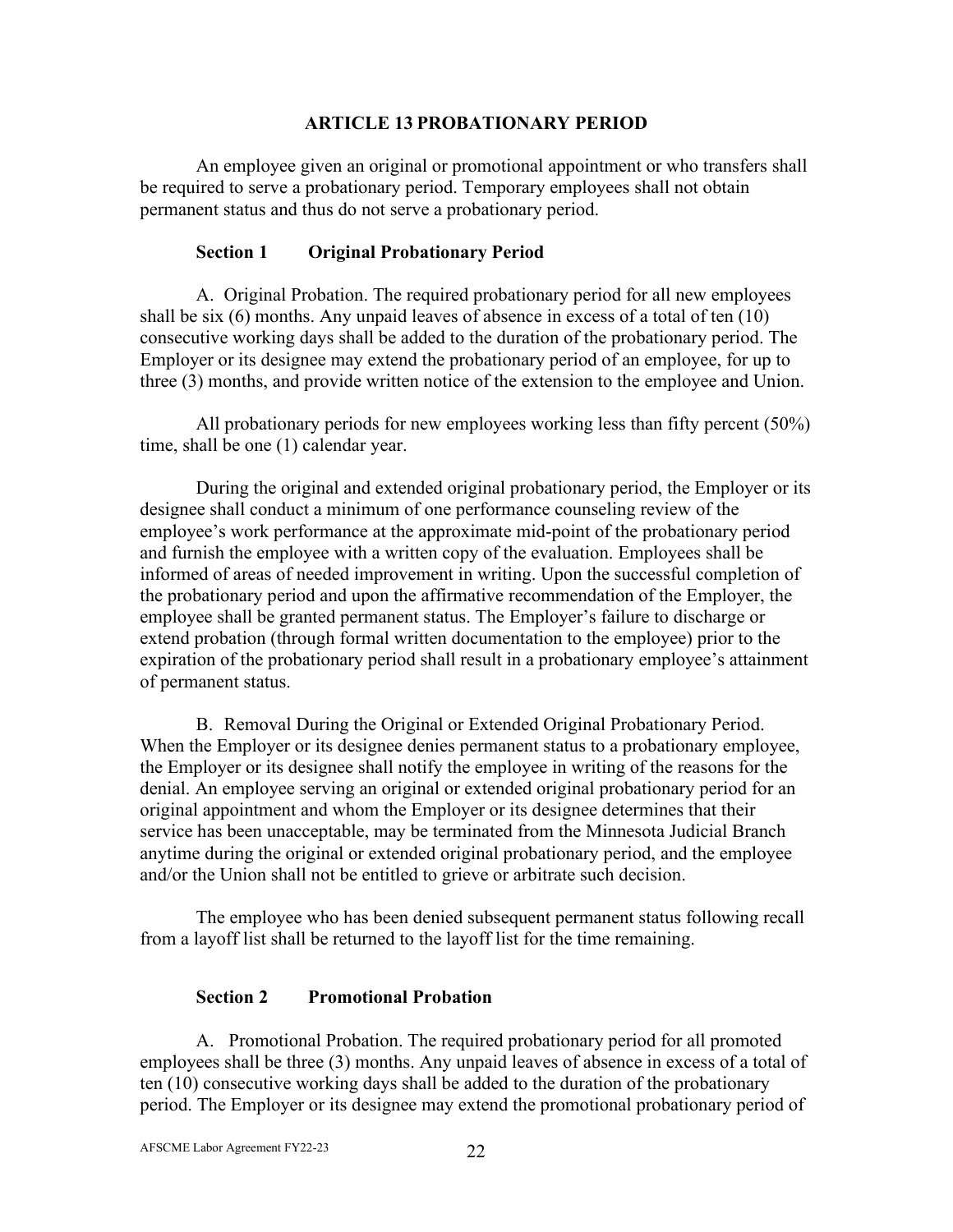an employee, for up to three (3) months, after prior written notice of the extension to the employee and Union.

The Employee shall receive performance feedback from the Employer on or about the thirty (30) day mark, and shall be advised that they may opt out of completing the probationary period and return to their previous position within fifteen (15) days of receiving the performance feedback.

Employees on probation following a promotion may choose to not complete probation and return to their original position within 45 days of starting work in the new position (or 15 days from receiving performance feedback, whichever is later). The Employer may end the probationary period and return the Employee to their original position within the first 45 days. If the original position does not exist the employee shall be returned to a vacancy in their former classification in the county where the employee worked prior to the promotion. If there is no such vacancy, the employee shall be eligible to utilize County seniority to bump the least senior employee in their former classification in the county where the employee worked prior to the promotion. If the former classification has been eliminated, lay off language will apply.

If an employee has not successfully completed probation following promotion after the 45 day mark but prior to the 3 months, and the original position does not exist the employee shall be returned to a vacancy in their former classification in the county where the employee worked prior to the promotion. If there is no such vacancy, the employee shall be eligible to utilize County seniority to bump the least senior employee in their former classification in the county where the employee worked prior to the promotion. If the former classification has been eliminated, lay off language will apply.

B. Promotional Probationary Employee Review. During the promotional probationary period, in addition to the 30 day performance feedback, the Employer or its designee shall conduct a minimum of one performance counseling review of the employee's work performance at the approximate mid-point of the probationary period and furnish the employee with a written copy of the evaluation. Employees shall be informed of areas of needed improvement in writing.

Upon the successful completion of the promotional probationary period and upon the affirmative recommendation of the Employer, the employee shall be granted permanent status in the higher classification. The Employer's failure to return the employee to their original position or extend probation (through formal written documentation to the employee) prior to the expiration of the promotional probationary period shall result in a probationary employee's attainment of permanent status in the higher class.

#### **Section 3 Required Probation Following Transfers.**

<span id="page-27-0"></span>The probationary period for transfers shall be forty-five (45) days. The Employer or its designee may extend this probationary period for another 45 days with mutual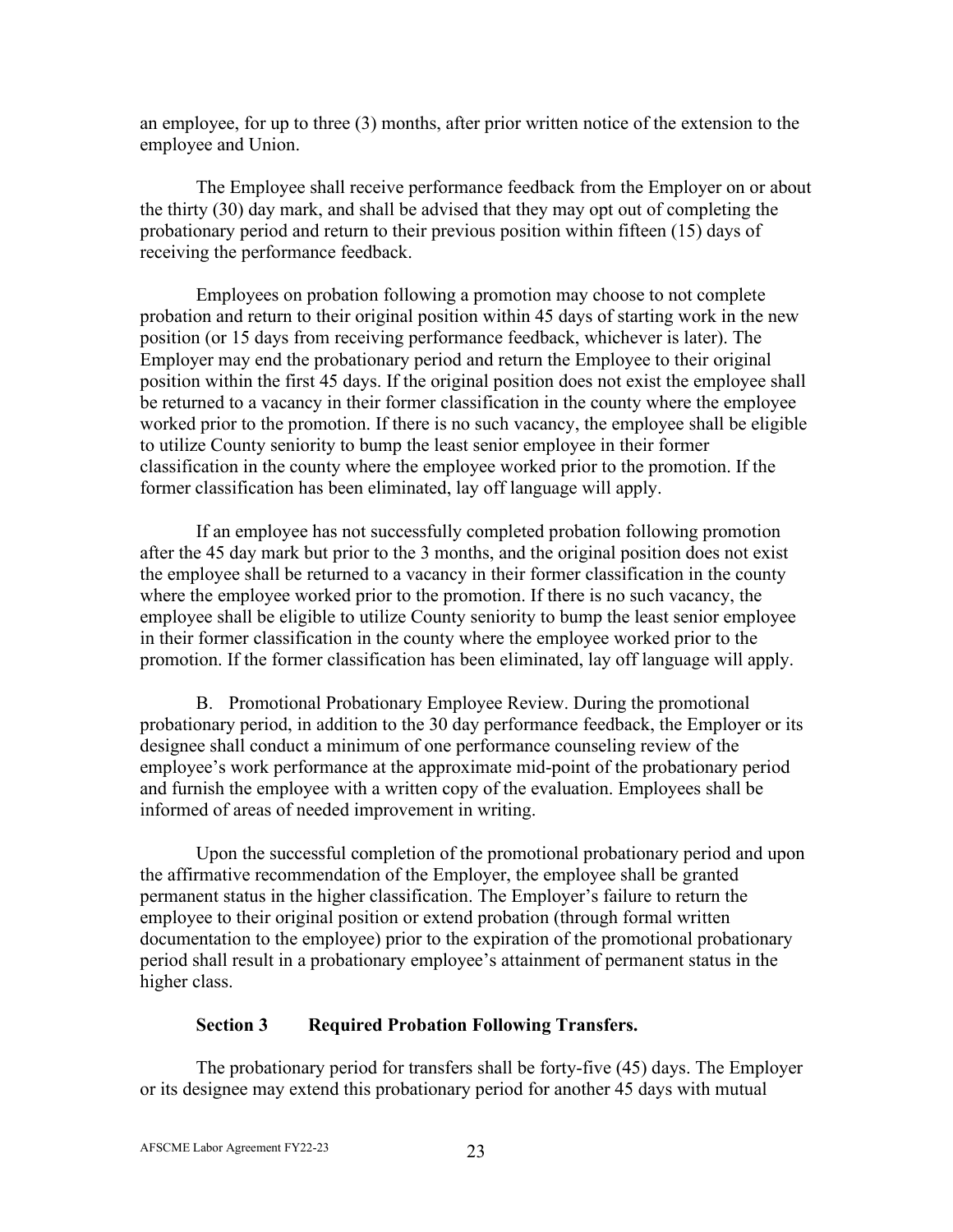agreement between the Employer and Union. The Employee shall receive performance feedback from the Employer on or about the thirty (30) day mark, and shall be advised that they may opt out of completing the probationary period and return to their previous position within fifteen (15) days of receiving the performance feedback.

Employees on probation following a transfer may choose to not complete probation and return to their original position within 45 days of starting work in the new position (or 15 days from receiving performance feedback, whichever is later). The Employer may end the probationary period and return the Employee to their original position within the first 45 days. If the original position does not exist the employee shall be returned to a vacancy in their former classification in the county where the employee worked prior to the transfer. If there is no such vacancy, the employee shall be eligible to utilize County seniority to bump the least senior employee in their former classification in the county where the employee worked prior to the transfer. If the former classification has been eliminated, lay off language will apply.

#### **Section 4 Other Probation.**

<span id="page-28-0"></span>A. Employees voluntarily accepting demotion during or at the end of a probationary period shall continue the probationary period in the new classification and have the time in the higher class count toward the probationary period in the class to which such employees are demoted.

B. An incumbent employee who receives a promotional reclassification shall serve a probationary period of three (3) months. Employees who do not pass this probation shall be returned to a vacant position within their former classification. If no vacant positions exist, the parties shall meet and confer to determine an appropriate outcome. Employees who are demoted as a result of a reclassification shall not serve a probationary period in the class to which they are demoted.

### **Section 5 Discretionary Probationary Periods.**

<span id="page-28-1"></span>The Employer may, with prior written notice to the employee, require a discretionary probationary period for the following reasons, in the following durations, and with the following outcomes if probation is not passed: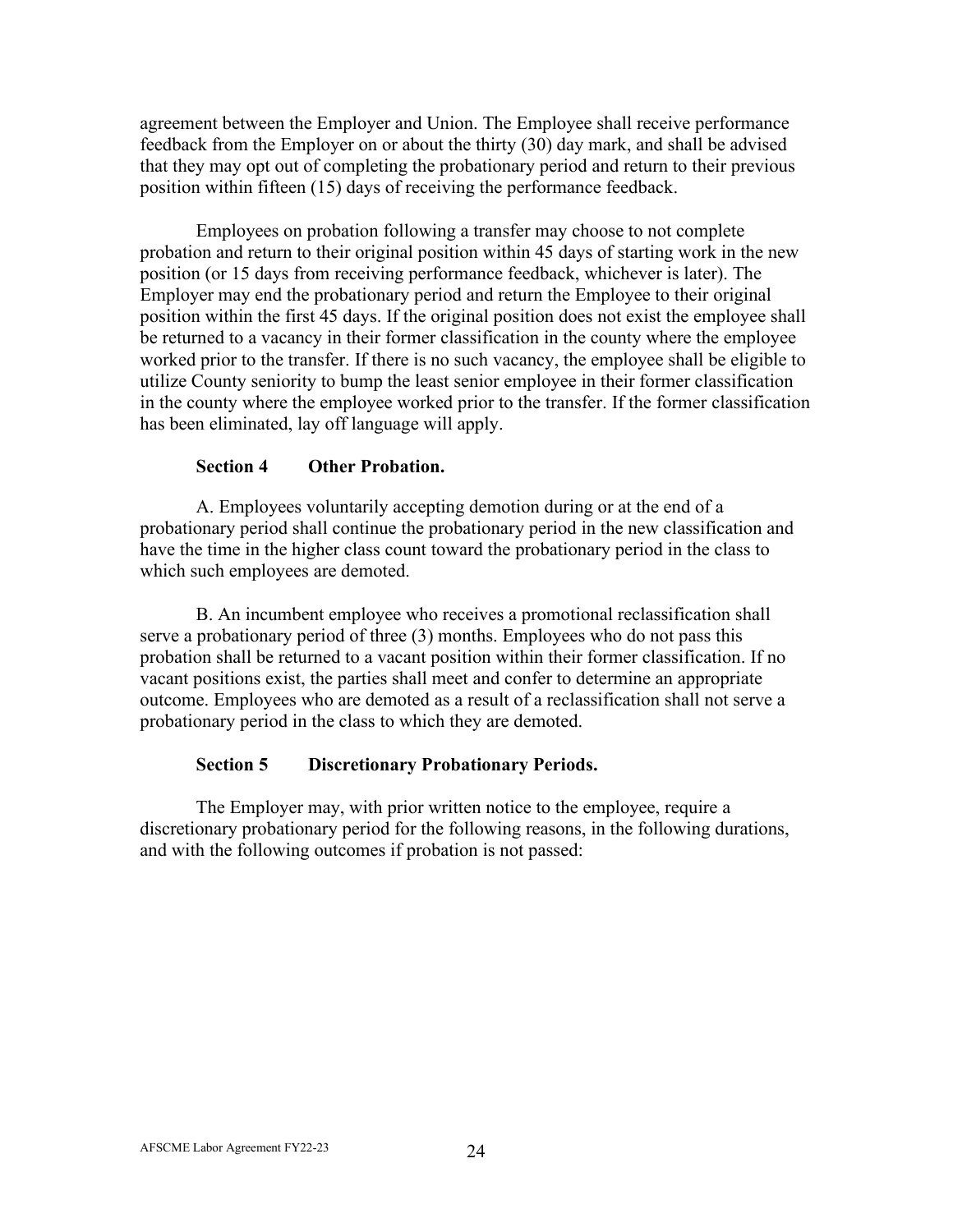| Reason                                                                                                 | Duration                                                                                 | If Employee does not pass probation                                                                                                                                                                                    |  |
|--------------------------------------------------------------------------------------------------------|------------------------------------------------------------------------------------------|------------------------------------------------------------------------------------------------------------------------------------------------------------------------------------------------------------------------|--|
| Demotion to a classification<br>in which the employee has<br>not previously served                     | Three $(3)$ months;<br>may be concurrent<br>with "Other<br>Probation" per<br>Section 4 a | Return to former position; if<br>unavailable, return to vacant position<br>within former classification. If no<br>vacant positions exist, the parties shall<br>meet and confer to determine an<br>appropriate outcome. |  |
| Recall from a layoff list to a<br>classification in which the<br>employee has not previously<br>served | Three $(3)$ months                                                                       | Return to lay off list.                                                                                                                                                                                                |  |
| Recall from a layoff list more<br>than two $(2)$ years after the<br>date of layoff                     | $Six (6)$ months                                                                         | Return to lay off list.                                                                                                                                                                                                |  |

No probationary period shall be required for a recall from a layoff list, within two (2) years of the date of layoff or voluntary demotion to a previously held class.

Probationary employees who are placed on layoff rather than released prior to the completion of the probationary period may be required to complete the probationary period upon return from the layoff.

Employees voluntarily accepting demotion during or at the end of a discretionary probationary period shall have the time in the higher class count toward the discretionary probationary period in a class to which such employees are demoted.

# **Section 6 Bidding Rights Upon Return to Former Position.**

<span id="page-29-0"></span>An employee who transfers or promotes and subsequently exercises the option to return to their former position before completing probation, or who is returned to their former position during probation, will be eligible to bid six months from the date of their return. An employee who is bumped by another employee returning to their original position will be eligible to bid immediately. This provision may be waived upon mutual agreement of all parties. In the event the employee returns to their previous position the employee's probationary status at the time of the bid shall resume.

### <span id="page-29-1"></span>**ARTICLE 14 VACANCIES, RECLASSIFICATIONS AND REASSIGNMENT**

# **Section 1 Vacancies**

<span id="page-29-2"></span>A vacancy is defined as a position which the Employer elects to fill on a permanent basis.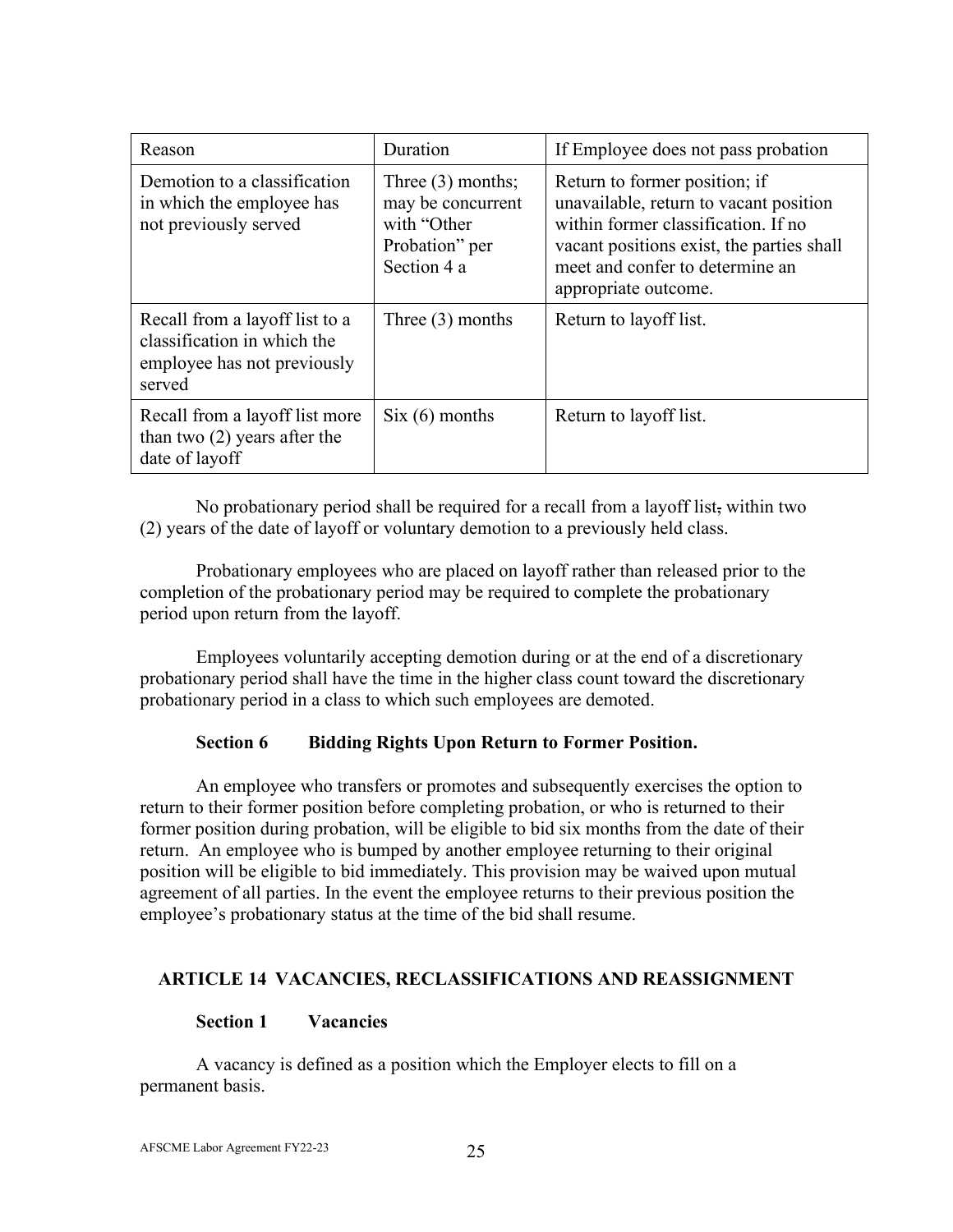#### **Section 2 Posting**

<span id="page-30-0"></span>The Employer shall post each vacancy occurring within the bargaining unit for a minimum of seven (7) calendar days on the Minnesota Courts public website. When the seven (7) calendar date posting requirement would be met on a Saturday, Sunday, or Holiday, the expiration date of the posting shall be the day following the weekend or holiday. The posting description shall be dated and shall contain the name of the class, a general description of the duties, the qualifications for the position, the work area of the position (location within the building), the geographic location (worksite address), the normal hours of work, the initial days off and the salary range. A copy of the posting shall be furnished via an email to the Local Union Presidents and shall be posted for seven (7) calendar days on the court's website.

### **Section 3 Bidding**

<span id="page-30-1"></span>A. Eligibility to Bid. Permanent, non-probationary employees shall be eligible to bid on any vacancy in the Bargaining Unit for which they are qualified as determined by the Employer.

Eligible employees may bid on a posted vacancy by submitting a written or electronic application to the designee of the Employer as noted in the posting, which must be postmarked or submitted on or before the expiration date of the posting to receive consideration.

B. Advanced Bid. An employee who is away from their work location on assignment or any approved leave in excess of seven (7) calendar days, may submit an advanced bid for individual vacancies posted during their absence. The advanced bid shall indicate the classification, location (worksite address) and work area of the position (location within the building). Such advanced bid shall be valid for the period of the absence or four (4) weeks, whichever is less. The employee shall be responsible for submitting the advanced bid to the designee of the Employer who is responsible for the posting.

### **Section 4 Filling Positions**

<span id="page-30-2"></span>Vacant positions shall first be filled from within the bargaining unit in the following order:

- a. Recall from County layoff list in accordance with Article 15;
- b. Recall from District layoff list in accordance with Article 15, provided the vacancy is within the employee's specified geographic area;
- c. Bidding from Bargaining Unit layoff list by Bargaining Unit Seniority;
- d. Bidding within the same County or Counties by Bargaining Unit Seniority;
- e. Promotion within the same County or Counties of the most qualified bidder out of up to the three most senior, minimally qualified bidders, including those on layoff list by Bargaining Unit Seniority;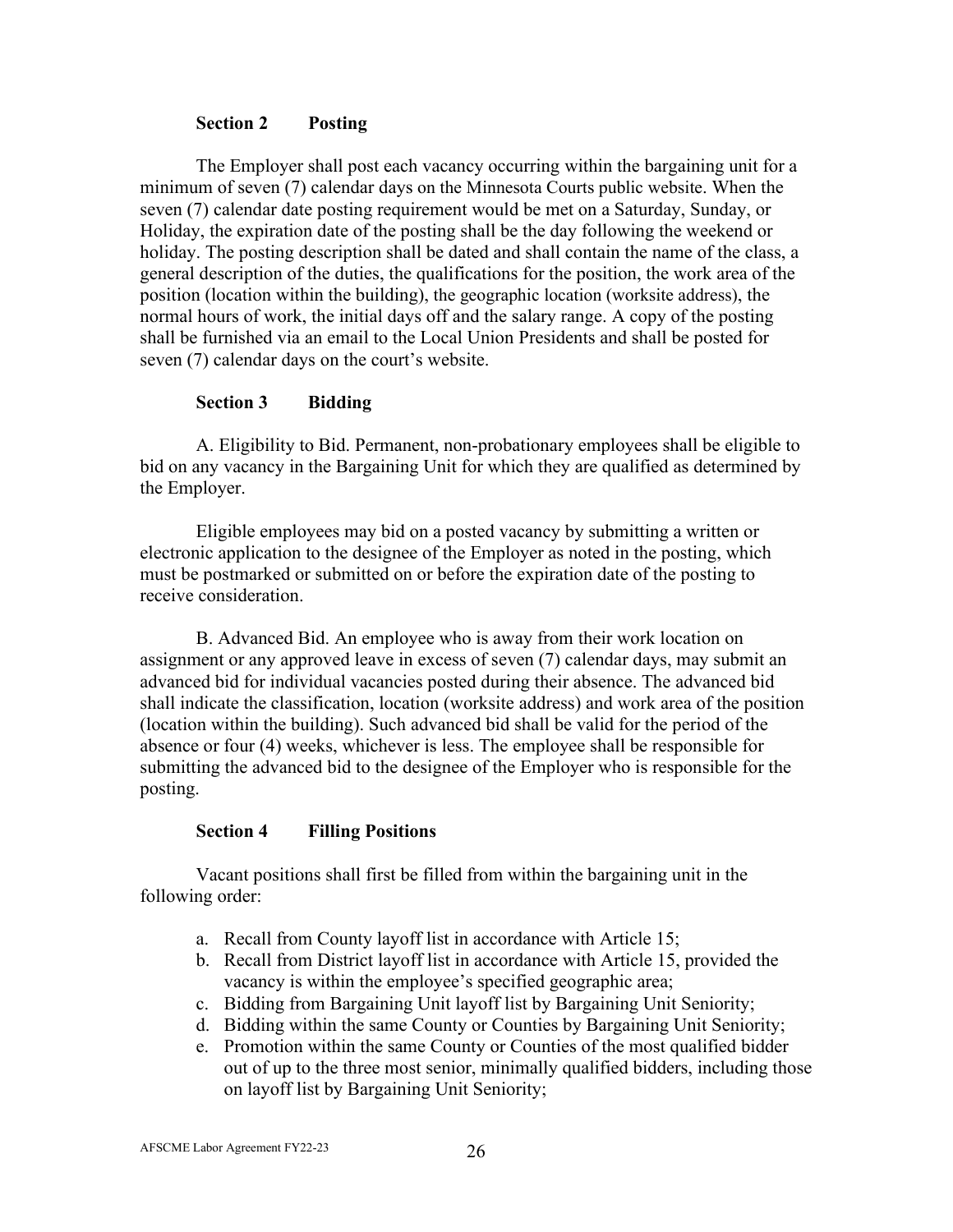- f. Bidding within the same District by Bargaining Unit Seniority;
- g. Promotion within the same District of the most qualified bidder out of up to the three most senior, minimally qualified bidders, including those on layoff list by Bargaining Unit Seniority;
- h. Bidding within the Bargaining Unit by Bargaining Unit Seniority;
- i. Promotion within the Bargaining Unit of the most qualified bidder out of up to the three most senior, minimally qualified bidders, including those on layoff list by Bargaining Unit Seniority.

The Employer may consider external applicants only after all of the above options have been exhausted.

"Minimally qualified" is defined as:

Meeting the minimum job description/job posting qualifications by possessing any needed education, experience, licenses, or certifications required, and having any needed language proficiency for the position. Employee(s) must be in good standing to bid/apply for vacant positions.

|                           | Not in Good<br>Standing                                                            | Grey                                                                                                     | Good Standing                                                                                                                                              |
|---------------------------|------------------------------------------------------------------------------------|----------------------------------------------------------------------------------------------------------|------------------------------------------------------------------------------------------------------------------------------------------------------------|
| Performance<br>Evaluation | 2 or more RI's in<br>Performance<br>Evaluation within<br>the last 12 months<br>OR. | 1 RI in Performance<br>Evaluation within<br>the last 12 months<br>OR.                                    | 0 RI in current<br>Performance Evaluation<br>OR.<br>If Performance<br>Evaluation is older than<br>18 months without<br>being updated<br>regardless of RI's |
| Discipline                | Discipline issued<br>within the last 6<br>months                                   | Any discipline<br>issued within the<br>last 6-12 months                                                  | No Discipline issued<br>within the last Year                                                                                                               |
| Outcome                   | Candidate is not in<br>good standing and<br>not eligible to bid.                   | Supervisor may<br>interview to<br>determine if<br>employee is in good<br>standing and<br>eligible to bid | Candidate is in good<br>standing and is eligible<br>to bid                                                                                                 |

Employees must have served a minimum of six (6) months in their current position to be eligible to apply for a position vacancy.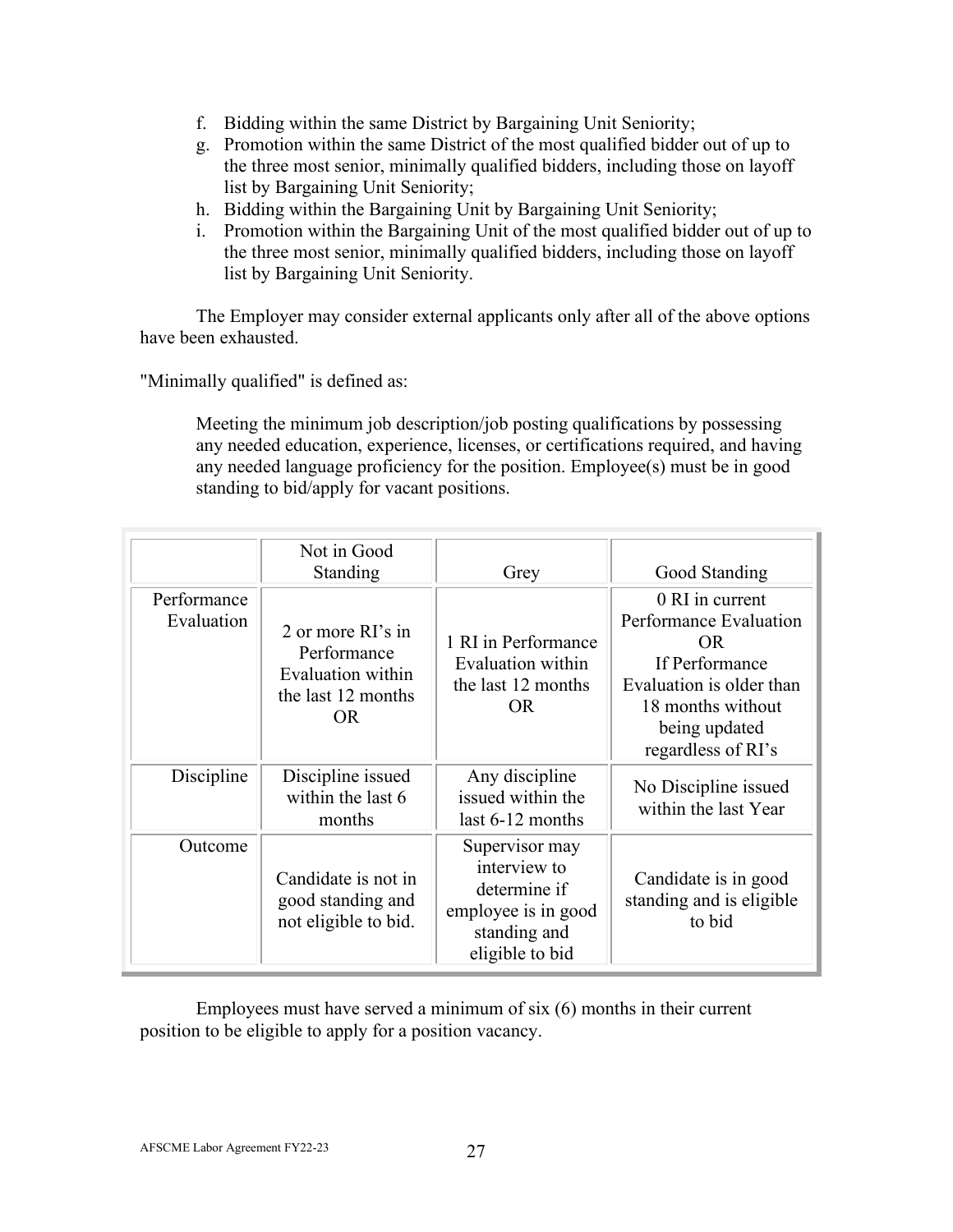### **Section 5 Reclassification Requests**

<span id="page-32-0"></span>Employees may submit Classification Review Requests in accordance with the process outlined in the Minnesota Judicial Branch Human Resources Procedures for Position Classification. An Employee who has had a Classification Review Request submitted on their position shall be notified in writing of its receipt by the appropriate office of the employer or its designee.

Except for reclassifications initiated by the employer, if the incumbent of a position which is reclassified upward receives a probationary appointment to a reclassified position, pay for the reclassified position shall commence immediately following sixty (60) days from the date completed information was received by district Human Resources, or the date the Human Resources Director approved the reclassification, whichever is sooner.

The decision of the Employer or its designee on the reclassification of any position shall not be subject to the grievance and arbitration provisions of this Agreement.

An employee who is demoted as a result of a reclassification shall have their name placed on the in-office seniority and total court seniority layoff list, for the class from which they were reclassified.

The employer shall provide the Union with information about reclassification of bargaining unit employees.

### **Section 6 Effects of Reclassifications – Vacancies**

<span id="page-32-1"></span>When the classification of the position has been changed as a result of changes in the organizational structure or abrupt changes in the duties and responsibilities of the position, such positions shall be considered vacant under the provisions of this Article.

A reclassified position shall be considered a vacancy under the provisions of this Article if the action leading to the change in the classification of the position resulted from:

- o The assignment of the incumbent to work out of class in a manner so as to by-pass the selection process.
- o The assignment of the incumbent to a vacancy in a new position which had not been allocated to a class, or:
- o Other action taken without regard to the appropriate selection process.

When the reclassified position is a vacancy, the incumbent Employee does not possess the required licensure, certification or registration, the position shall be filled as provided in this article.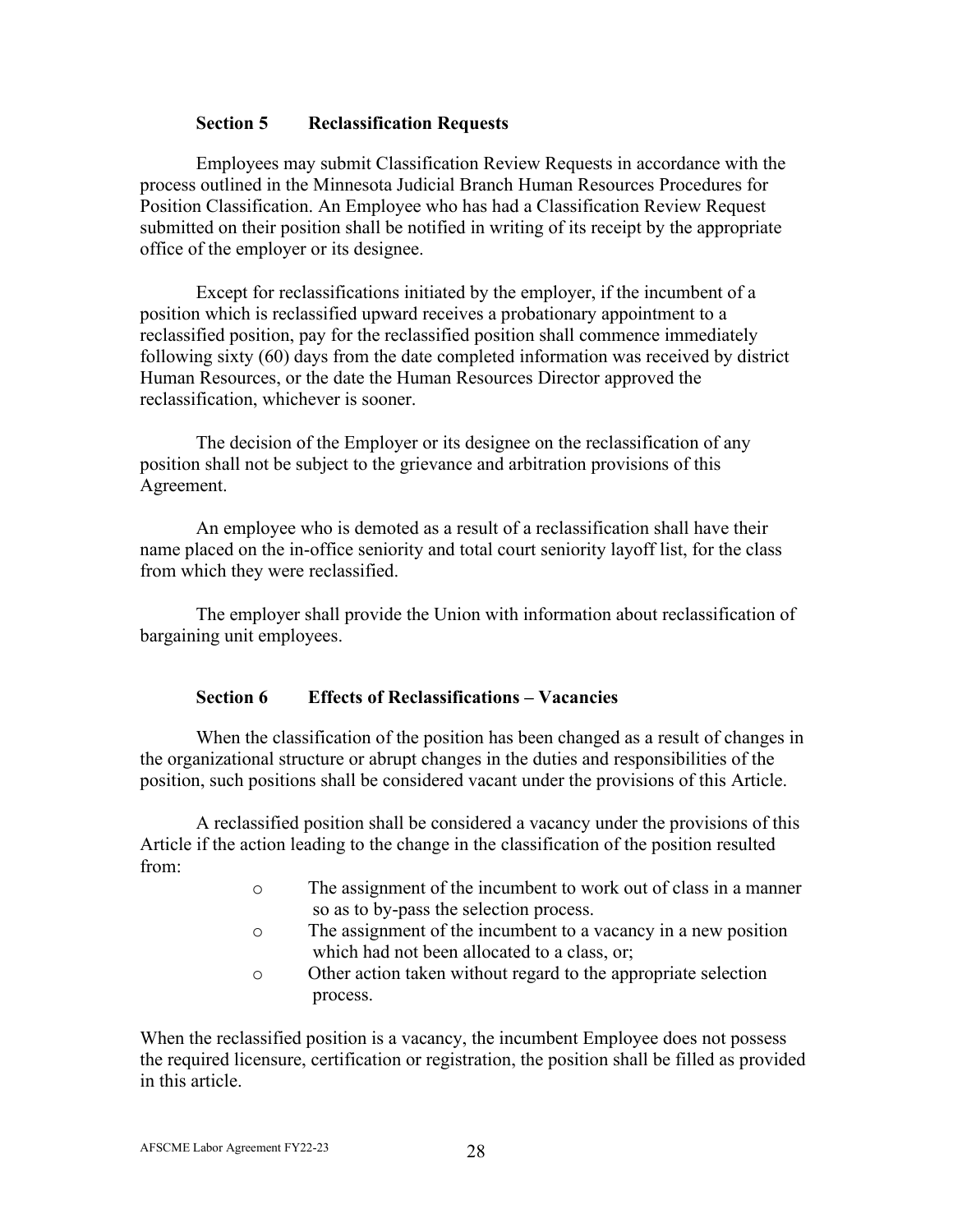#### **Section 7 Effects of Reclassifications – Incremental Changes**

When the classification of a position has been changed as a result of changes over a period of time in the kind, responsibility, or difficulty of the work performed in a position, such situation shall be deemed a reclassification and will not be considered vacant.

When the reclassified position is not a vacancy, the incumbent employee shall be appointed to the reclassified position, provided the employee possesses any licensure, certification or registration which may be required.

When the incumbent is ineligible to be appointed to the reclassified position as provided above, the employee shall be removed from the position within thirty (30) calendar days from the date of notification by the employer. In this case, if the employee is not reassigned, transferred, promoted or demoted, the layoff provisions of this Agreement shall apply. Any such reassignment must precede use of the lay off provisions of this agreement.

### **Section 8 Reassignment**

<span id="page-33-0"></span>This section shall not be used to assign employees to court offices where employees in the same class are laid off.

A. Temporary - In the event that the Employer finds it necessary to temporarily reassign employees for more than two consecutive days from one office to another within the same judicial district, the Employer shall first seek volunteers who are willing to assume the duties of the position for a temporary period of time in another court office within the judicial district. The most senior minimally qualified volunteer by District Seniority shall be given first consideration. In the event that the Employer is unable to fill the position(s) on a temporary basis with volunteers, the Employer shall assign the least senior employee based upon District Seniority within the identified court office who is minimally qualified to perform the position duties in the court office needing assistance for the duration of the temporary assignment which shall not exceed six (6) months. An employee assigned to work at an office [county] other than their regular office within the judicial district shall be able to have travel time be part of the normal work day and be reimbursed for expenses per the Employer's Travel and Reimbursement policy.

B. Permanent - In the event that the Employer finds it necessary to permanently reassign an employee from one office to another, it shall first seek volunteers. The most senior minimally qualified volunteer by District Seniority shall be given first consideration. In the event there are no volunteers, the least senior employee based upon District Seniority within the identified court office who is minimally qualified to perform the position's duties shall be reassigned. Permanent reassignments shall only occur where the new work location is within forty-five (45) miles of the employee's current work location. The Employer shall not mandate such a reassignment, without the employee's consent, where it would result in the loss of previously elected county benefits or a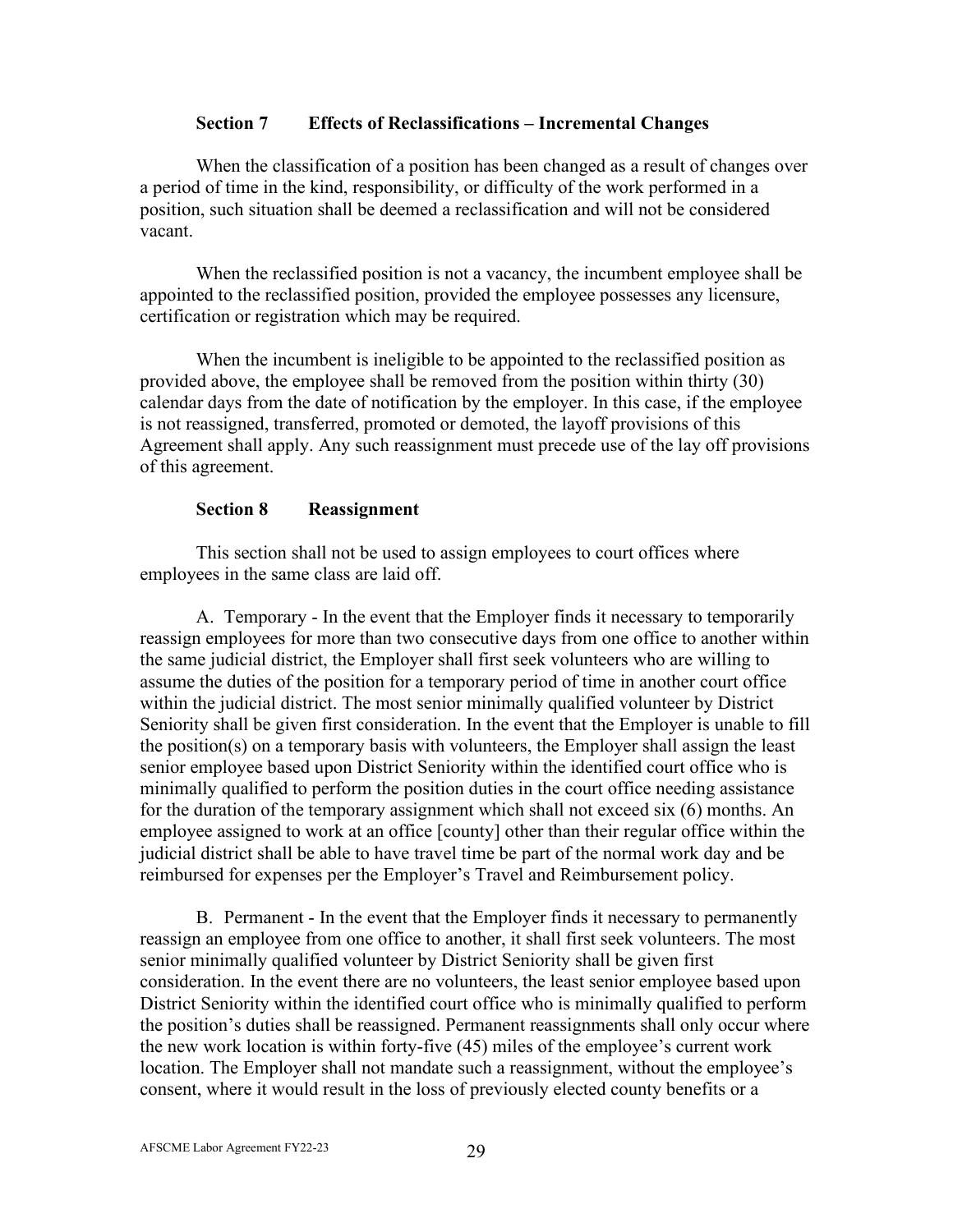reduction in hours. An employee who has been permanently reassigned shall not be subject to subsequent reassignments beyond a forty-five (45) mile radius of the employee's original work location. A limited posting opportunity may occur within the same classification of the receiving office prior to the reassignment of a new person into that office.

Management reserves the right to assign work within a county office

Upon mutual agreement between the Union and the Employer, on a case by case basis, a permanent reassignment may exceed the forty-five (45) mile radius.

# **Section 9 Temporary Employees**

<span id="page-34-0"></span>The Employer may utilize the services of temporary employees. Temporary is defined as six (6) months or less or the length required to fill in for an incumbent employee's absence, whichever is greater.

On occasion, the employer may have a need for temporary employees up to twelve (12) months for special projects. In these circumstances, the employer must notify the Union as soon as practicable. Notification shall include start date, anticipated end date, and nature of special project.

Any other needs for temporary employees beyond the parameters defined above shall require mutual written agreement of the parties.

A temporary employee shall not, under any circumstances, automatically become a permanent employee. A temporary employee may apply for vacancies in accordance with Article 14, Section 4, and shall be considered an external candidate.

### **Section 10 Subcontracting**

In the event that the Employer decides to outsource or subcontract any work currently performed by employees covered by this agreement, the employer shall meet and negotiate with the Union's Exclusive Representatives and designees regarding the impact on terms and conditions of employment at least 30 calendar days in advance of implementation.

### **ARTICLE 15 SENIORITY/LAYOFF AND RECALL**

### <span id="page-34-2"></span><span id="page-34-1"></span>**Section 1 Seniority Defined**

Seniority shall be defined as follows:

A. State Seniority. State Seniority shall be the employee's length of continuous service for the Employer or its designees from the most recent date of employment, or re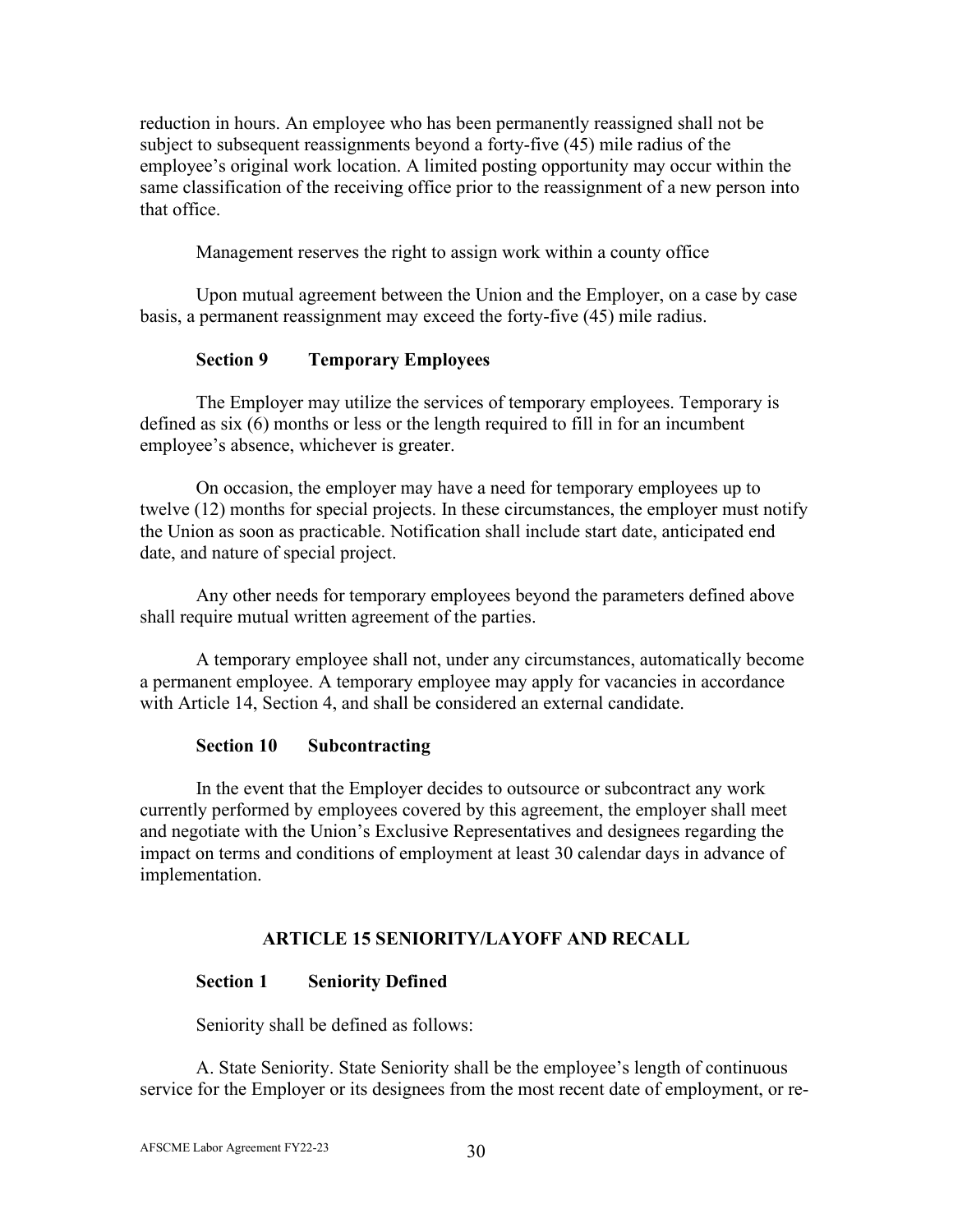employment and is primarily used for the purpose of benefit calculation. State Seniority for employees transferring directly to State employment under Minn. Stat. § 480.181 shall be calculated from the employee's date of hire verified by the County Auditor for the county from which the employee is transferring.

B. Bargaining Unit Seniority. Bargaining Unit Seniority shall be the employee's total length of service for the Employer or its designees in a Minnesota Judicial Branch position within the bargaining unit.

C. District Seniority. District Seniority shall be the employee's continuous service in an AFSCME represented position within the Judicial District. District Seniority shall include employee's service in a bargaining unit position prior to the transition to state funding.

D. County Seniority. County Seniority shall be the employee's length of continuous service for the Employer or its designee from the most recent date of employment in a current state court office ["county" or "multi-county work unit]. County Seniority in St. Louis County shall be defined as from the most recent date of employment in a current state court office [Duluth, Hibbing or Virginia]. County Seniority for a multi-county court unit shall be defined as from the most recent date of employment within that unit.

A multi-county work unit is a team that performs work for multiple counties in the same district.

E. Notwithstanding the paragraphs B and C of this section, the Bargaining Unit Seniority and County Seniority dates for any Employee in Hennepin County in the Fourth District or in St. Louis or Carlton County in the Sixth District, or in Pine or Anoka County in the Tenth District, who was transitioned to State employment via Minn. Stat. § 480.181, shall be the same as their State Seniority date. If any of these Employees transfers or promotes to a position to another county, the Employee's Bargaining Unit and County Seniority dates shall be as defined in paragraphs B, C, and D.

#### **Section 2 Termination Of Seniority Rights**

<span id="page-35-0"></span>Seniority rights under the Agreement shall terminate under the following conditions:

- A. Resignation or termination of employment.
- B. Layoff in excess of a period equal to an employee's state seniority but not more than four years.
- C. Failure to return from recall.
- D. Death.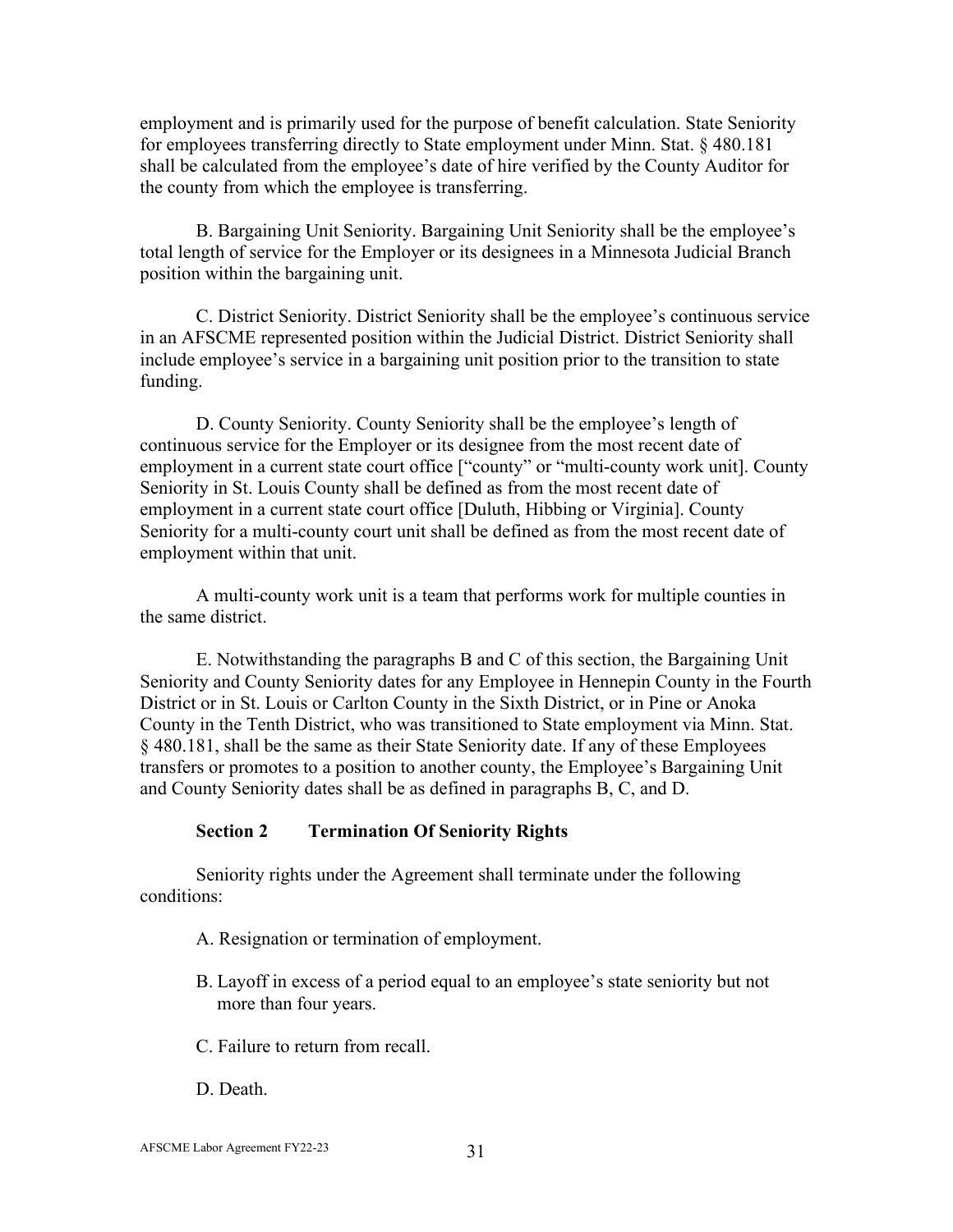#### **Section 3 Layoff**

A. Defined. The Employer or its designee may layoff an employee by reason of abolition of the position, shortage of work or funds, or because of a material change in the duties or organization of a work unit, or other reasons as determined by the Employer.

B. Loss of Bargaining Unit Status. A reduction in hours of a less than full-time employee which would place the employee outside the bargaining unit shall constitute a layoff and shall be implemented in accord with the provisions of this Article.

C. Labor-Management Meet and Confer. When the Employer or its designee initiates a planning process or a management study which is anticipated to result in layoff(s) in the court office or judicial district, the Employer will meet and confer with the Local Union Officers, and the Union Business Representative during the decisionplanning phase and during the implementation planning phase. The Meet and Confer during the planning phase will include discussion of methods of mitigating layoff (e.g. salary savings, reduction in hours, reassignment, early retirement options, etc.). The Meet and Confer during the implementation phase will include discussion of length of layoff notice, bumping, vacancies, timing of layoff notices and other impacts of implementation.

#### **Section 4 Permanent Layoff**

A. Determination of position(s). The Employer or its designee shall determine the position(s) in the class and office which is to be eliminated. A permanent position shall not be eliminated in a court office until all temporary or intermittent employees performing work in bargaining unit classifications within that district are released, with the exception of need for a bilingual/multilingual short term employee.

B. Advance Notice. If, after the meet and confer, permanent layoffs are deemed necessary, the Employer shall notify the Union and the Local Union Presidents of the classifications, and number of positions to be eliminated at least thirty (30) calendar days whenever practical, but at least twenty-one (21) calendar days prior to the effective date of the anticipated layoff. At least twenty-one (21) calendar days prior to the effective date of the layoff, the Employer shall give written notice of the layoff, including the reason(s) therefore, and the estimated length of the layoff, to all affected employee(s) and to the Local Union President. The Employer or its designee may establish a date, no more than seven (7) calendar days prior to the effective date of the layoff, by which employees must choose the layoff option they will exercise. This date shall be indicated in the written notice of layoff, if the designee has elected to establish a cutoff date.

C. Layoff Notification. The Employer or its designee shall send a layoff notice via certified mail to the employee stating the position to be eliminated. At the Employer's or its designee's discretion, an employee under notice of permanent layoff may continue in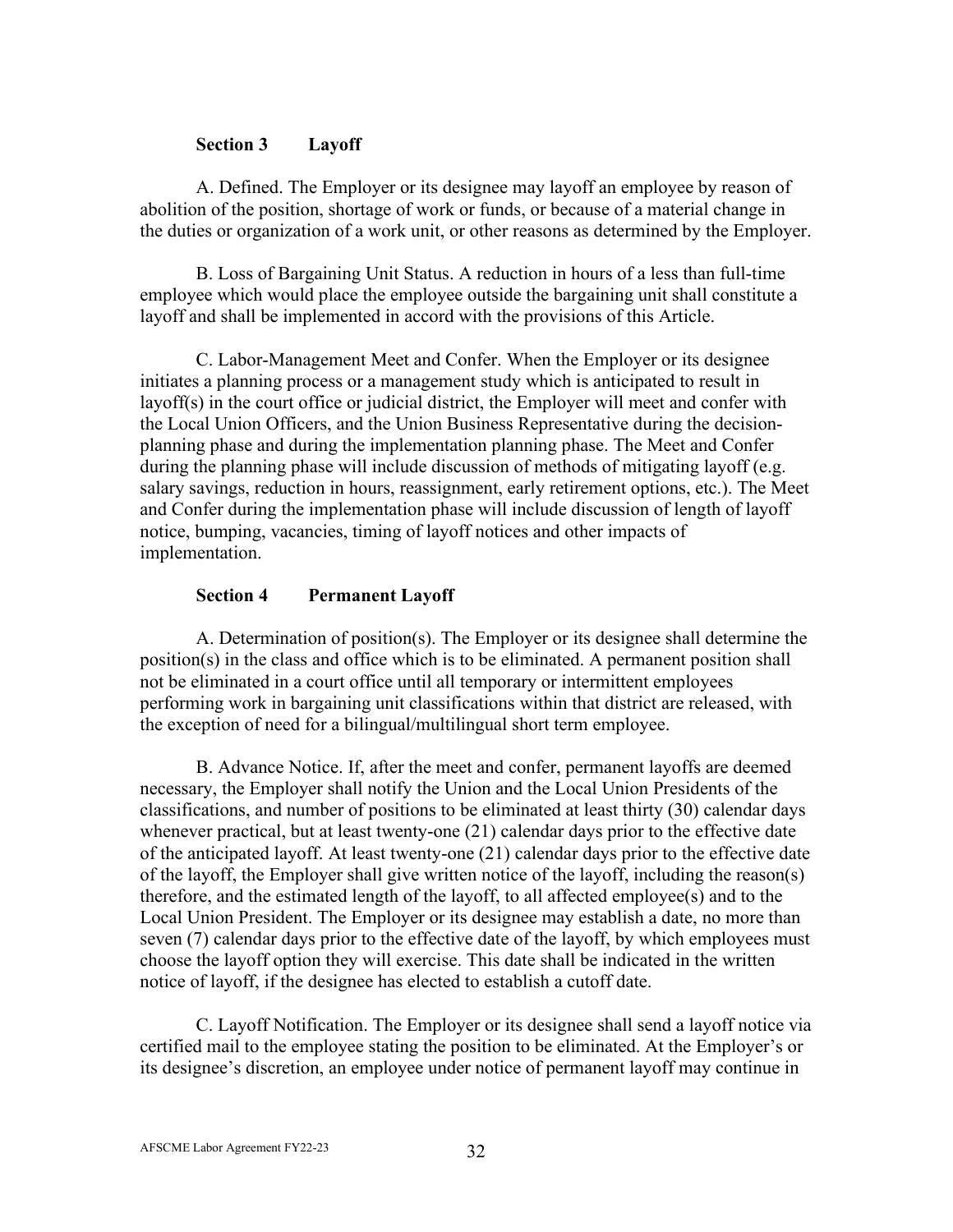payroll status for up to two calendar weeks of paid leave, ending at the date of layoff. Such leave shall not be subject to application and reinstatement provisions.

Upon request, the Employer or its designee shall provide an employee on layoff, or who has received notice of layoff, with assistance in searching for state court employment.

D. Procedure. The procedures for layoff shall be as follows:

The employee in the position to be eliminated shall either:

- accept layoff; or
- accept a reduction in hours or a salary savings leave under Article 14 if offered by the designee; or
- accept a vacancy in the judicial district in the same, equal, or lower classification; or
- exercise bumping rights using District Seniority List in the following order, as applicable, for the same employment condition:
	- 1. least senior in same class in county; or
	- 2. least senior in same payband in county; or
	- 3. least senior in same class in any county within the same district, provided the least senior employee has four (4) years or less Bargaining Unit Seniority; or
	- 4. least senior in same payband in any county within the same district, provided the least senior employee has four (4) years or less Bargaining Unit Seniority; or
	- 5. least senior in same class within the same district; or
	- 6. least senior in same payband within the same district.
- Exercise bumping rights using District Seniority List in the following order , as applicable, for the same employment condition:
	- 1. least senior in lower payband in county; or
	- 2. least senior in lower payband in any county within the same district, provided the least senior employee has four (4) years or less Bargaining Unit Seniority; or
	- 3. least senior in lower payband in the same district.

**"**Employment condition" is defined as benefit eligibility status of original appointment in the position held at time of layoff. If an employee voluntarily reduced their FTE at the request of the employer as a budget-savings measure, they shall not be prohibited from bumping in to a position up to the original FTE of the position held at layoff. No employee shall be adversely impacted as a result of voluntarily changing their employment conditions as a budget-savings measure.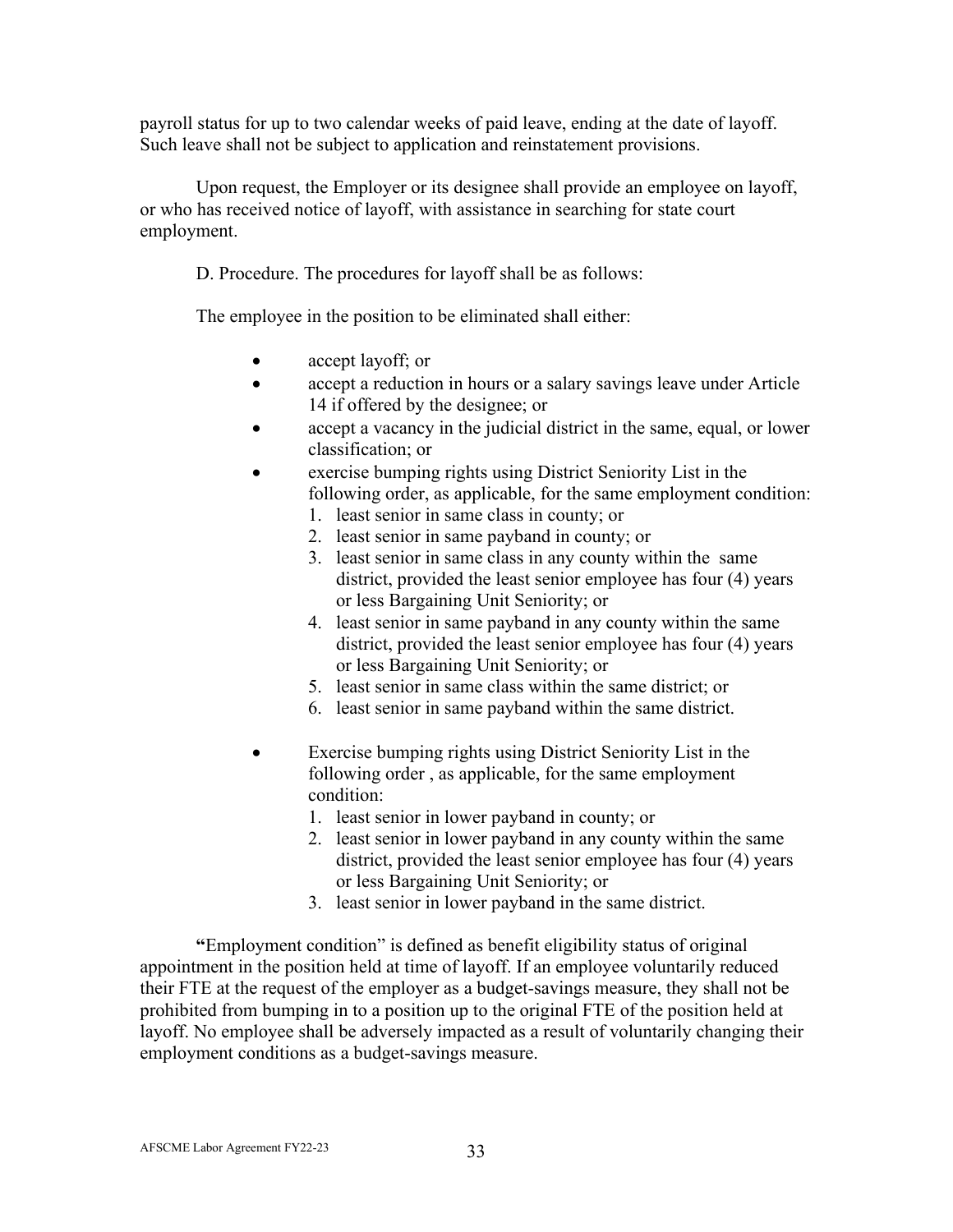The Employee may choose to bump into a lesser employment condition. (Benefit eligibility thresholds may differ for county benefitted employees.)

In the case of multiple simultaneous layoffs, employees who exercise their options in this section shall do so in District seniority order beginning with the most senior, provided the employee has the minimum qualifications to perform the duties of the job involved.

Any employee bumped pursuant to this Section shall be laid off in accordance with this Article.

E. Insurance contribution continuation. A state-benefitted insurance-eligible employee who receives an employer contribution toward insurance, who has three or more years of continuous service as a Minnesota Judicial Branch employee, and who has been permanently laid off shall remain eligible for an employer contribution toward health and dental insurance premiums for six months from the effective date of layoff. County-benefitted employee insurance contribution continuation shall be determined by the county.

## **Section 5 Layoff Lists**

A. Bargaining Unit Seniority Layoff List. The names of laid off employees shall be placed on a Bargaining Unit Seniority Layoff List in order of their Bargaining Unit Seniority. The name shall be retained on the Bargaining Unit Seniority Layoff List for a minimum of one year or for a period of time equal to the employee's Bargaining Unit Seniority to a maximum of four  $(4)$  years.

B. District Seniority Layoff List. The names of laid off employees shall also be placed on a District Layoff List in order of their District Seniority. The name shall be retained on the District Seniority List for a minimum of one year or for a period of time equal to the employee's District Seniority to a maximum of four (4) years.

C. County Seniority Layoff List. The names of laid off employees shall also be placed on the County Seniority list in order of their county seniority. The name shall be retained on the County Seniority list for a minimum of one year or for a period of time equal to the employee's County Seniority to a maximum of four (4) years.

When an employee's name is placed on the Bargaining Unit or the District Seniority layoff list, the employee shall indicate, in writing on a document provided by the Employer or its designee, the geographic location(s) outside of a 35 miles radius where they would accept employment. An employee may change their availability by notifying the Employer or its designee.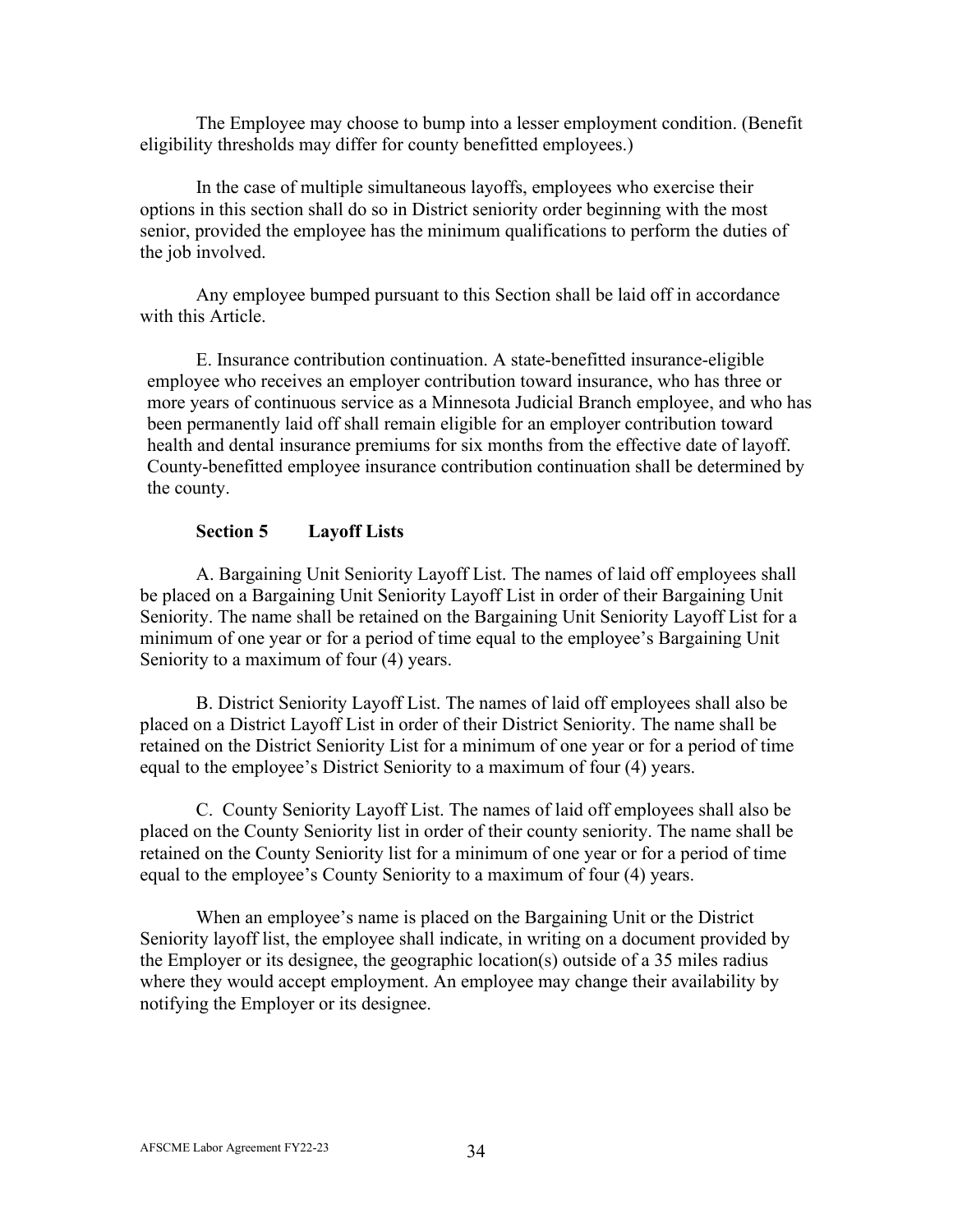#### **Section 6 Recall**

Employees shall be recalled from layoff in the order in which their names appear on the County Seniority [First] Layoff List, then the District Seniority [Second] Layoff List, starting with the most senior name.

An employee shall be notified of recall by a written personal notice (receipted) or certified mail (return receipt required) sent to the employee's last known address at least twenty-one (21) calendar days prior to the reporting date. The employee shall notify the designee of the Employer by certified mail (return receipt required) postmarked within seven (7) calendar days of receipt of notification of intent to return to work and shall report to work on the reporting date unless other arrangements are made. It shall be the employee's responsibility to keep the designee of the Employer informed of the employee's current address.

An employee recalled from layoff shall be reinstated and District and Bargaining Unit seniority shall remain intact.

The Employer or its designee may temporarily assign employee(s) to any vacancies or openings to fulfill operating requirements during the period while the recall process is taking place.

#### **Section 7 Removal from Layoff List**

Employees shall be removed from all layoff lists for any of the following reasons:

- (1) Recall to a permanent position from the layoff list in the same or equal classification from which they were laid off;
- (2) Failure to accept recall to a position which meets the availabilities specified by the employee, except that employees who fail to accept recall from the Total Court Seniority Layoff List shall be removed only from that list;
- (3) Appointment to a permanent position in a class which is higher than the one on which the employee is on the layoff list;
- (4) Resignation, retirement or termination from state employment;
- (5) Failure to be recalled during the term of the employee's right of recall;
- (6) Death.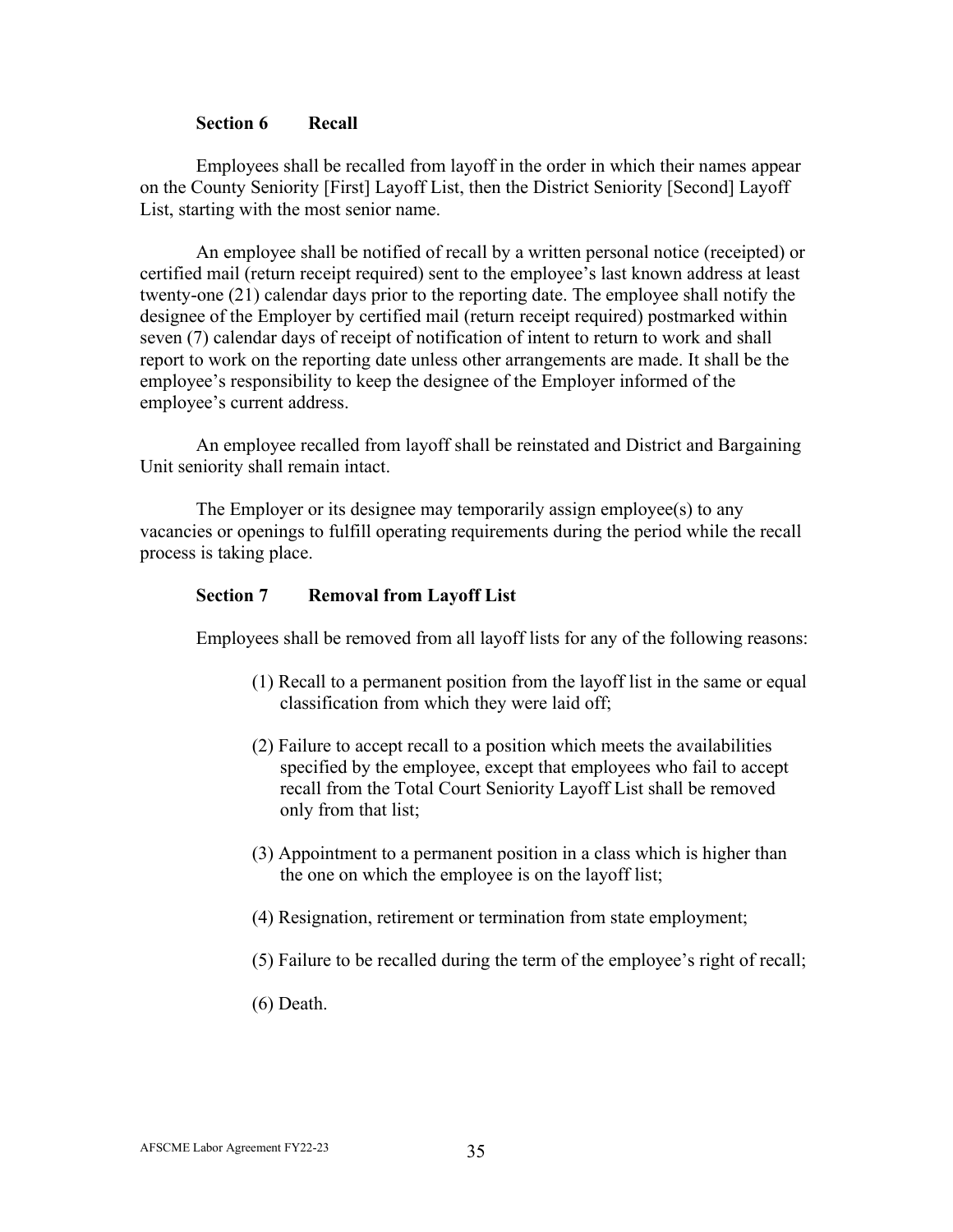## **Section 8 Work Out of Class and Mobility**

A "mobility" assignment may arise when business needs result in the appointment of a permanent AFSCME employee to temporarily perform the duties of an unrepresented position or for a special project.

A mobility assignment may be granted for a period of up to one year, but may exceed one year by mutual agreement of the Parties.

A mobility assignment shall not be denied absent demonstrated good cause provided in writing to the Union by the Employee's Court Administrator or designee.

If an AFSCME employee accepts a mobility assignment to a position with a salary range higher than that of the employee's permanent position, the employee shall be paid at the rate of the mobility assignment position.

The employee's performance review date shall remain unchanged with both appointing authorities, where applicable, working in conjunction to ensure preservation of the salary increase process.

When an AFSCME employee is working in a mobility assignment, the terms and conditions of their employment shall be governed by Minnesota Judicial Branch HR Rules in all respects EXCEPT that Article 17 (Discipline and Discharge) and Article 18 (Grievance Procedure) of the AFSCME Collective Bargaining Agreement will apply and supersede any contradictory HR Rules.

District Human Resources shall notify the designated Union Representative within the first two weeks from a mobility assignment's start date.

AFSCME employees will continue to be represented by the Union and continue to pay dues as required by the Union for the Collective Bargaining Agreement associated with their original appointment.

Based upon availability, at the end of a mobility assignment, the AFSCME employee shall have the right to return to a bargaining unit position by priority as follows:

- (1) Return to their original appointment; or,
- (2) To an equivalent position at the same location of their original appointment; or,
- (3) To an equivalent position not more than 50 miles from the location of their original appointment.

Upon the AFSCME employee's return to the original or equivalent appointment, their original salary rate shall be adjusted to include any non-discretionary increases and merit increases, if warranted by performance, while acting in the mobility assignment,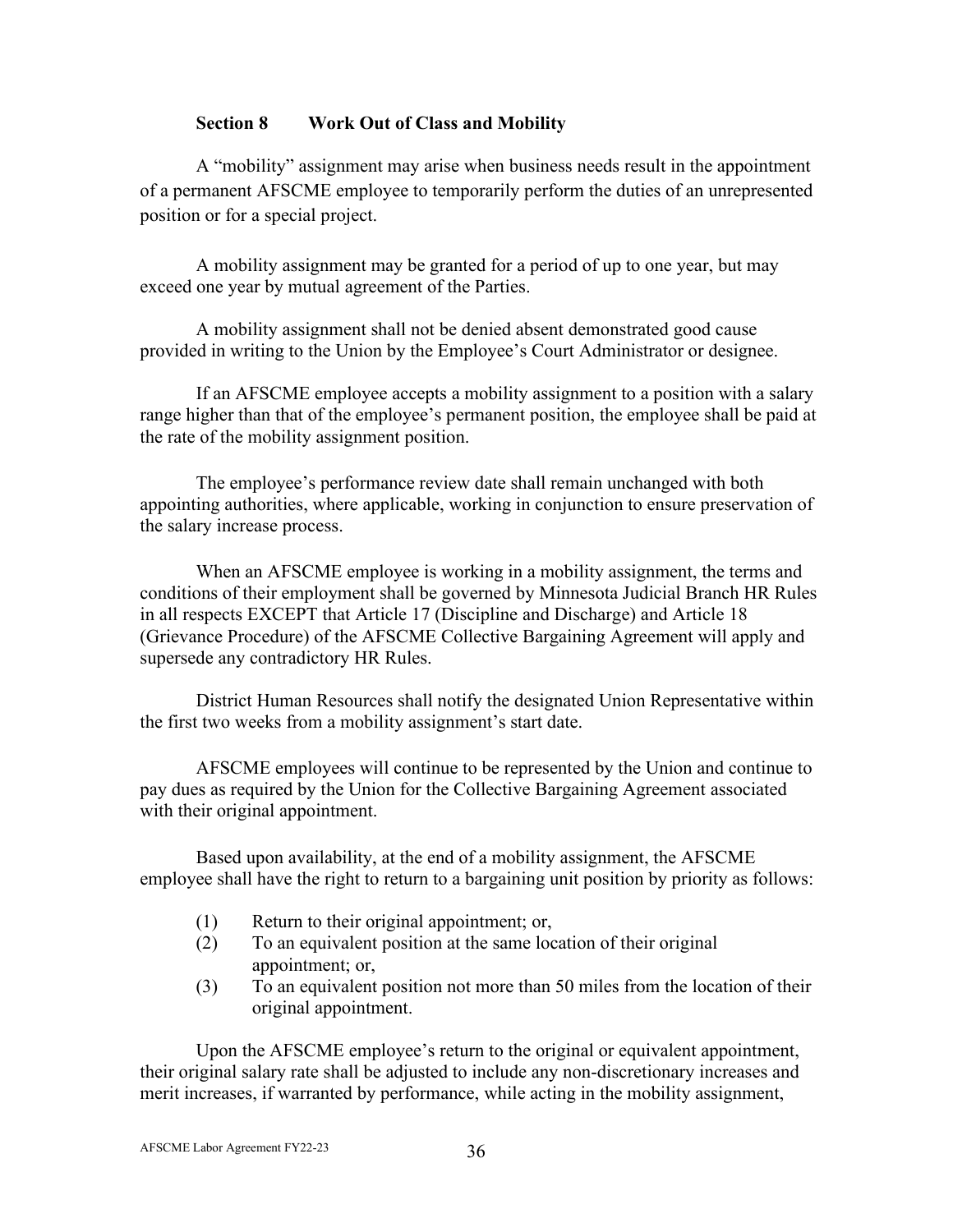A mobility assignment shall have no impact on an AFSCME employee's bargaining unit seniority date.

### **ARTICLE 16 EXPENSE ALLOWANCES**

Mileage, meals, lodging, and other reimbursable expenses shall be as defined in the Employer's Travel and Reimbursement Policy.

## **ARTICLE 17 DISCIPLINE, DISCHARGE AND RESIGNATION**

#### **Section 1 Purpose**

Disciplinary action may be imposed upon an employee who has attained permanent status only for just cause.

#### **Section 2 Union Representation**

The Employer shall not question or meet with an employee once an investigation that may lead to discipline is contemplated without first offering the employee an opportunity for union representation, and such meeting shall not take place until a Union Representative is available or is released by their supervisor. The employee shall be advised of the general nature of the allegation(s) prior to questioning. The employee shall be offered a Union Representative before the administration of discipline.

Upon mutual agreement, the parties may choose to meet via electronic means. Once an agreement has been reached to hold that meeting electronically, there must be mutual agreement to change that meeting back to an in-person setting."

#### **Section 3 Disciplinary Procedure**

Discipline is intended to be corrective; not punitive. This process is intended to ensure employees understand the Employer's expectations, standards, and rules, and are aware of the consequences of unimproved conduct or performance.

Disciplinary action shall include only the following forms and depending upon the seriousness of the offense shall normally be administered progressively in the following order:

- 1) Oral reprimand
- 2) Written reprimand
- 3) Suspension
- 4) Demotion
- 5) Discharge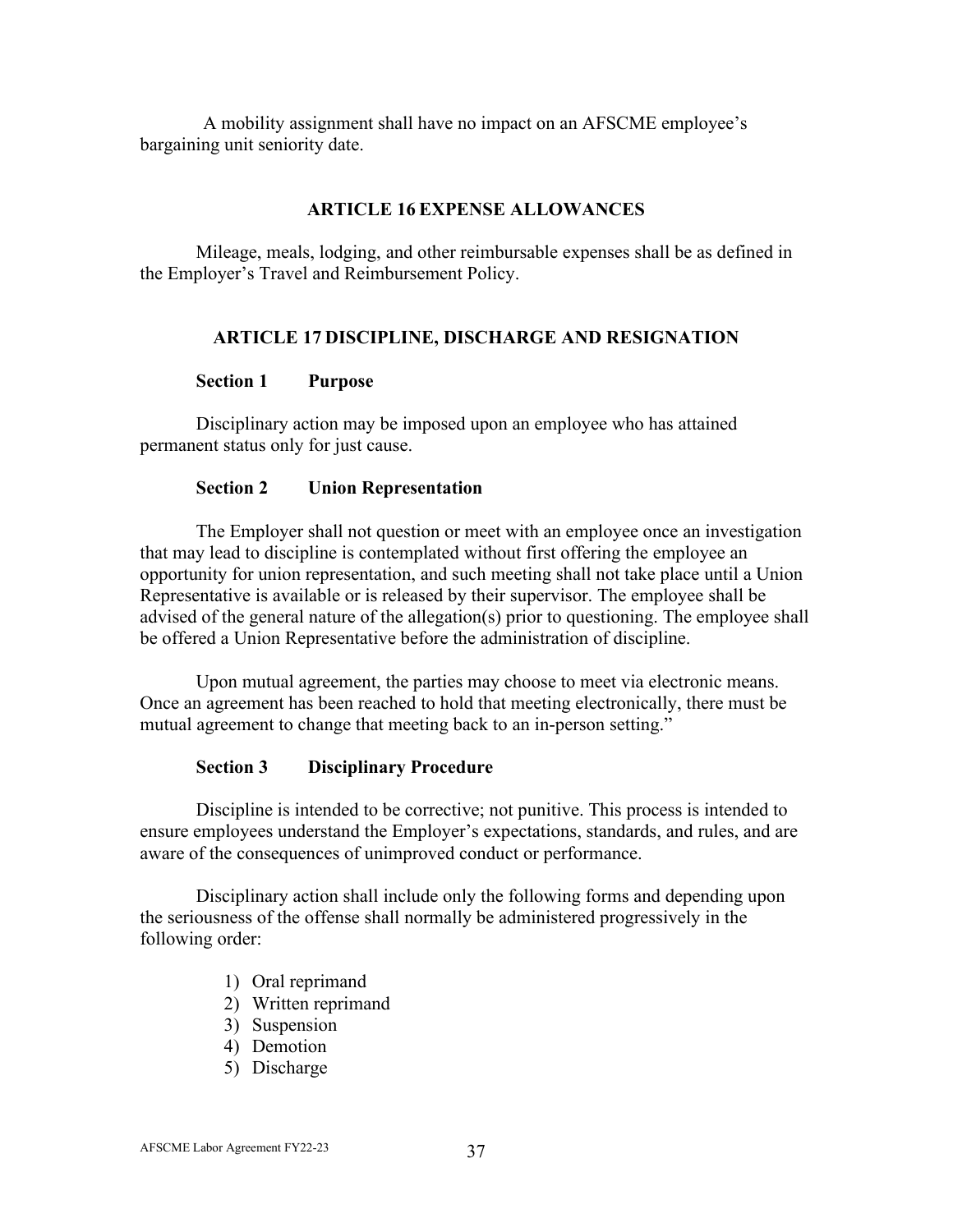Oral reprimands shall be identified as such and shall be confirmed in writing with a notice provided to the employee. A written reprimand shall not be referenced or relied upon for further disciplinary action provided that no disciplinary action of a similar nature has been administered for two (2) years following the date of the written reprimand. Nothing in the above listing of types of discipline shall preclude the Employer from exacting stringent forms of discipline where the egregiousness of the offense so warrants. If the Employer or its designee has reason to discipline an employee, it shall not be done in the presence of other employees or the public.

Suspensions served the day before or after a holiday shall not result in the loss of holiday pay.

When any disciplinary action more severe than an oral reprimand is intended, the Employer or its designee shall, before such action is taken, notify the employee in writing of the specific reasons for such action.

Oral reprimands cannot be referenced in future disciplines provided that no further disciplinary action of a similar nature has been taken against an employee for one (1) year from the date of the oral reprimand.

An employee who has been notified by their supervisor that they are being investigated for possible disciplinary action shall be informed, in writing, of the status of the investigation upon its conclusion.

## **Section 4 Investigatory Leave**

The Employer, or its designee, may place an employee who is the subject of a disciplinary investigation on an investigatory leave with pay provided a reasonable basis exists to warrant such leave.

## **Section 5 Notice Hearing**

If the Employer believes there is just cause for suspension, demotion or discharge, the employee shall be notified, in writing that the employee may be disciplined and shall be furnished with the supporting reasons for the contemplated action. The Employer shall schedule a notice hearing wherein the employee, along with union representation, may present their side of the story to refute the charge(s) or offer mitigating evidence. Nothing herein shall preclude the Employer from placing the employee on investigatory leave prior to the notice hearing.

## **Section 6 Appeal Procedures**

Any disciplinary action imposed upon an employee may be processed as a grievance through the regular grievance procedure as provided in this Agreement except that oral reprimands are able to be appealed only through Step 2 of the grievance procedure. The Union reserves the right to initiate a grievance at Step 2 of the grievance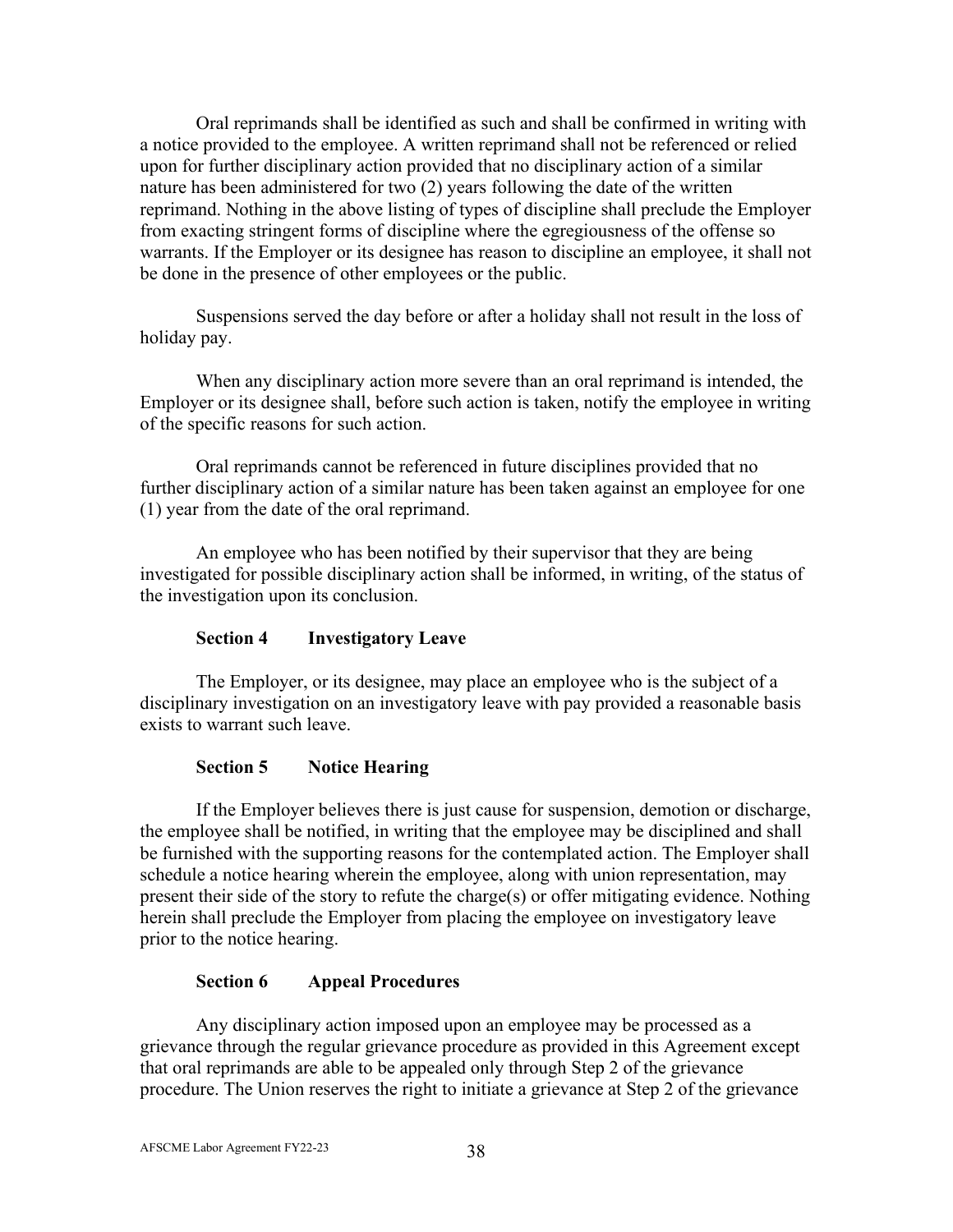procedure for all disciplinary action other than a written or oral reprimand. Upon mutual agreement of the parties, a grievance may be initiated at Step 3.

## **Section 7 Official Personnel Records**

- A. Materials in File. Initial minor infractions, irregularities, or deficiencies shall first be privately brought to the attention of the employee and, if corrected, shall not be entered into the employee's official personnel record.
- B. An oral reprimand shall not become part of the employee's official personnel record. Investigations which do not result in disciplinary actions shall not be entered into the employee's official personnel record.
- C. A written record of all disciplinary actions other than oral reprimands shall be entered into an employee's official personnel record.
- D. All discipline entries shall state the corrective action expected of the employee.
- E. Each employee shall be furnished with a copy of all evaluative and disciplinary entries into the official personnel record and shall be entitled to have the employee's written response attached therein. Documentation regarding any wage garnishment action against any employee shall not be placed in the employee's official personnel record. Disciplinary action shall only be referenced in disciplinary entries.
- F. Official File. The official personnel record for each employee shall be kept in the Judicial District Office where the person is employed.

Only the official personnel record may be used as evidence in any disciplinary action or hearing. This does not limit, restrict, or prohibit the Employer or its designee from submitting supportive documentation or testimony, either oral or written, in any disciplinary hearing, nor does it so limit the Union.

- G. Employee/Union Access to File. The contents of an employee's official personnel record shall be disclosed to the employee upon request and to the employee's Union Representative upon the written request of the employee. Requests shall be made to district human resources. In the event a grievance is initiated, the Employer or its designee shall provide a copy of any items from the employee's official personnel record upon the request of the employee. Up to two (2) copies of such material per year shall be available without cost to the employee, Local Union, or Union.
- H. Removing Materials from File. Upon written request from the employee, disciplinary documentation shall be removed from the official personnel record under the following circumstances: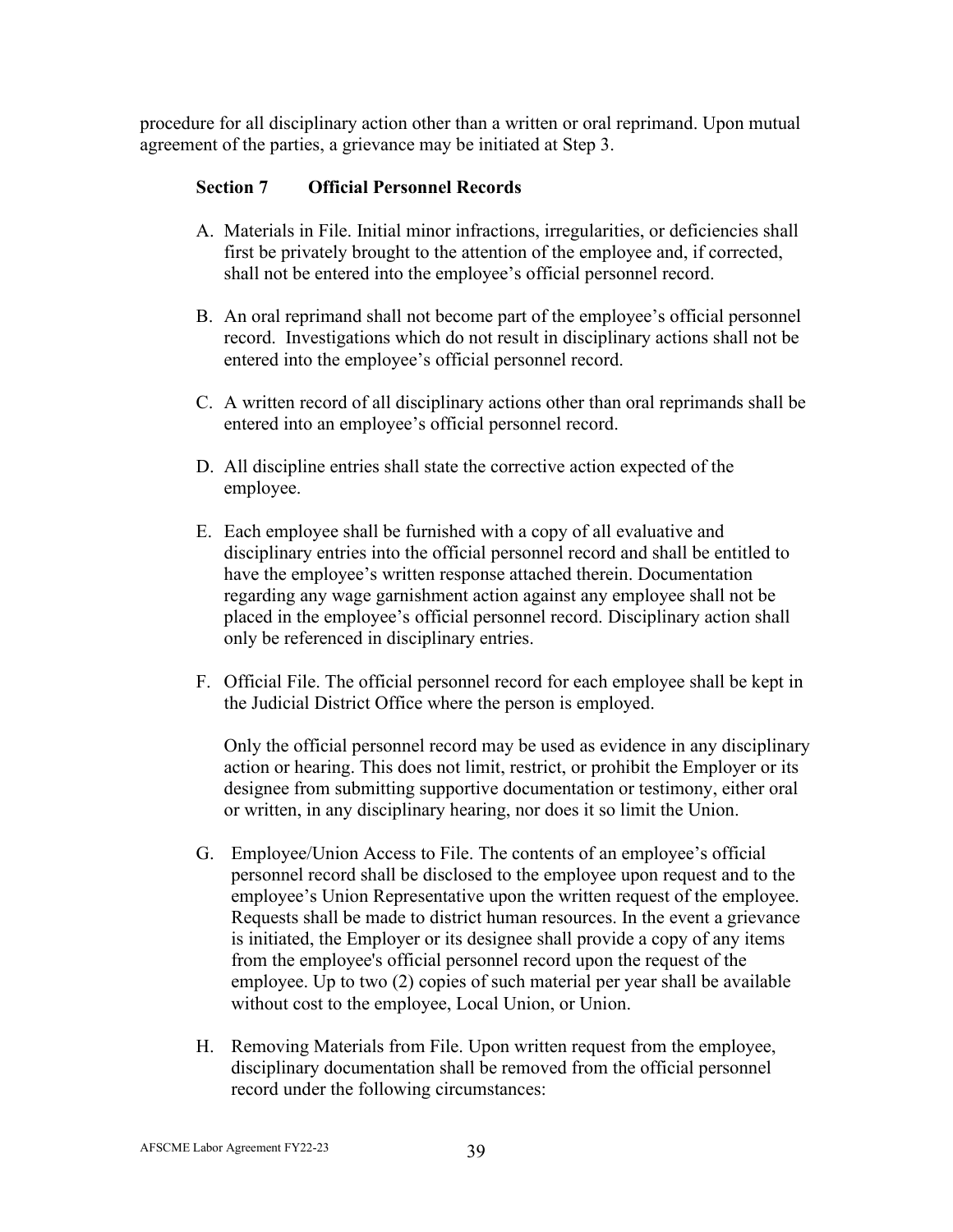| <b>Disciplinary Documentation</b>        | <b>Circumstances</b>                        |
|------------------------------------------|---------------------------------------------|
| Written Reprimand                        | After two (2) years provided that no        |
|                                          | disciplinary action of a similar nature has |
|                                          | been administered.                          |
| Written Notice of Suspension of Five (5) | After three (3) years provided that no      |
| Days or Less                             | disciplinary action of a similar nature has |
|                                          | been administered.                          |
| Written Notice of Suspension of Greater  | After five $(5)$ years provided that no     |
| than Five $(5)$ Days                     | disciplinary action of a similar nature has |
|                                          | been administered.                          |

The written request for removal shall not become part of the personnel record. The ability to have a matter removed will not exist where the underlying infraction that caused the discipline was the violation of another individual's statutory rights: e.g. sexual harassment, race discrimination, gender discrimination. Such matters will remain as an active file in the employee's official personnel record.

### **Section 8 Resignations/Job Abandonment**

An employee's unauthorized absence of three (3) consecutive work days without notifying their supervisor shall constitute job abandonment, except in extenuating circumstances. Separation of employment by job abandonment will result in loss of the privilege to be rehired in the Minnesota Judicial Branch.

#### **Section 9 Resignation Notice**

To resign in good standing, an employee shall give at least ten (10) working days' notice of resignation. Failure of an employee to give at least ten (10) working days' notice of resignation will result in loss of the privilege to be rehired in the Minnesota Judicial Branch. The period of notice may be reduced or waived by the Employer or its designees. The employee must be present at work on effective date of separation except as otherwise authorized by the employee's appointing authority

An employee shall have the right to withdraw a written resignation within three (3) calendar days of its submission.

#### **ARTICLE 18 GRIEVANCE PROCEDURE**

#### **Section 1 Grievance Procedure**

A grievance is defined as a dispute or disagreement as to the interpretation or application of any term or terms of this Agreement. Beginning at Step 2, a grievance must be in writing and shall state the nature of the grievance, the condition(s) of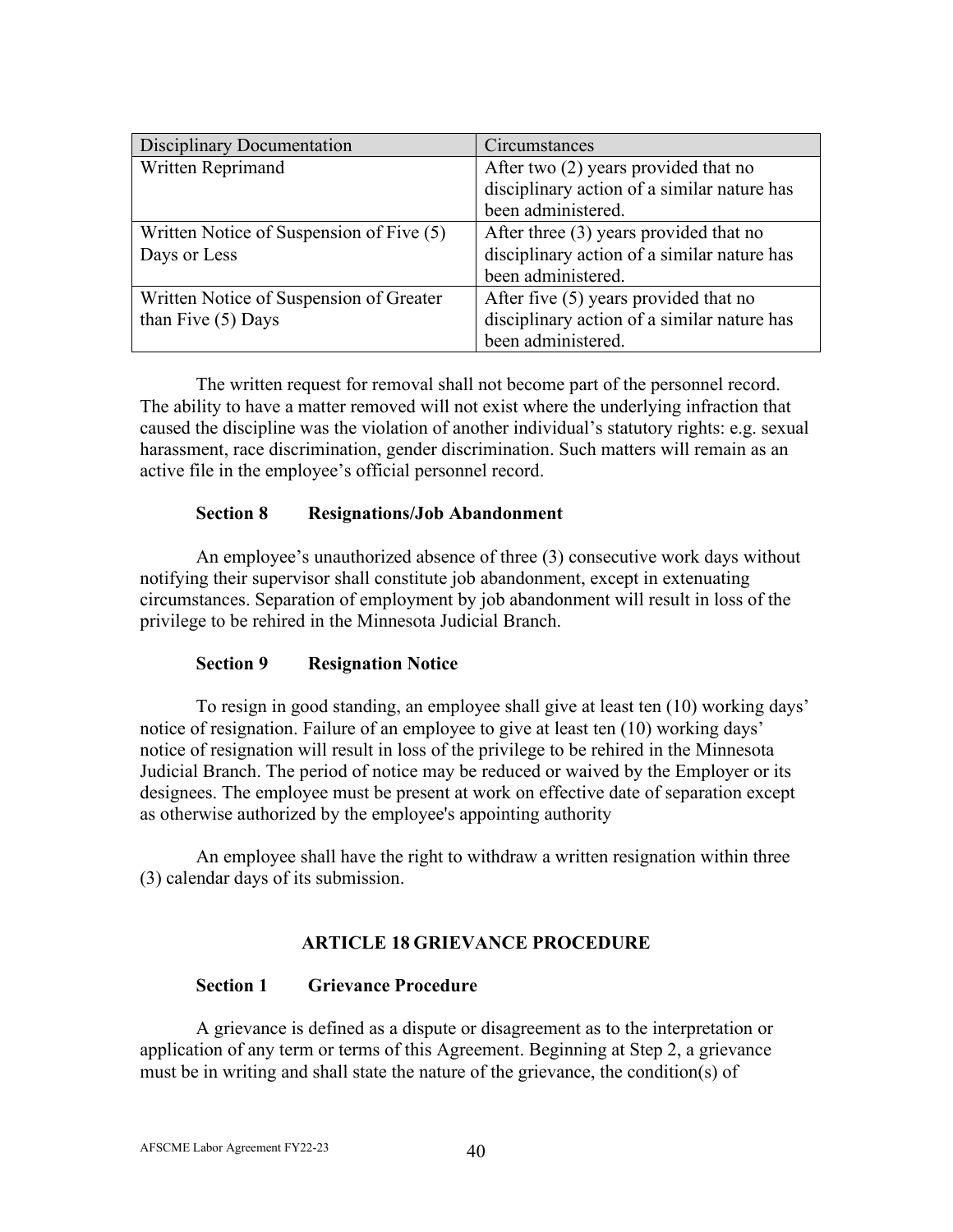employment allegedly violated, the Articles of the Agreement allegedly violated, and the remedy sought.

Employees are encouraged to attempt to resolve the occurrence of any grievance on an informal basis with the employee's immediate supervisor at the earliest opportunity. If the matter is not resolved by informal discussion, it shall be settled in accord with the following procedure.

## **Section 2 Processing Grievances**

A. Release Time. Union representatives and the grievant, as specified in "B" below, shall be allowed a reasonable amount of time, without loss of pay, during working hours, while on the Employer's or its designees' premises to investigate and process grievances in steps one through three, provided that such investigation does not interfere with the work of other employees or the public. A Union representative and the grievant shall not leave work or disrupt departmental routine to discuss grievances without first requesting permission from their immediate supervisor which shall not be unreasonably withheld.

B. Union Representatives. At any step of the grievance procedure, up to two (2) Union representatives may participate with or without the grievant.

C. Information. See Appendix E entitled "Employer Designee's Duty to Furnish Information to Exclusive Representative Regarding Contract Grievances."

D. Steps:

Step 1: The designated Union representative, with or without the employee, shall attempt to resolve the matter by requesting a Step 1 grievance meeting, in writing, with the Court Administrator or designee. The Court Administrator or designee shall schedule a meeting to discuss the grievance with the designated Union representative within seven (7) calendar days of the request and shall respond, in writing, to the Union within seven (7) calendar days of the meeting.

Step 2: If the grievance has not been resolved to the satisfaction of the Local Union within thirty-five (35) calendar days after the employee, through the use of reasonable diligence, should have knowledge of the first occurrence of the event giving rise to the grievance, it may be presented in writing by the designated Union Representative to the Judicial District Administrator or designee who has been authorized by the Employer to process grievances. The written grievance shall state the nature of the grievance, the facts upon which it is based, the condition(s) of employment allegedly violated, the Articles of the Agreement allegedly violated, and the relief requested. The Employer/designee shall arrange a meeting with the Union Representative to discuss the grievance within fourteen (14) calendar days. A written response shall be forwarded to the Union Representative within fourteen (14) calendar days of the Step 2 meeting.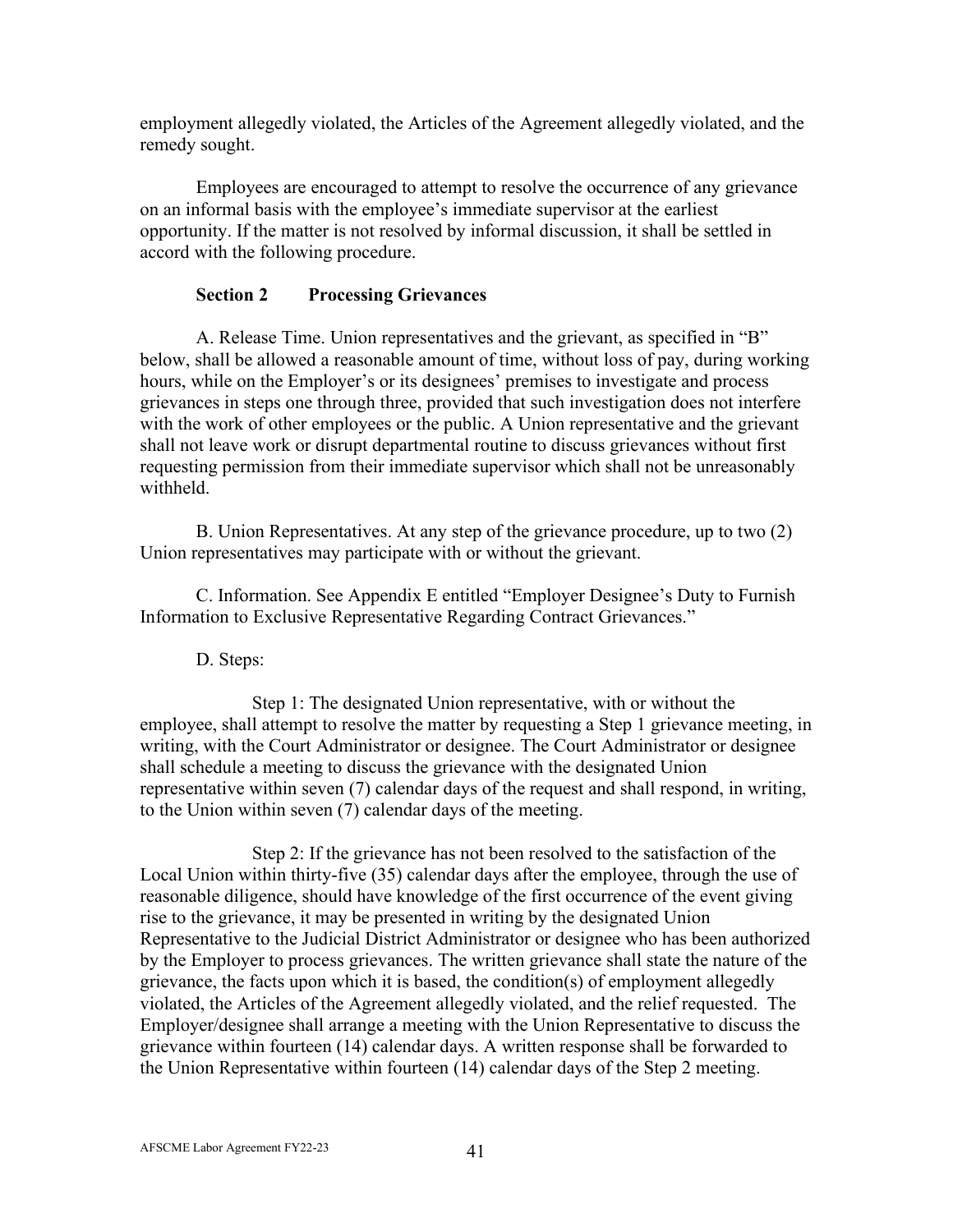Step 3: If the grievance has not been resolved by the operation of Step 2 and the Union intends to continue the grievance, the Union shall, within fourteen (14) calendar days after receipt of the District Administrator's response, appeal the matter to the Employer's Labor Relations Manager. The appeal must be in writing. The Labor Relations Manager and the Union's Business Agent shall meet within twenty-one (21) calendar days of the date the Union filed its Step 3 notice in an attempt to resolve the grievance. The meeting shall be held within the judicial district in which the grievance arose either in person or via electronic means, unless an alternate site is mutually agreed to. The Labor Relations Manager shall respond to the Union, in writing, within fourteen (14) calendar days of the Step 3 meeting.

Step 4: If the grievance remains unresolved after the operation of Step 3, the Union shall have sixty (60) calendar days from the date the Labor Relations Manager's response is due in which to submit a letter to the Labor Relations Manager stating its desire to proceed to arbitration along with a request for a panel of seven (7) arbitrators from the Bureau of Mediation Services, unless a mutually agreeable arbitrator can be selected. Within thirty (30) calendar days after the receipt of the panel, the parties shall determine the arbitrator to hear the arbitration by the method provided for in Section 3 of this article. Expenses for the Arbitrator's services and proceedings shall be born equally by the parties; however, each party shall be responsible for compensating its own representatives and witnesses. If either party cancels an arbitration hearing or asks for a last-minute postponement that leads to the arbitrator's making a charge, the canceling party or the party asking for the postponement shall pay this charge. The decision of the arbitrator shall be final and binding upon the parties. Except as provided in the procedures for Section 4, the arbitrator shall be requested to issue their decision within thirty (30) calendar days after the conclusion of the testimony and argument, including the filing of closing briefs, if requested by either party. If either party desires a verbatim record of the arbitration proceedings, it may cause such a record to be made, provided it pays for the record and makes a copy available without charge to the arbitrator and, at the copy cost rate to the other party if a copy is requested.

At any step in the grievance procedure, upon mutual agreement, the parties may choose to meet via electronic means. Once an agreement has been reached to hold that meeting electronically, there must be mutual agreement to change that meeting back to an in-person setting."

#### **Section 3 Arbitration**

Except as indicated in Section 4 below, all arbitrations arising under the Agreement shall be conducted by an arbitrator to be selected by mutual agreement of the Employer and the Union. If the parties fail to mutually agree upon the arbitrator, the moving party shall request a list of seven arbitrators from the Minnesota Bureau of Mediation Services. Both the Employer and the Union shall have the right to strike three names from the list. A coin shall be flipped to determine which party shall strike the first name. The other party shall then strike one name and the process shall be repeated, and the remaining person shall be the arbitrator.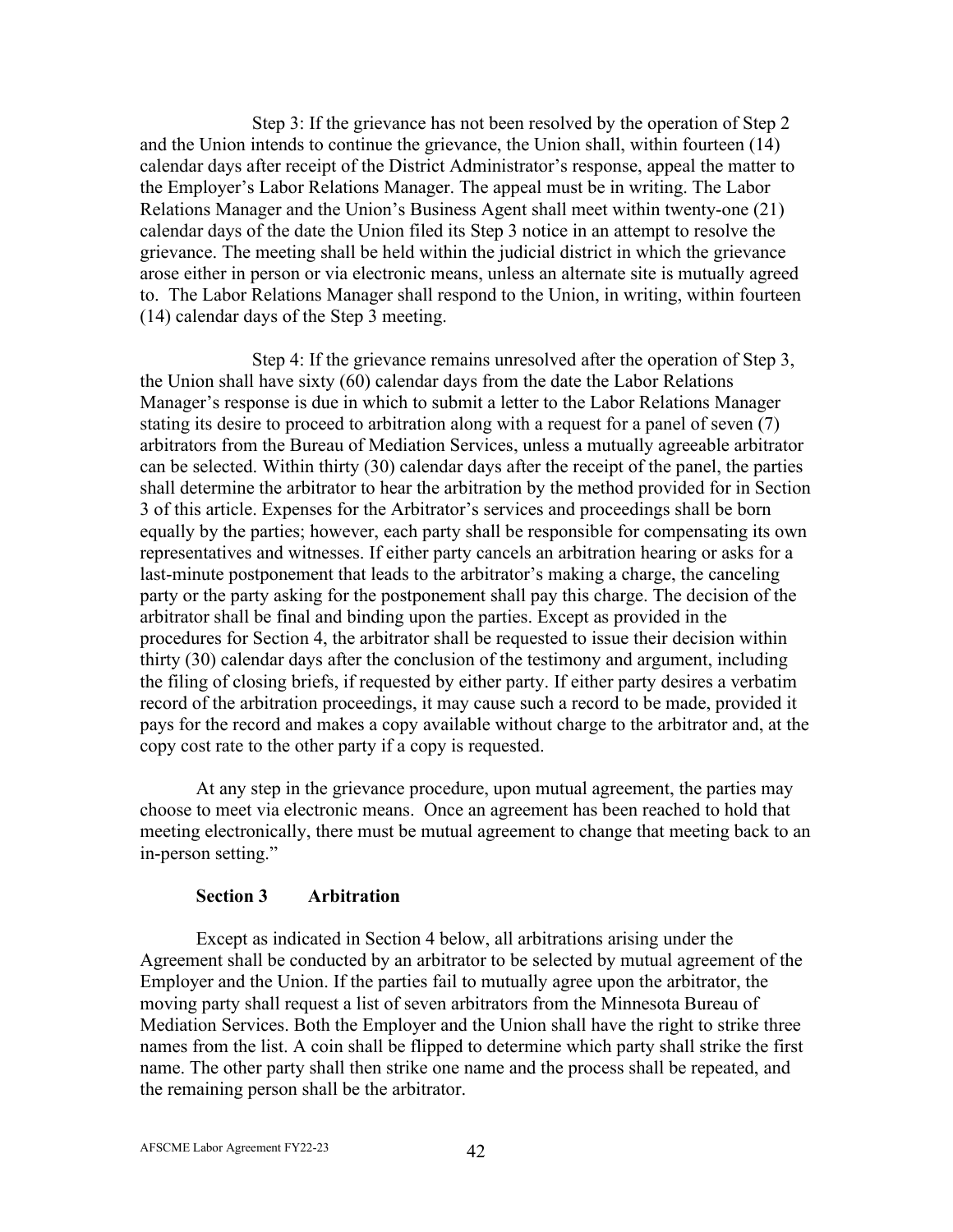### **Section 4 Expedited Arbitration**

The parties agree to utilize an expedited arbitration procedure for mutually identified grievances in the interest of achieving a swift and economical resolution of those grievances.

## **Section 5 Arbitrator's Authority**

The arbitrator shall have no right to amend, modify, nullify, ignore, add to or subtract from the provisions of this Agreement. They shall consider and decide only the specific issue(s) submitted to them in writing by the parties to the Agreement, and shall have no authority to make a decision on any other matter not so submitted to them. The arbitrator shall be without power to make decisions contrary to, inconsistent with or modifying or varying in any way the application of laws, rules or regulations having the force and effect of laws. The decision shall be based solely upon the arbitrator's interpretation and application of the expressed terms of this Agreement and the facts presented.

### **Section 6 Time Limits**

If a grievance is not presented within the time limit set forth above, it shall be considered waived. If a grievance is not appealed to the next step or steps within the specified time limit or any agreed extension thereof, it shall be considered settled on the basis of the Employer's last answer. If the Employer or its designee does not answer a grievance or an appeal thereof within the specified time limits, the Union or its agents may elect to treat the grievance as denied at that step and immediately appeal the grievance to the next step. If the Employer representative designated at any step is also the representative for the succeeding step, the grievance shall be heard only at the succeeding step. The time limit in each step may be extended by mutual written agreement of the Employer or its designee and the Union or its agent in each step and such extension will not be unduly denied. By mutual agreement of the Employer or its designee, and the Union, the parties may waive Step 1. By mutual agreement of the parties, time limits may be extended for the purpose of entering an employee into an Employee Assistance Program. Requests by the Union or Employer to so extend time limits shall not be unreasonably denied. All such agreements shall be in writing. The day following any event or action (e.g. receipt of a grievance or a response) constitutes the first calendar day for counting purposes. In instances when a timeline expires on a Saturday, Sunday, or holiday identified in Article 9, the timeline shall be extended to the next business day.

#### **ARTICLE 19 INSURANCE**

Insurance plan designs and contribution levels shall be the same as in the Labor Agreement entered into between the Minnesota Executive Branch and AFSCME Council No. 5 for the period from July 1, 2021 – June 30, 2023, as approved by the Legislature.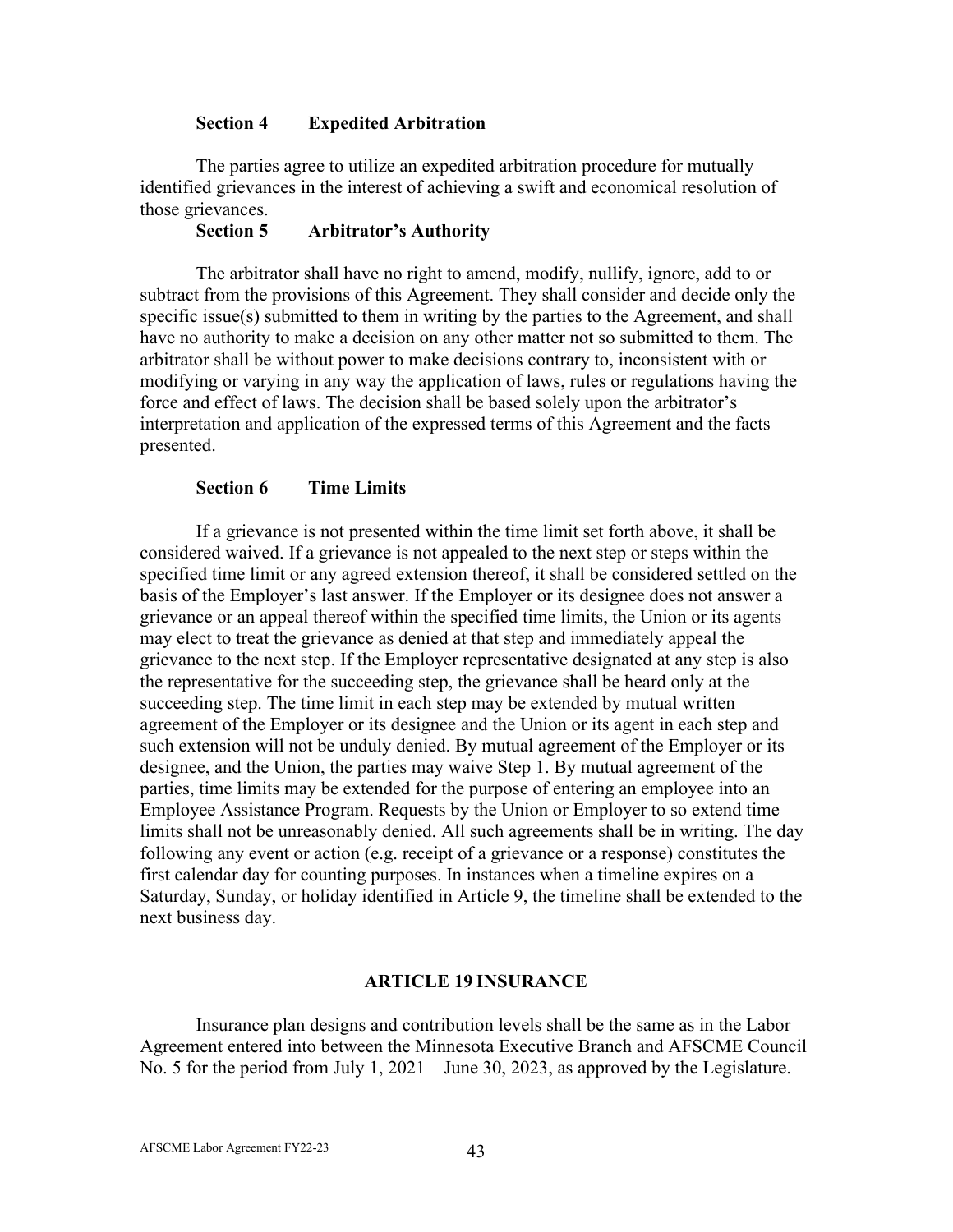State Employee Group Insurance Program (SEGIP) information is located on the Minnesota Management and Budget (MMB) website at [https://mn.gov/mmb/segip/.](https://mn.gov/mmb/segip/)

## **ARTICLE 20 WORKERS COMPENSATION AND INJURED ON DUTY PAY**

## **Section 1 Job Related Injuries**

An employee incurring an on-the-job injury shall be paid their regular rate of pay for the remainder of the scheduled workday without deduction from vacation or sick leave accruals. An employee who incurs a compensable illness or injury and receives workers' compensation benefits may elect to use accumulated vacation or sick leave, or both, during an absence resulting from an injury or illness for which a claim for workers' compensation is made or while an award of benefits is pending. Such leave may be used on the following basis:

(a) The employee retains the workers' compensation benefit check and receives payments from sick leave and vacation leave accruals in an amount which will total their regular gross pay for the period of time involved, provided that the total rate of compensation shall not exceed the regular compensation of the employee (M.S. 176.021, Subd. 5); or

(b) The employee retains the workers' compensation benefit check and takes an unpaid workers' compensation leave during the time they are unable to work.

## **Section 2 Return from Job-Related Injuries**

An employee shall return from workers' compensation leave as provided in Chapter 15 of Minnesota Statutes upon appropriate release from the workers' compensation status, provided the employee is able to perform the work satisfactorily and safely as determined by competent medical authority.

## **Section 3 Vacation and Sick Leave Accruals**

An eligible employee receiving workers' compensation benefits supplemented by vacation and/or sick leave accruals shall accrue vacation and sick leave for the total number of hours compensated by workers' compensation, sick leave, and vacation leave. An employee on unpaid workers' compensation leave does not accrue vacation or sick leave.

#### **Section 4 Insurance**

For employees who are off the payroll due to a work-related injury or disability, benefits provided under the insurance article of this Agreement shall continue as long as the employee is receiving workers' compensation payments or is using disability leave.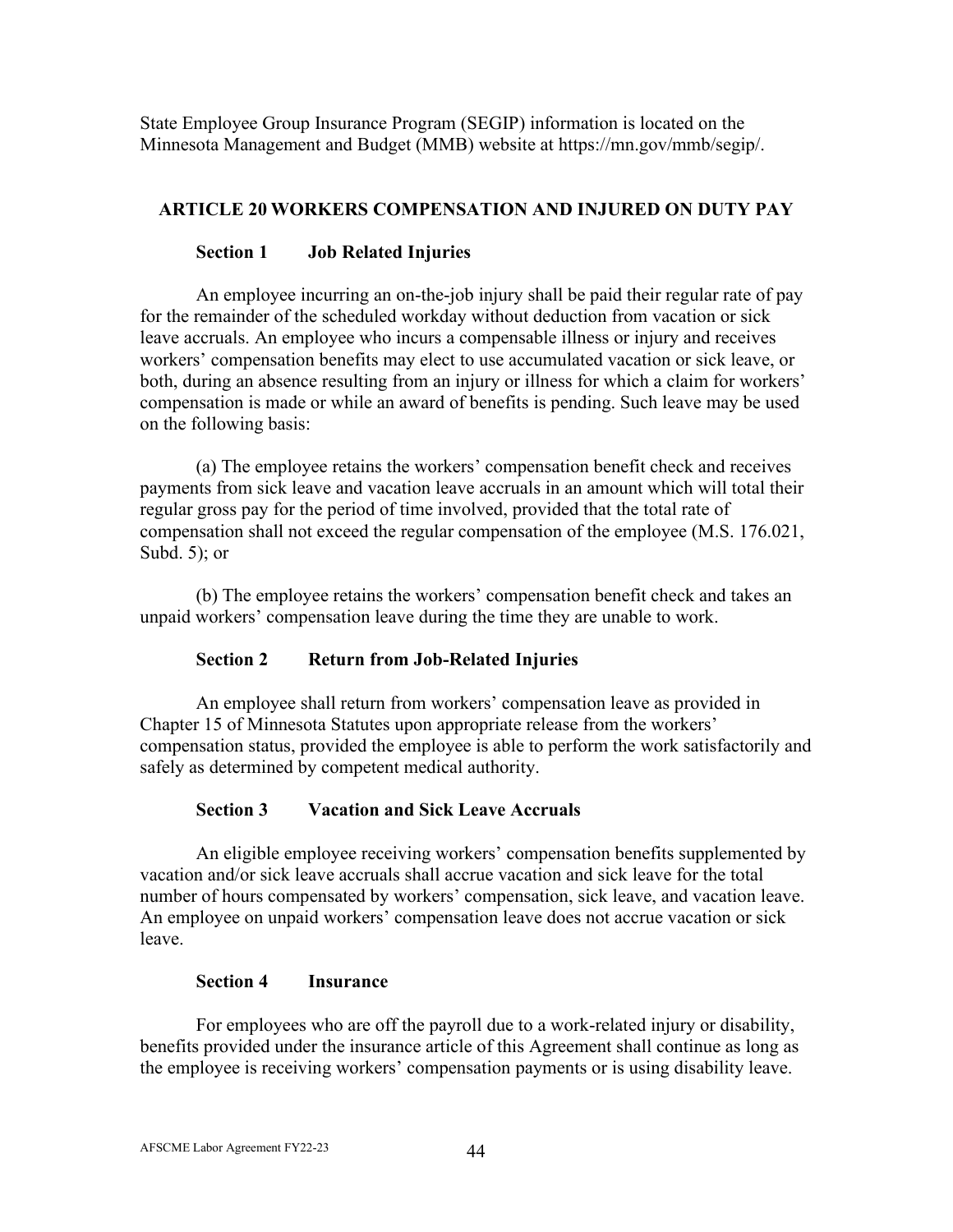#### **Section 5 Injury on Duty Pay**

An employee who, in the ordinary course of employment while acting in a reasonable and prudent manner and in compliance with the established rules and procedures of the Employer, or its designees, incurs a disabling injury stemming from the aggressive and/or intentional and overt act of a person shall receive compensation in an amount equal to the difference between the employee's regular rate of pay and benefits paid under Workers Compensation without deduction from the employee's accrued sick leave. Such compensation shall not exceed an amount equal to two hundred forty (240) times the employee's regular hourly rate of pay per disabling injury.

#### **ARTICLE 21 JOB SAFETY**

On behalf of the Employer, the Minnesota Judicial Branch Safety Policy and Program provides for the safety of employees by addressing safe working conditions, safe work areas and safe work methods. Employees shall have the responsibility to use all provided safety equipment and procedures in their daily work, shall cooperate in all safety and accident prevention programs, and shall diligently observe all safety rules promulgated by the Employer. The Statewide Safety Committee and Local LMCs/Safety Committees shall be the forum to address concerns about unsafe working conditions, unsafe work areas, and unsafe work methods.

[\[Link to CourtNet Safety](http://courtnet.courts.state.mn.us/0/?page=2373) Program Site]

#### **ARTICLE 22 HOURS OF WORK**

#### **Section 1 General**

A. Hours of Work. The normal work day shall not exceed eight (8) hours of work within a twenty-four (24) hour period including two fifteen (15) minute paid rest periods and excluding an unpaid meal period. The normal work week consists of five (5) days, Monday through Friday. During each pay period, consisting of fourteen (14) calendar days, full-time employees shall work a minimum of eighty (80) hours, inclusive of holidays and approved leaves. The Employer, or its designees, shall establish the hours when court offices shall be opened to the public. The Employer or its designee shall establish the work schedule of their employees. Nothing herein shall be construed as a guarantee of hours per day or per week.

B. Flexible Work Schedules. An employee may request a modification of their current work schedule to another schedule. The Employer, or its designees, may approve or deny flexible work schedules and retain the responsibility for determining exemptions from, or terminations of, flexible work schedules which adversely affect the operation of the Minnesota Judicial Branch or the level of service to the public.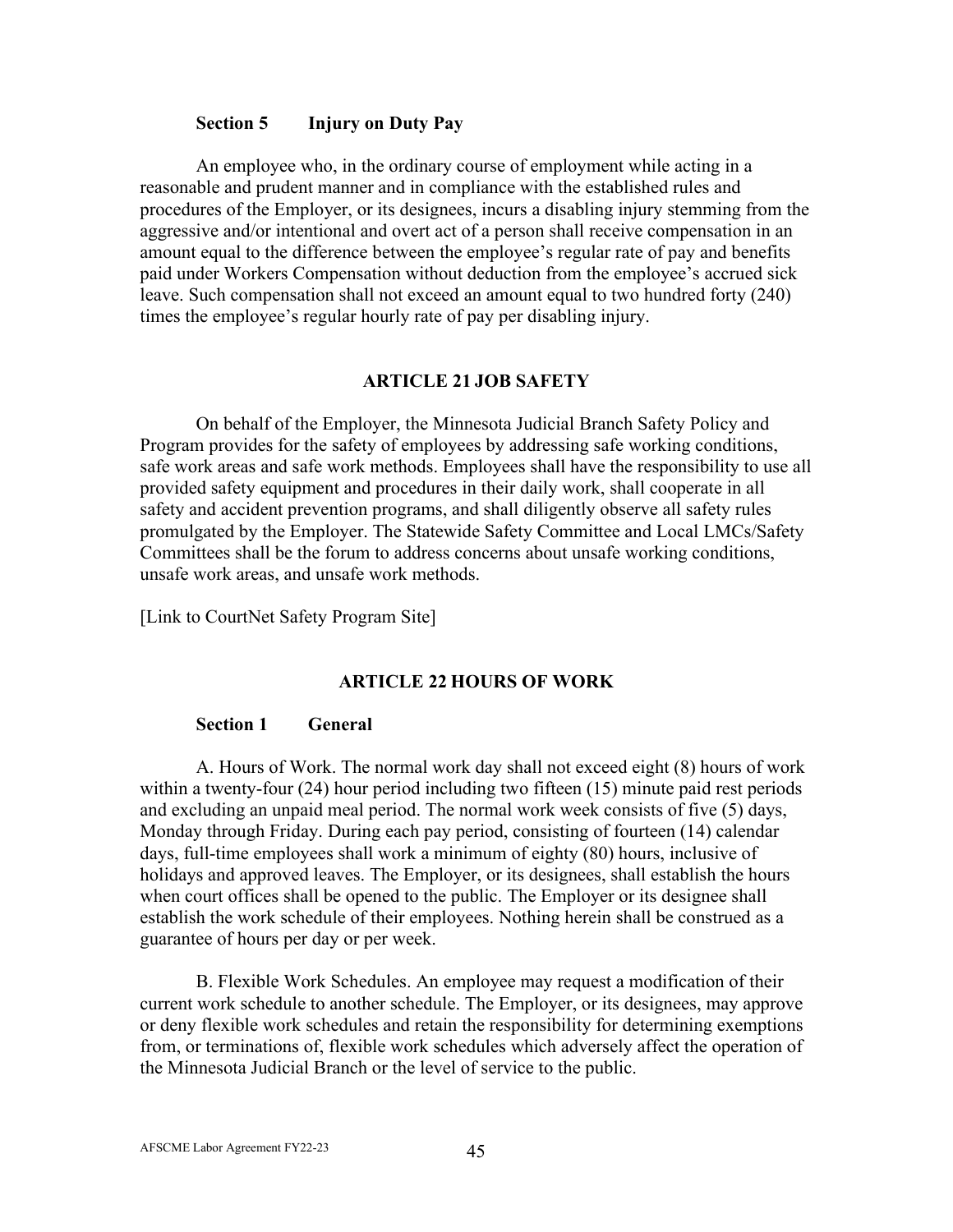C. Adjustments to Work Schedules. Employees are responsible for recording actual hours worked on their time card. The Employer will notify the employee before making any changes to the employee's time card.

Employees may be required to flex their time when they work hours in excess of their normal shift during the first three (3) days of the pay week. Employees may state their preference about when the flex time is served.

Employees must notify their supervisor as soon as the need to work past their regularly scheduled shift is known.

D. Meal Breaks. Each employee who works more than four (4) hours per day shall normally have an unpaid meal period of no less than thirty (30) minutes nor more than sixty (60) minutes, the duration of which is at the discretion of the Employer, or its designees.

E. Rest Breaks. Each employee shall have a fifteen (15) minute paid rest break during each one-half of their standard work day or during each four (4) hours of work, whichever is greater. The scheduling of employee rest periods is at the discretion of the Employer.

F. Overtime Hours and Flexibility. All paid leave time (vacation, holidays, sick leave, compensatory time off, or paid leaves of absence) shall be considered time worked. The pay week for overtime purposes is Wednesday to Tuesday for State-benefited employees and is set by the County for County-benefited employees.

- Employees are eligible for overtime pay for hours worked in excess of forty (40) hours per pay week, or for hours worked on a holiday or on any regularly scheduled day of rest when the work is required by, and has the approval of, an authorized supervisor. These employees shall be compensated for overtime hours worked at the rate of one and one-half times their regular hourly rates of pay.
- Employees shall have the option to be paid in cash or shall be given compensatory hours at the appropriate overtime rate for all overtime hours worked. Cash overtime shall be paid in the period in which it is earned or in the following pay period. Compensatory time may be used at a time mutually agreeable to the employee and the immediate supervisor.

G. Reduction of Compensatory Balances. The Employer or its designee may on one occasion during each fiscal year reduce all employees' compensatory time balances by 50% of the compensatory time bank, but not later than the last day preceding the start of the new fiscal year. Each employee may, one time during each fiscal year, cash out up to 100% of the compensatory time balance on the first payroll period in December or the first payroll period in June, as long as fiscal resources at the local court level permit. The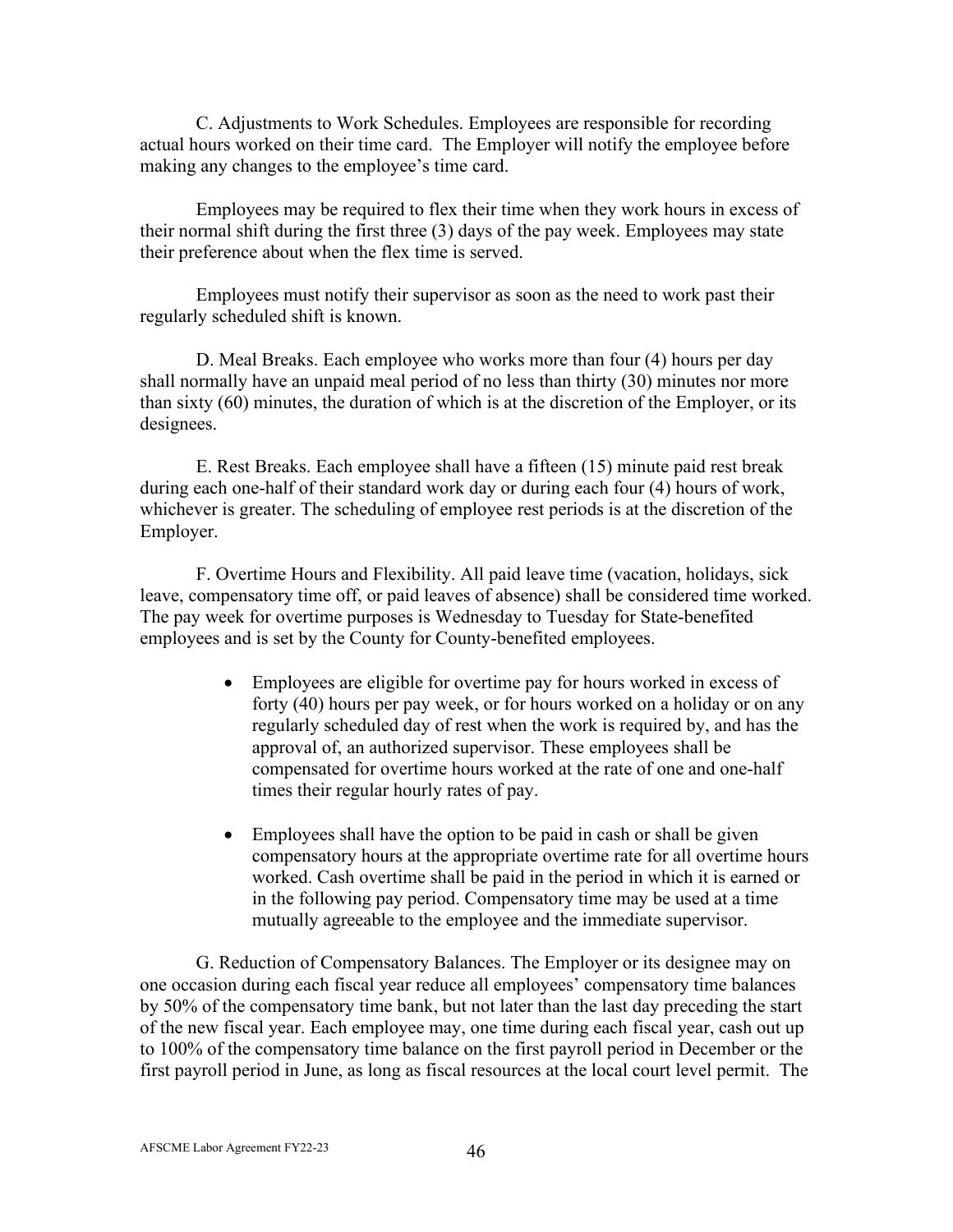maximum accrued compensatory time shall be 80 hours. Overtime earned in excess of the 80 hours in the compensatory time bank must be paid in cash.

H. No Pyramiding. Unless specifically provided in another section of this Article, the base pay rate or premium compensation shall not be paid more than once for the same hours worked under any provisions of this Agreement.

I. Show Up, Call Back and Off Duty Pay. When an employee reports for work in accordance with their schedule without having been previously notified not to report to work, or if an employee is called back to work after completing their regular work day and has already left the Employer's premises, or is required to report to work during their regularly scheduled day off, they shall receive two (2) hours pay at the employee's overtime rate or for the hours actually spent on duty, whichever is greater. This provision shall not have application to the extension of or an early report for an otherwise regularly scheduled workday.

J. Shift Differential. A \$0.90 per hour shift differential shall be paid for all compensated hours when at least five (5) hours of the mandated shift are scheduled outside the normal business hours of 8:00 AM to 5:00 PM.

K. On Call. A non-exempt employee shall be on an on-call status if the employee's supervisor has instructed the employee, in writing, to remain available to work during an off duty period. A non-exempt employee who is instructed to be in an oncall status is not required to remain in a fixed location but must leave word where they may be reached by telephone or by an electronic signaling device.

A non-exempt employee who is instructed to remain in an on-call status shall be compensated for such time at the rate of fifteen (15) minutes straight time for each one (1) hour of on-call status. Such on-call compensation shall be limited to four (4) hours of straight time pay per calendar day.

A non-exempt employee called to work while in an on-call status shall not receive on-call pay for hours actually worked. Rather, such hours worked shall be compensated at the appropriate rate either in wages or compensatory time off as agreed by the employee and the supervisor. Employees shall not normally be assigned to on-call status for a period of less than eight (8) consecutive hours.

An effort shall be made to distribute on-call work as equally as possible among qualified employees in the same job class and in the same work area who are capable of performing the work and who request the on-call work. If practicable, employees shall be notified of an on-call assignment at least one (1) month in advance.

Exempt employees are not eligible for on-call compensation.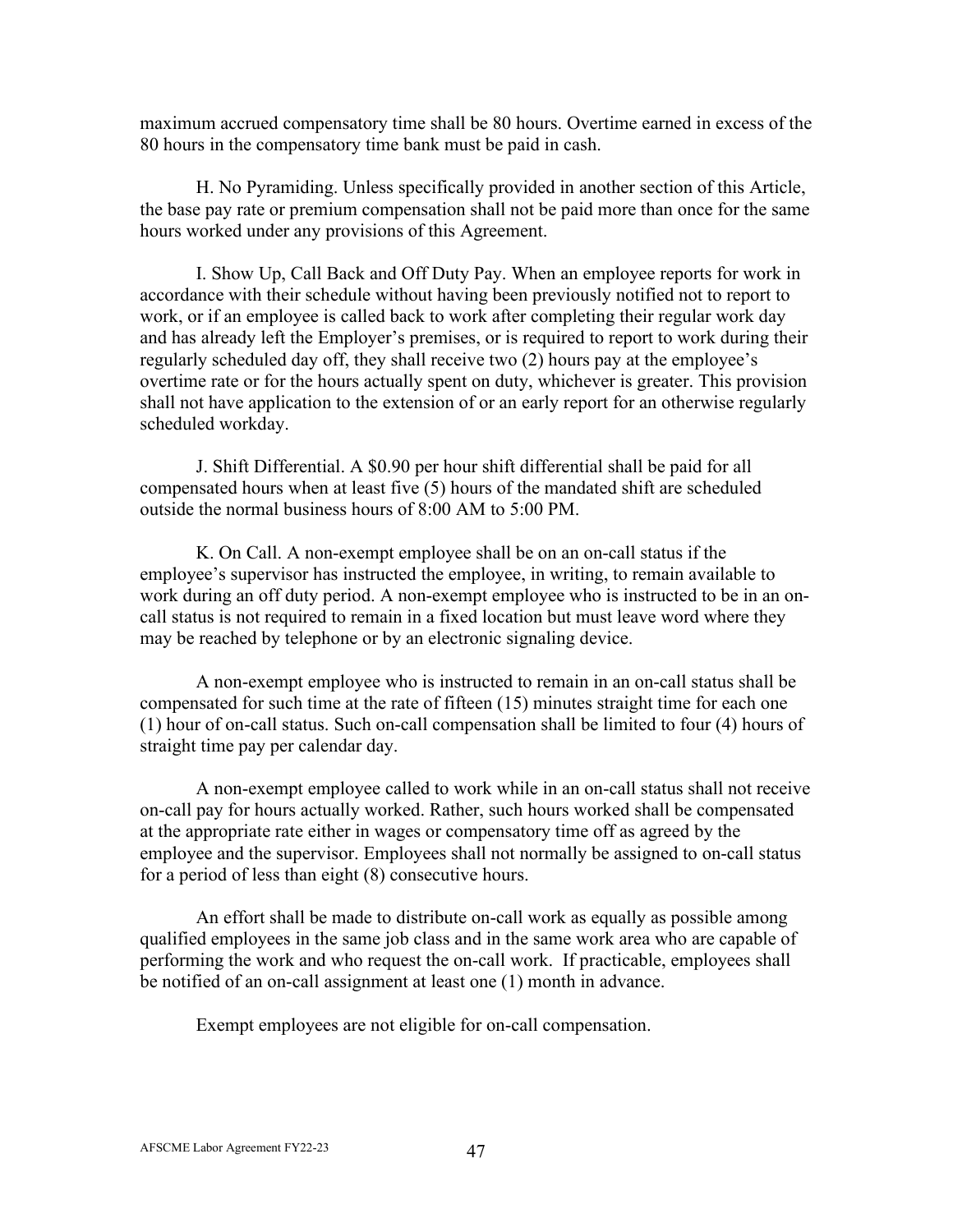### **ARTICLE 23 WAGES**

#### **Section 1 Salary Ranges**

Salary ranges established by the Employer shall be based on comparability and internal consistency between classes in the salary plan. In the event that bargaining unit employees are to be assigned to newly-created or newly-added bargaining unit classes during the life of this Agreement, the salary range for such class shall be established by the Director of Human Resources for the Minnesota Judicial Branch, who will advise the Union in advance of final establishment.

Pay upon first employment in any position shall be made at a salary up to the midpoint of the salary range. Exceptions may only occur with approval of the Director of Human Resources.

### **Section 2 General Wage Adjustment – Fiscal Years 2022-2023**

There will be no general wage adjustments in fiscal years 2022 and 2023.

### **Section 3 Annual Increase**

### A. Fiscal Year 2022

All employees below the maximum of the applicable pay band who have at least one year of service shall receive a two and one half percent (2.5%) increase effective on July 1, 2021, where work performance has been satisfactory. All employees below the maximum of the appropriate pay band who have less than one year of service shall receive a two and one half percent (2.5%) increase effective on their one-year anniversary date, where work performance has been satisfactory.

Employees who receive a performance evaluation score of 8-9 points may have their wage increase withheld or delayed by the Employer upon written notice to the Employee because of a pattern of unsatisfactory work performance or a particularly egregious incident which has been formally addressed with the employee within the preceding twelve (12) months. Increases so withheld or delayed may subsequently be granted if the Appointing Authority determines that the employee has achieved a satisfactory level of performance in accordance with the Pay for Performance Model outlined by the Minnesota Judicial Branch.

Employees who receive a performance evaluation score of seven (7) or below are ineligible for a wage increase for the respective fiscal year of the contract and review period.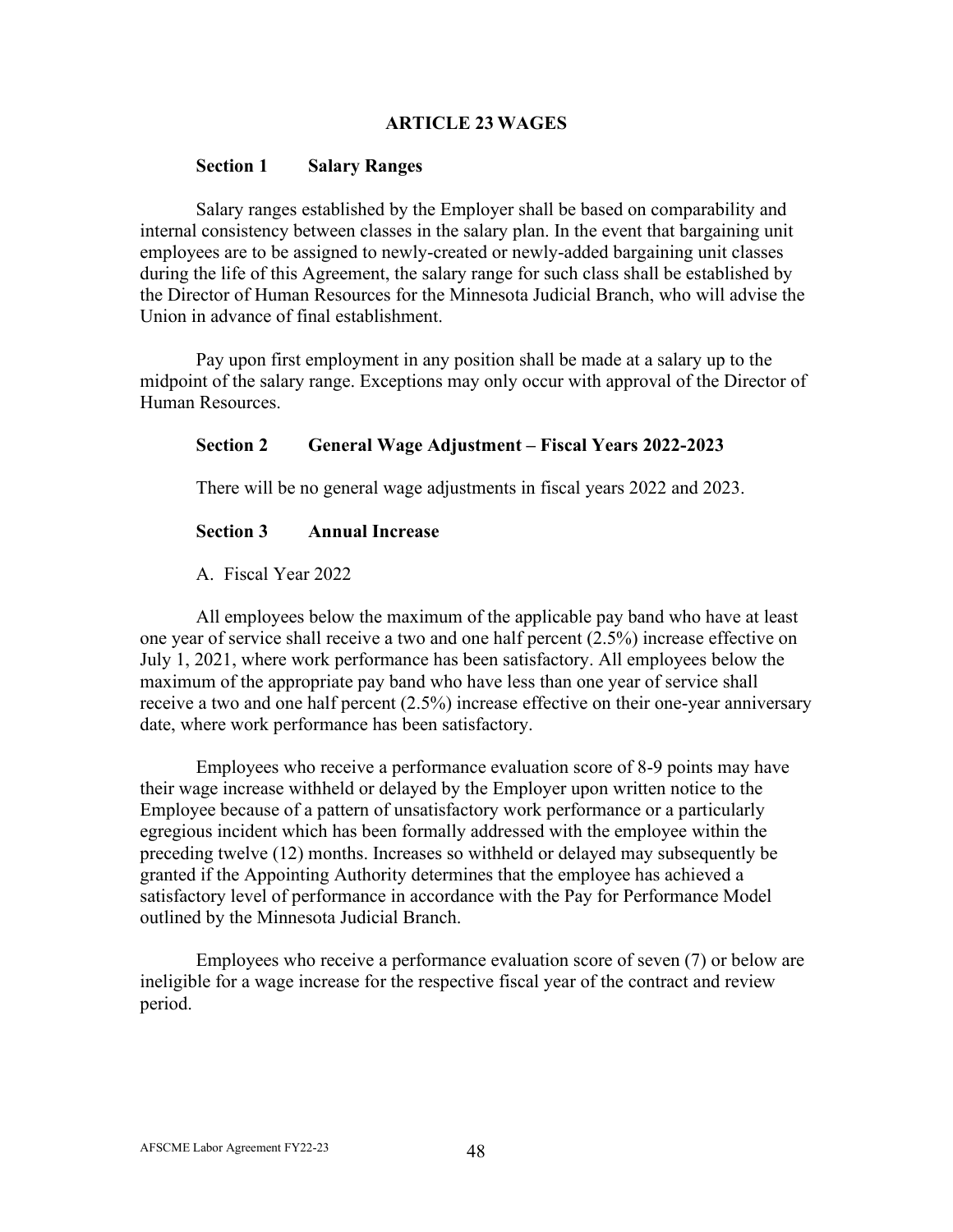| <b>Performance Review Score</b> | <b>Action</b>                               |  |
|---------------------------------|---------------------------------------------|--|
| $15-10$                         | Two and one half percent $(2.5\%)$ increase |  |
| $9 - 8$                         | Delayed or withheld two and one half        |  |
|                                 | percent $(2.5\%)$ increase                  |  |
| 7-5.                            | No increase                                 |  |

If the Employer changes the scoring model the parties shall meet and confer.

B. Fiscal Year 2023

This agreement shall be reopened one time, at the request of either party, for the sole purpose of negotiating compensation for the second year of the agreement (fiscal year 2023). Reopener requests may be made no earlier than the second half of FY23.

## **Section 4 Other Wage Adjustments**

1. Effective July 1, 2021, the bottom of each pay range shall be increased by three percent (3%). Pay ranges can be found in Appendix F of this contract. Employees below the new minimum of their pay band will be brought up to the new minimum.

2. In Fiscal Year 2022 (July 1, 2021– June 30, 2022) employees shall be awarded an additional .15% per "exceeds expectations" rating on their most recent performance evaluation, to a maximum of 0.6% per person.

## **Section 5 Salary Upon Class Change Promotion.**

- 1. Mandatory Increase: Employees who are promoted to a position with a higher maximum salary than the employee's current position shall receive a five percent (5%) wage increase (but in no case above the range), even if such wage is higher than midpoint of the range to which the employee has been promoted.
- 2. Discretionary Increase: Additionally, the Appointing Authority has discretion to assign a rate of pay greater than the mandatory five percent (5%) increase not exceeding the midpoint of the range to which the employee has been promoted.

A. Voluntary Transfer. An employee who transfers within the same class shall receive no salary adjustment. However, an employee receiving a rate of pay in excess of the range maximum shall continue to receive that rate of pay.

B. Voluntary Demotion. An employee who takes a voluntary demotion shall retain their present salary unless that salary exceeds the maximum rate of pay for the new position in which case the employee's salary shall be adjusted down to the new maximum. An employee who voluntarily demotes to a previously held classification within six (6) months of accepting a promotion will be returned to their previous wage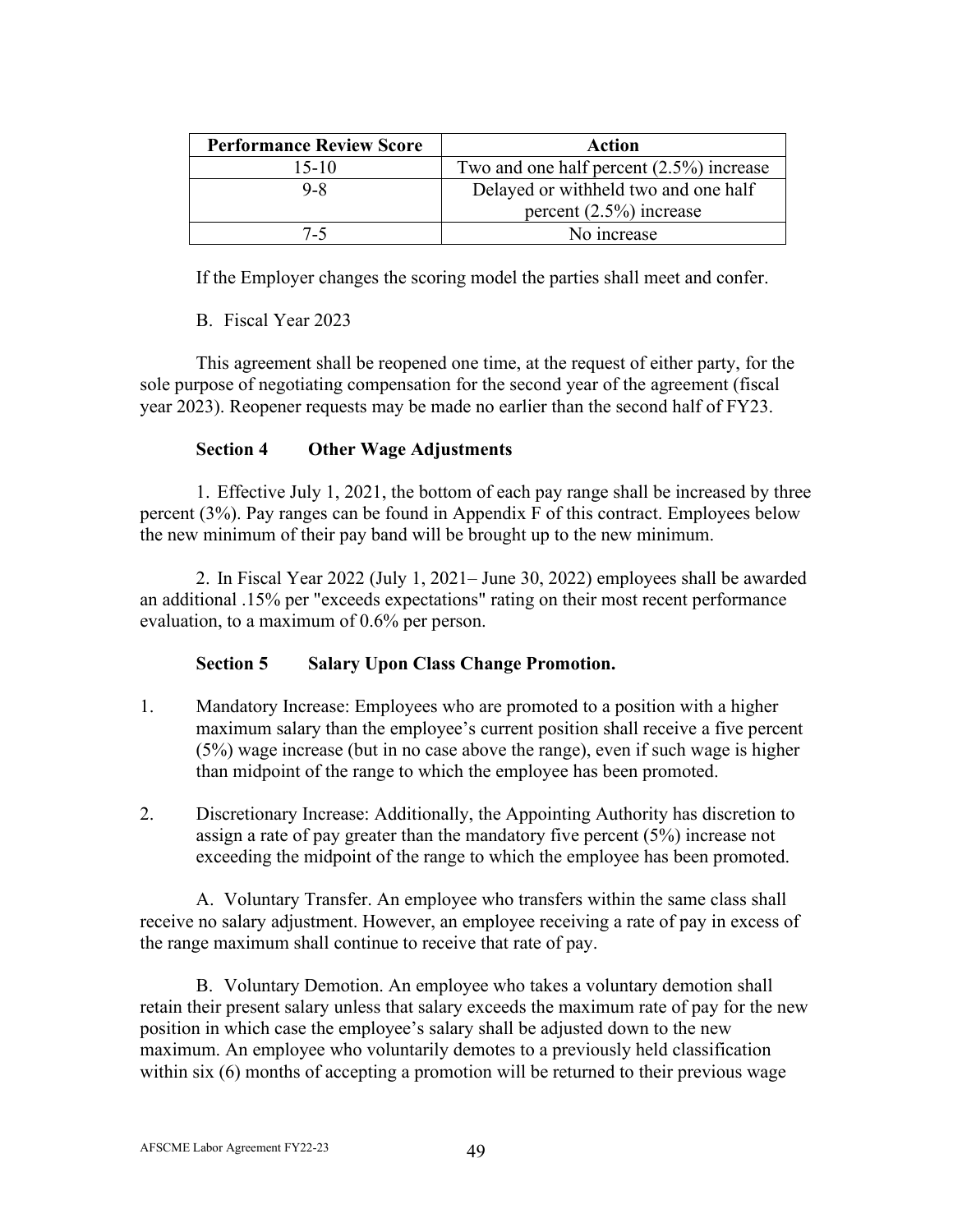had they not left the classification plus any applicable wage adjustments in accordance with Article 23, Section 3.

C. Demotion In Lieu of Layoff. Any employee who demotes as part of the layoff procedure of this Agreement shall retain their current rate of pay or the rate of pay at the top of the pay range of the class to which they demote, whichever is less. However, an employee may continue to receive a rate of pay in excess of the maximum upon the recommendation of the designee of the Employer and approval of the Employer.

D. Denial of Permanent Status While on Probationary Period. An employee who is not granted permanent status and returns to their former class shall have their salary restored to the same rate of pay the employee would have received had they remained in the former class.

E. Reallocation Downward. If a position is reallocated to a class in a lower salary range, and the salary of the employee exceeds the maximum of the new range, the employee shall be placed in the new class and shall retain their current salary. In addition, the employee shall receive any across-the-board wage increase as provided by this Agreement.

F. Temporary Employment. Pay upon employment in any temporary bargaining unit position, within a classification listed in Appendix G of this agreement, shall be made at a salary within the first twenty-five percent (25%) of the salary range pertaining to the classification.

## **Section 6 Work Out Of Class**

When an employee is expressly assigned to perform a substantial amount of the duties of a position allocated to a higher class that is temporarily unoccupied and that assignment meets or exceeds five out of any ten (10) consecutive work days in duration, the employee shall be paid for those dates spent working in the higher class, with a minimum pay increase of five percent (5%) above their current rate of pay.

## **Section 7 Severance Pay**

All employees who have accrued twenty (20) years or more continuous employment, or who are credited with twenty (20) years or more continuous state employment as transferees under Minn. Stat. § 480.181, shall receive severance pay upon any separation from state employment except for discharge for cause. Employees with less than twenty (20) years continuous state employment shall receive severance pay upon mandatory retirement or retirement at or after age 65; death; or layoff, except for seasonal layoffs. Employees who retire from state employment after ten (10) years of continuous state employment and who are immediately entitled at the time of retirement to receive an annuity under a state retirement program shall, notwithstanding an election to defer payment of the annuity, also receive severance pay.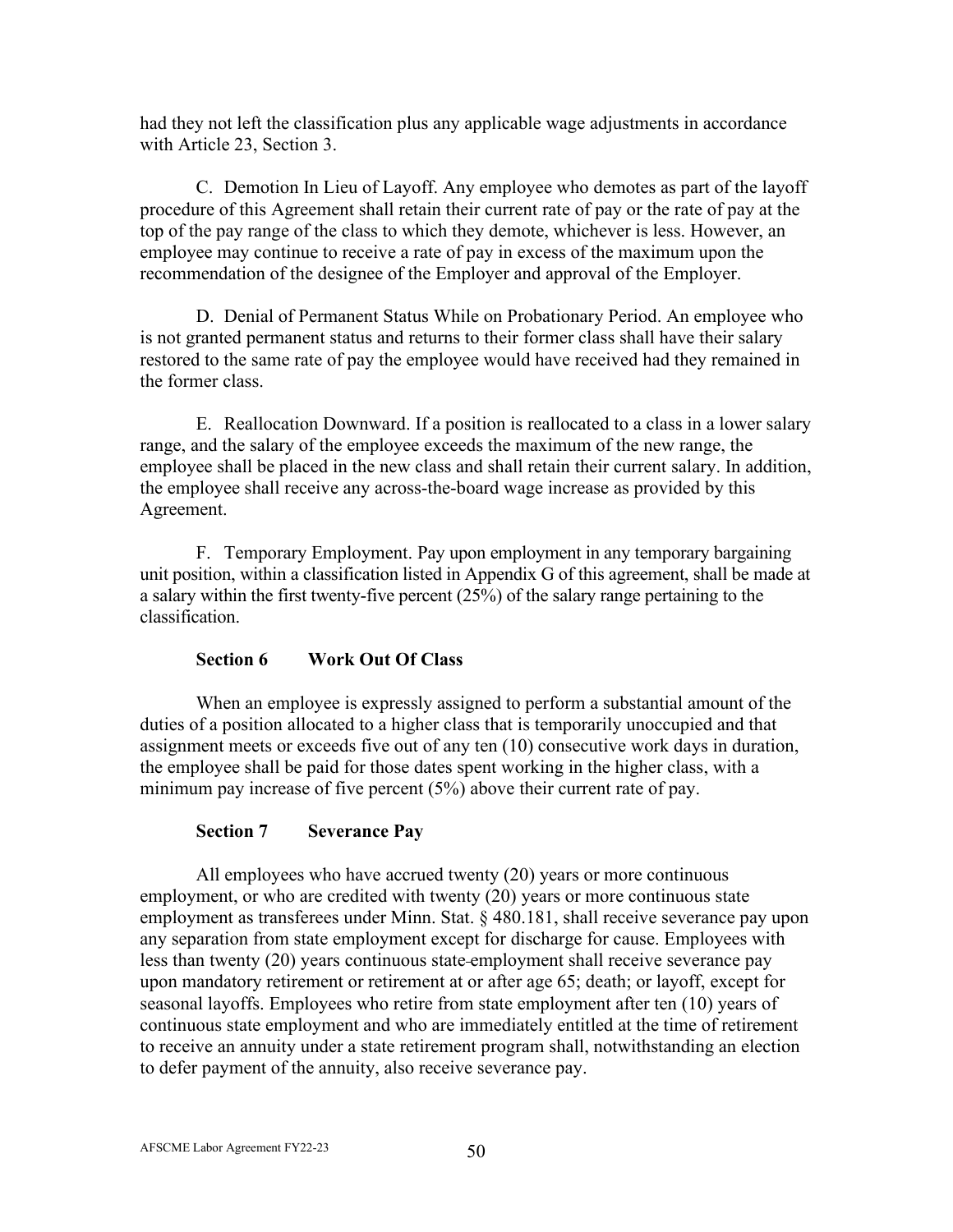Severance pay shall be a sum equal to the employee's regular rate of pay at the time of separation multiplied by forty (40) percent of the employee's first nine hundred (900) hours of accumulated but unused sick leave and 12.5% of the employee's hours in excess of 900. If necessary, accumulated but unused sick leave bank hours shall be added to the sick leave balance to attain the nine hundred hour maximum.

The payment of such severance pay shall be apportioned as follows:

One hundred percent (100%) shall be invested into the Health Care Savings Plan account created for the employee and administered by the Minnesota State Retirement system. In the event that Employees within this bargaining unit receive severance pay upon death, disbursement may not be made to a Health Care Savings plan and the balance due shall be paid to a named beneficiary or, lacking same, to the deceased's estate.

Should any employee who has received severance pay be subsequently reappointed to state employment, eligibility for future severance pay shall be computed upon the difference between the amount of accumulated but unused sick leave restored to the employee's credit at the time the employee was reappointed and the amount of accumulated but unused sick leave at the time of the employee's subsequent eligibility for severance pay. Such severance pay shall be excluded from retirement deductions and from any calculations in retirement benefits and shall be paid over a period not to exceed five (5) years from termination of employment. In the event that a terminated employee dies before all or a portion of the severance pay has been disbursed, that balance due shall be paid to a named beneficiary or, lacking same, to the deceased's estate.

Employees transferred to state employment by laws of Minnesota for 1989, Chp. 335, Article 3 (Minn. Stat. Sec. 480.181, TRANSFER OF EMPLOYEES TO JUDICIAL BRANCH), shall be entitled to severance pay as determined by the terms and conditions of their county personnel plan if the employee elects to retain county benefits pursuant to Minn. Stat. Sec. 480.181, Subd. 2(1).

#### **Section 8 Health and Dental Premium Accounts**

The Employer agrees to provide eligible employees with the option to pay for the employee portion of health and dental premiums on a pre-tax basis as permitted by law or regulation.

#### **Section 9 Medical/Dental Expense Account**

The Employer agrees to allow insurance eligible employees to participate in a medical and dental expense reimbursement program to cover co-payments, deductibles and other medical and dental expenses or expenses for services not covered by health or dental insurance on a pre-tax basis as permitted by law or regulation.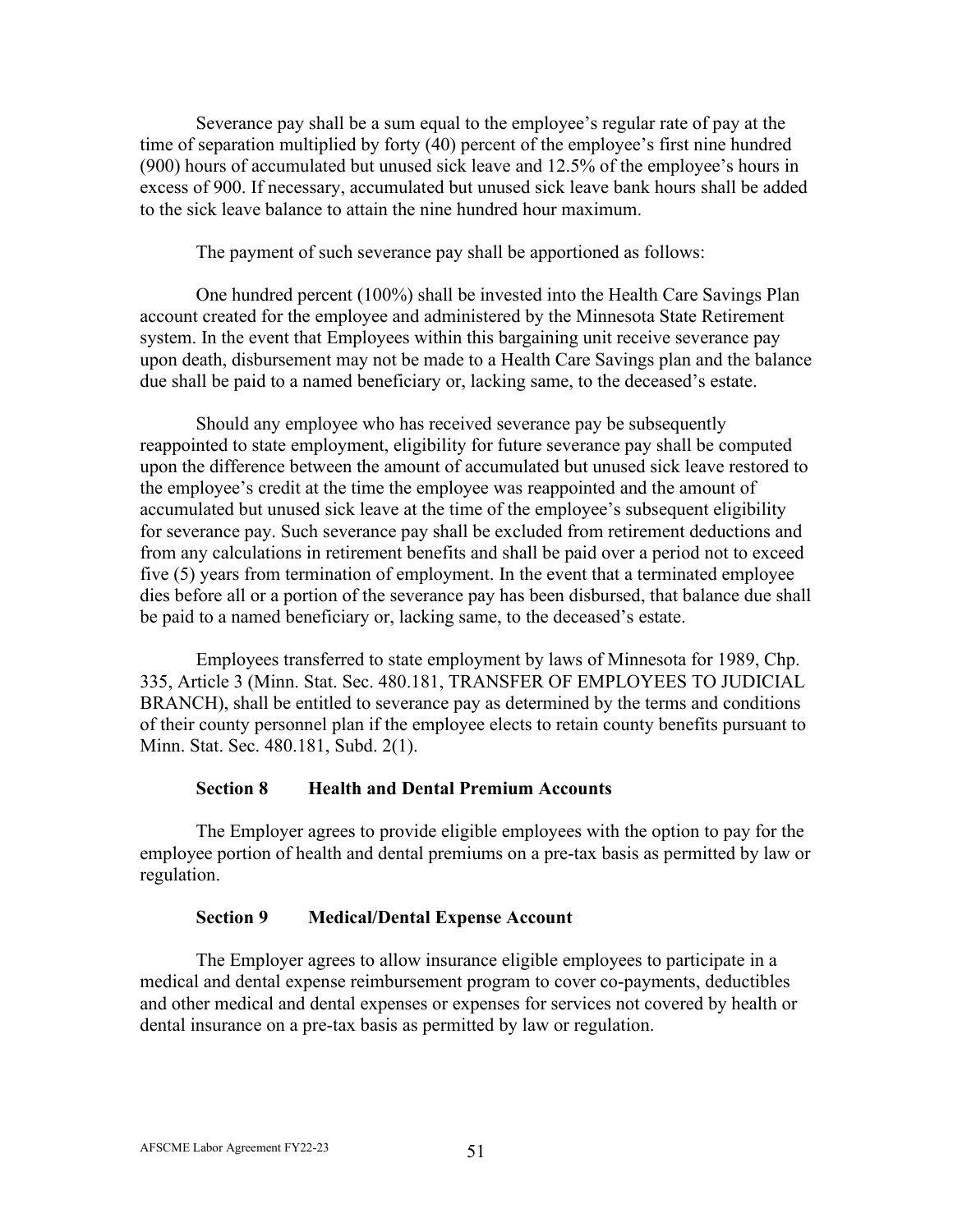## **Section 10 Dependent Care Expense Account**

The Employer agrees to provide insurance to eligible employees with the option to participate in a dependent care reimbursement program for work-related dependent care expenses on a pre-tax basis as permitted by law or regulation.

## **Section 11 Health Care Savings Plan**

A. Participation. All Employees who receive state benefits shall participate in the Minnesota Post-Employment Health Care Savings Plan [HCSP] established under the Minnesota Statutes Section 352.98 (Minn.Supp.2001) and as outlined in the Minnesota State Retirement System's Trust and Plan documents. All funds collected by the Employer on behalf of the Employee will be deposited into the Employee's HCSP account.

B. Percentage of Gross Pay. Employees agree to contribute 1% of gross pay each pay period beginning the first day of the first full pay period January 9, 2008.

Beginning the first day of the first full pay period in July 2012, Employees agree to contribute each pay period based on their years of service as follows:

| Years of Service | Contribution      |
|------------------|-------------------|
| $0 - 10$         | $1\%$             |
| $1 - 20$         | $\mathcal{D}^{0}$ |
|                  | 3%                |

## **Section 12 Transit Expense Account**

Employees are eligible to set aside pre-tax income to cover commuting costs incurred for parking or for purchase of passes, tokens and vouchers for mass transit, or to pay van pool expenses. Employees who pay for parking or transit pass expenses through payroll deduction are automatically enrolled in a plan that deducts payments before taxes.

## **Section 13 Achievement and Spot Award Policy and Procedure**

Employees may participate in the Employer's Achievement and Spot Award program per Minnesota Judicial Branch Human Resources Policy 300 (e): Achievement Award Policy and Procedure.

## **ARTICLE 24 SAVINGS CLAUSE**

## **Section 1 Validity**

This Agreement is intended to be in conformity with all applicable and valid federal and state laws and those rules or regulations promulgated there under having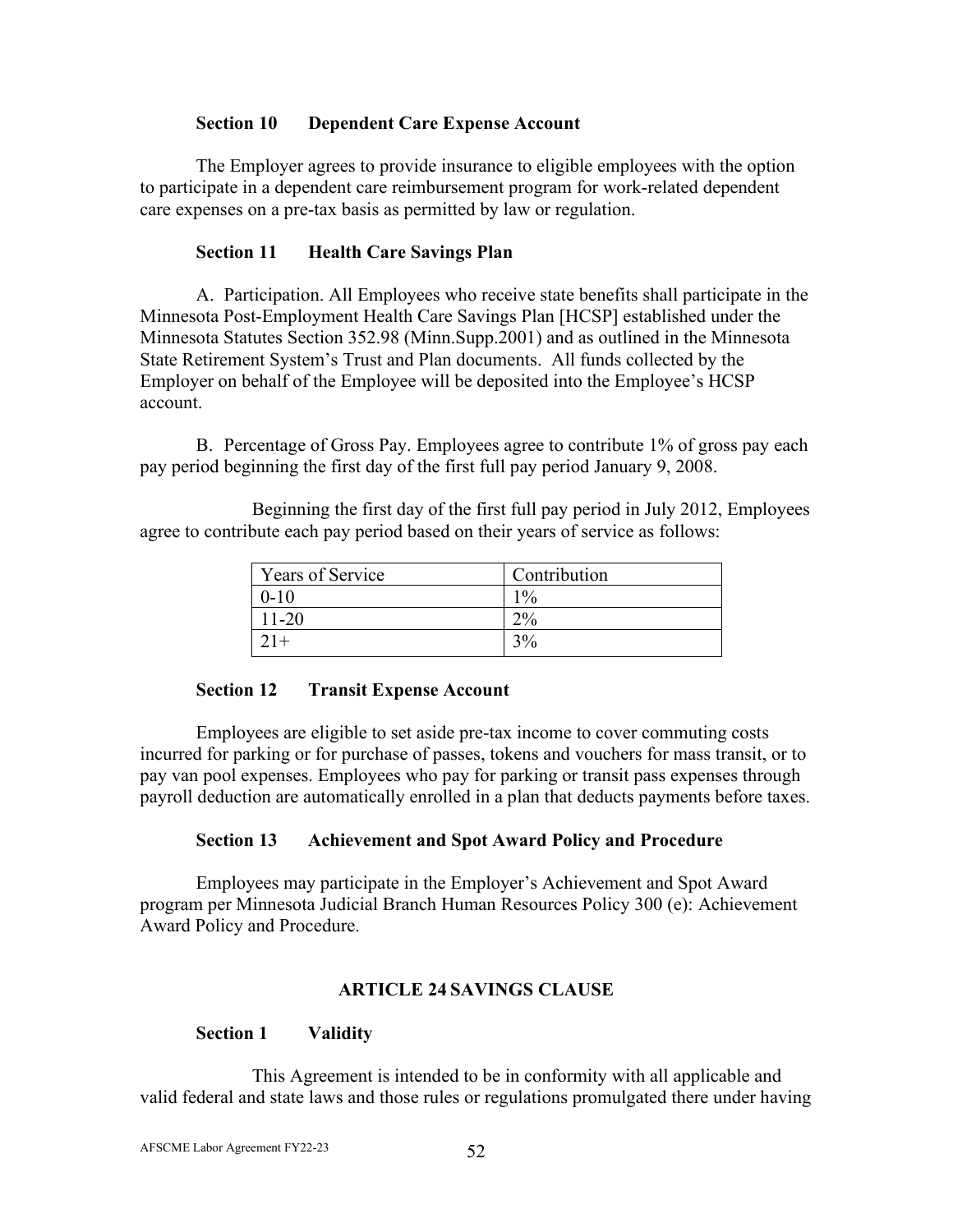the force and effect of law which are in effect on the effective date of this Agreement. Should any article, section or portion thereof of the Agreement be held to be unlawful and unenforceable, such decision shall apply only to the specific article, section or portion thereof directly specified in the decision, and all other valid provisions shall remain in full force and effect.

#### **Section 2 Re-negotiation**

The Employer and the Union agree they will meet within thirty (30) calendar days following the declaration of invalidity to begin negotiations upon a substitute provision to replace the provision found invalid if either party so requests in writing to the other party. This places no time limitation on the parties during which they may negotiate.

#### **ARTICLE 25 ENTIRE AGREEMENT**

The Employer and the Union acknowledge that during the negotiations which resulted in this Agreement, each had the unlimited right and opportunity to make demands and proposals with respect to any subject or matter not removed by law from the area of collective bargaining, and that the understandings and agreements arrived at by the Parties after the exercise of that right and opportunity are set forth in this Agreement. Therefore, the Employer and the Union, for the duration of this Agreement, each waives the right, and each agrees that the other shall not be obligated to bargain collectively with respect to any subject or matter referred to, or covered in this Agreement, or with respect to any subject or matter not specifically referred to, or covered in this Agreement, even though such subjects or matters may not have been within the knowledge or contemplation of either or both of the Parties at the time they negotiated or signed this Agreement. This Agreement may, however, be amended during its term by the Parties mutual written agreement.

#### **ARTICLE 26 DURATION**

#### **Section 1 Duration**

This Agreement will be effective from July 1, 2021, through June 30, 2023.

#### **Section 2 Renewal**

This Agreement shall automatically renew from year to year thereafter for one (1) year at a time unless either party notifies the other in writing at least ninety (90) calendar days prior to the expiration of this Agreement that it desires to modify this Agreement. If said notice is received, negotiations shall commence no sooner than ninety (90) days before expiration, unless the parties agree otherwise in writing.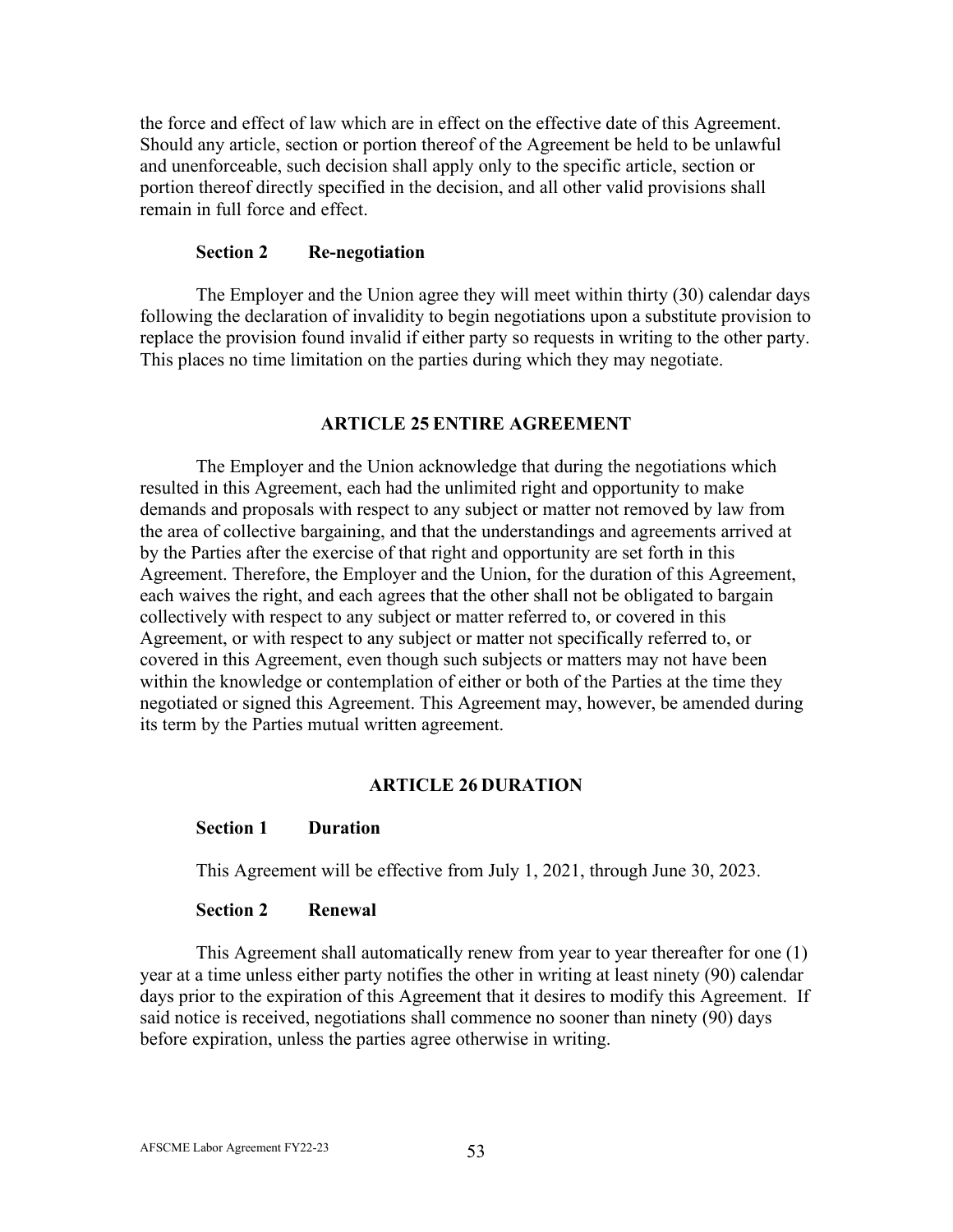#### **Section 3 Agreement-In-Effect**

This Agreement remains in force in the event settlement for the ensuing Agreement has not been reached at the time this Agreement expires.

MINNESOTA JUDICIAL BRANCH AFSCME COUNCIL 5 & 65, AFL-CIO

*\_\_\_\_\_\_\_\_\_\_\_\_\_\_\_\_\_\_\_\_\_\_\_\_\_\_\_\_\_\_ \_\_\_\_\_\_\_\_\_\_\_\_\_\_\_\_\_\_\_\_\_\_\_\_\_\_\_\_\_\_* /s/ Jeff Shorba /s/ John Rostad

Jeff Shorba John Rostad State Court Administrator Labor Representative<br>
Minnesota Judicial Branch<br>
AFSCME Council 65 Minnesota Judicial Branch

Date: 10-6-2021

Date: <u>10-6-2021</u> Date: <u>10-4-2021</u>

Jessi Bienfang Matt Schirber Labor/Employee Relations Manager<br>
Minnesota Judicial Branch<br>
AFSCME Council 5 Minnesota Judicial Branch

Date: 10-6-2021 Date: 10-5-2021 Date: 10-6-2021

\_\_\_\_\_\_\_\_\_\_\_\_\_\_\_\_\_\_\_\_\_\_\_\_\_\_\_\_\_\_ \_\_\_\_\_\_\_\_\_\_\_\_\_\_\_\_\_\_\_\_\_\_\_\_\_\_\_\_\_\_ /s/ Jessi Bienfang /s/ Matt Schirber

\_\_\_\_\_\_\_\_\_\_\_\_\_\_\_\_\_\_\_\_\_\_\_\_\_\_\_\_\_\_ /s/ Melinda Pearson

Melinda Pearson Field Director AFSCME Council 5

Date: <u>10-5-2021</u>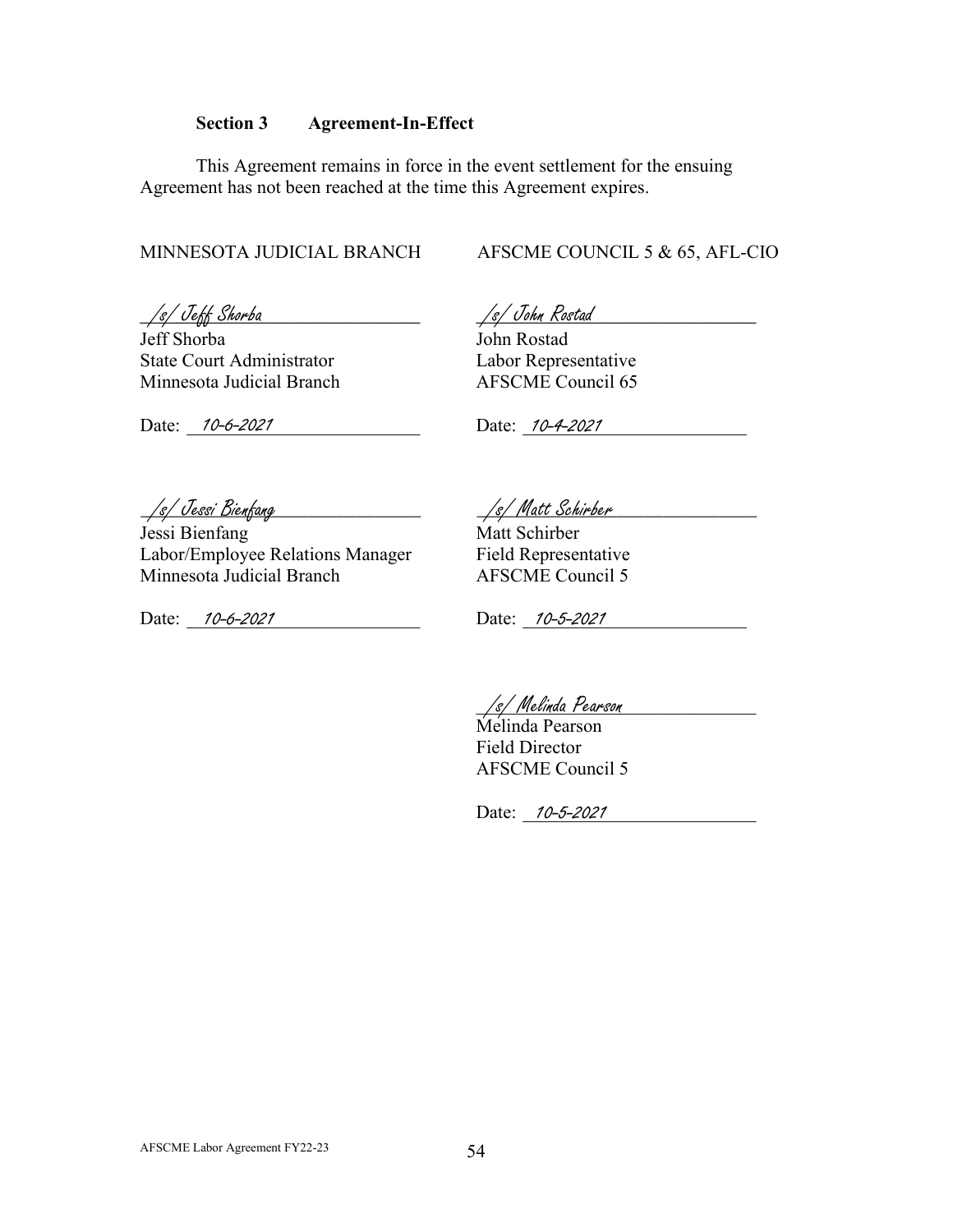# **APPENDIX A POLICY REFERENCES**

Judicial Branch policies referenced in this Agreement for informational purposes may be found at the following locations.

| Policy                                 | Location                                  |
|----------------------------------------|-------------------------------------------|
| Insurance                              | http://www.mmb.state.mn.us/ (under "Pay   |
|                                        | & Benefits", then "Insurance & Wellness") |
| Pre-tax Benefits (premium and expense  | http://www.mmb.state.mn.us/ (under "Pay"  |
| accounts                               | & Benefits", then "Insurance & Wellness") |
| <b>Travel and Reimbursement Policy</b> | CourtNet at Judicial Branch Policies and  |
|                                        | Procedures, Finance                       |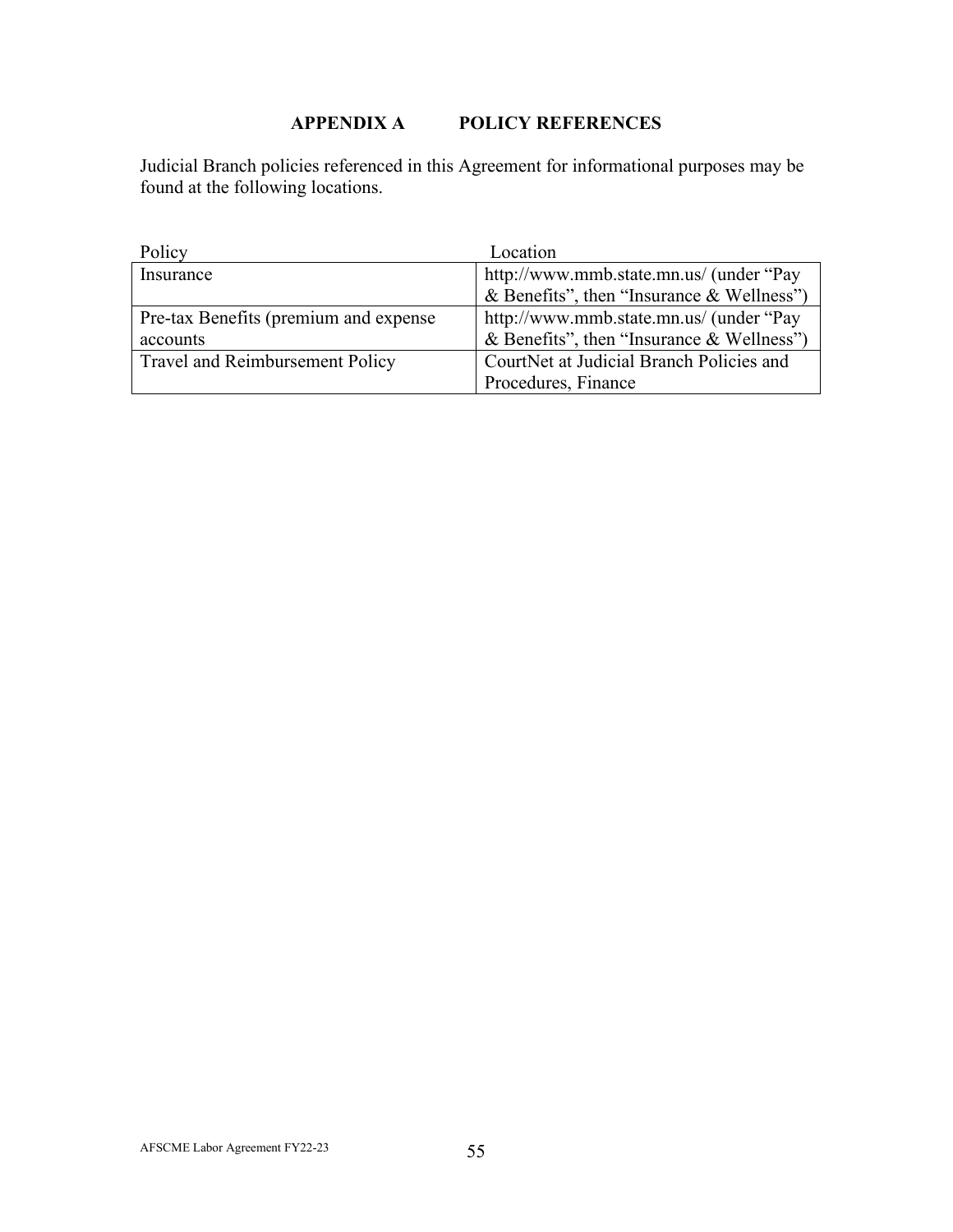# **APPENDIX B VACATION LEAVE PRORATION SCHEDULE**

# **Clerical, Administrative and Technical Employees**

| No. Hours<br><b>Worked During</b><br>Pay Period | $\theta$<br>Through<br>5 Years | After 5<br>Through<br>8 Years | After 8<br>Through<br>12 Years | After 12<br>Through<br>18 Years | Over 18<br>Through<br>25 Years | After 25<br>Through<br>30 Years | After<br>30<br>Years |
|-------------------------------------------------|--------------------------------|-------------------------------|--------------------------------|---------------------------------|--------------------------------|---------------------------------|----------------------|
| Less than 9.5                                   | $\boldsymbol{0}$               | $\boldsymbol{0}$              | $\boldsymbol{0}$               | $\boldsymbol{0}$                | $\boldsymbol{0}$               | $\boldsymbol{0}$                | $\boldsymbol{0}$     |
| At least 9.5, but<br>less than 19.5             | .75                            | $\mathbf 1$                   | 1.25                           | 1.50                            | 1.50                           | 1.75                            | 1.75                 |
| At least 19.5,<br>but less than<br>29.5         | $\mathbf{1}$                   | 1.25                          | 1.75                           | $\overline{2}$                  | $\overline{2}$                 | 2.25                            | 2.25                 |
| At least 29.5,<br>but less than<br>39.5         | 1.50                           | $\overline{2}$                | 2.75                           | 3                               | $\overline{3}$                 | 3.25                            | 3.50                 |
| At least 39.5,<br>but less than<br>49.5         | $\overline{2}$                 | 2.50                          | 3.50                           | 3.75                            | $\overline{4}$                 | 4.25                            | 4.50                 |
| At least 49.5,<br>but less than<br>59.5         | 2.50                           | 3.25                          | 4.50                           | 4.75                            | 5                              | 5.50                            | 5.75                 |
| At least 59.5,<br>but less than<br>69.5         | 3                              | 3.75                          | 5.25                           | 5.75                            | 6                              | 6.50                            | 6.75                 |
| At least 69.5,<br>but less than<br>79.5         | 3.50                           | 4.50                          | 6.25                           | 6.75                            | $\tau$                         | 7.50                            | 8                    |
| At least 79.5                                   | $\overline{4}$                 | 5                             | $\tau$                         | 7.50                            | 8                              | 8.50                            | 9                    |

## LENGTH OF SERVICE REQUIREMENT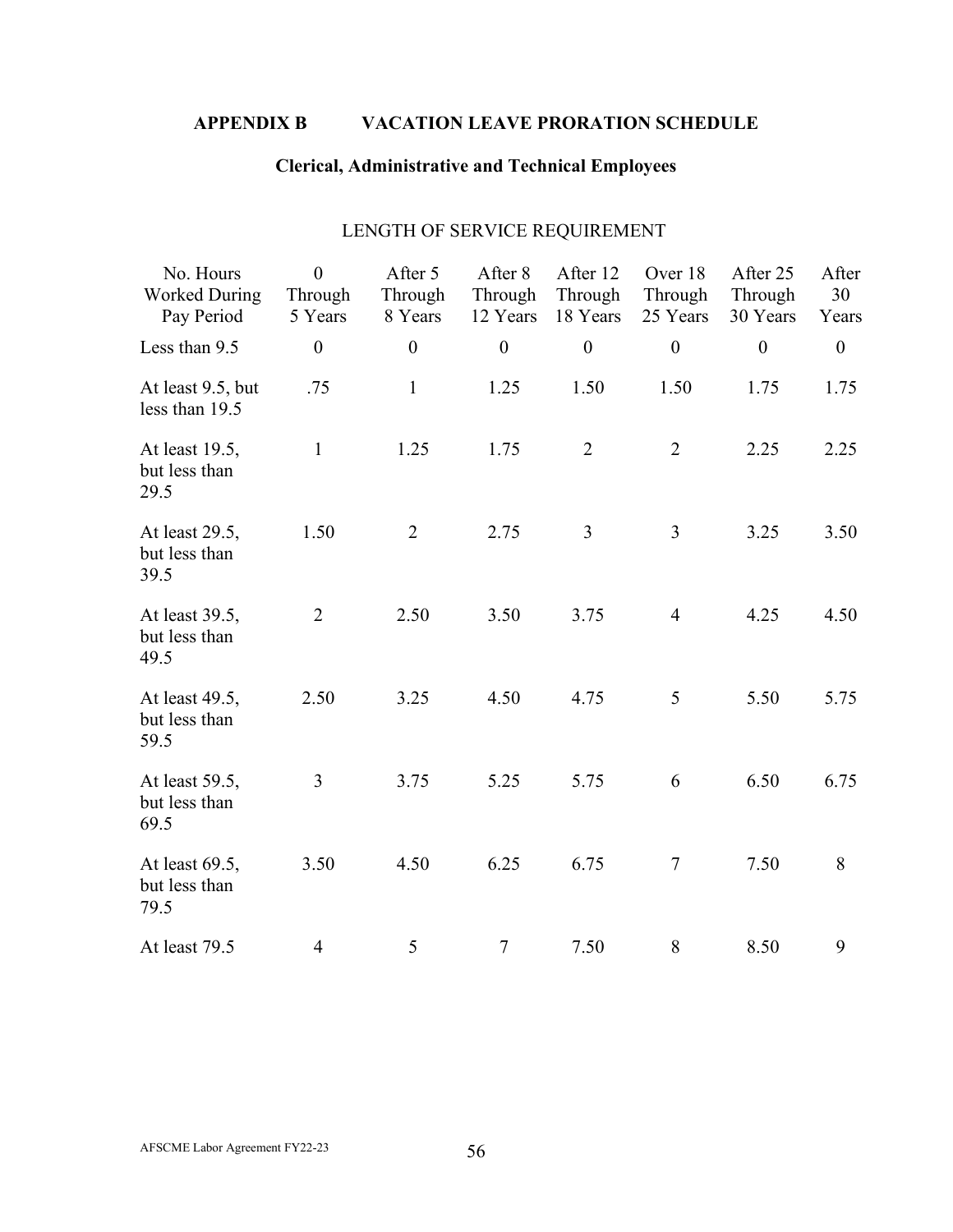# **APPENDIX C SICK LEAVE PRORATION SCHEDULE**

| Number of Hours<br>Worked During the Pay Period | Sick Leave Account<br>and Sick Leave Bank |
|-------------------------------------------------|-------------------------------------------|
| Less than 9.5                                   | $\boldsymbol{0}$                          |
| At least 9.5, but less than 19.5                | 0.75                                      |
| At least 19.5, but less than 29.5               | 1.00                                      |
| At least 29.5, but less than 39.5               | 1.50                                      |
| At least 39.5, but less than 49.5               | 2.00                                      |
| At least 49.5, but less than 59.5               | 2.50                                      |
| At least 59.5, but less than 69.5               | 3.00                                      |
| At least $69.5$ , but less than $79.5$          | 3.50                                      |
| At least 79.5                                   | 4.00                                      |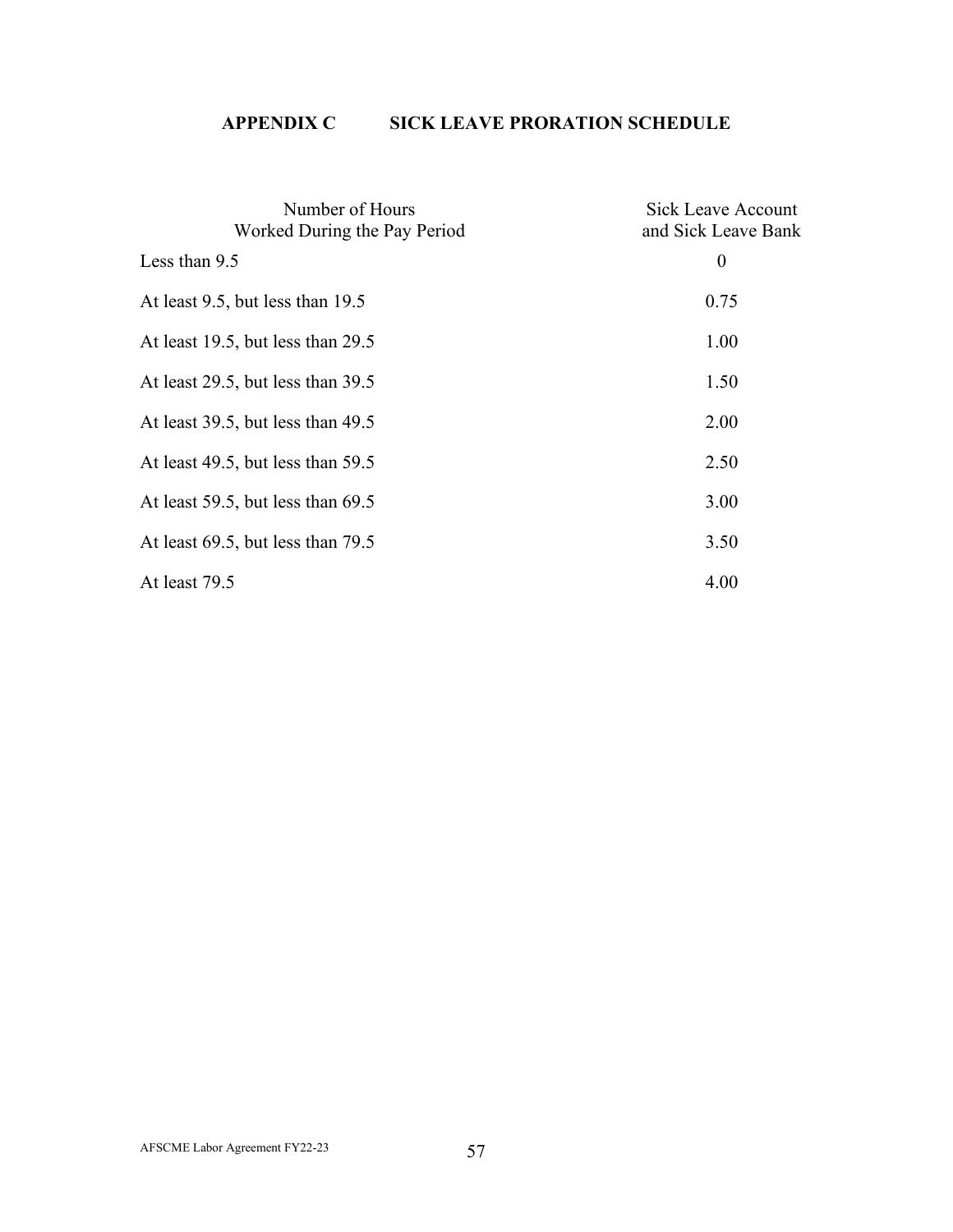# **APPENDIX D STATUTORY CITATIONS**

Following are the citations to Minnesota Statutes applicable under or referenced in this contract. These statutes are subject to change or repeal. These statutes are not grievable or arbitrable under Article 17 of this Agreement.

| 15.62               | Athletic Leave of Absence                                                                                                                                                                    |  |  |  |
|---------------------|----------------------------------------------------------------------------------------------------------------------------------------------------------------------------------------------|--|--|--|
| 43A.185             | Disaster Volunteer Leave                                                                                                                                                                     |  |  |  |
| $181.940 - 181.943$ | Parenting Leave, School Conference and Activities Leave, and Sick<br>Child Care Leave                                                                                                        |  |  |  |
| 181.945             | <b>Bone Marrow Donation Leave</b>                                                                                                                                                            |  |  |  |
| 181.946             | Leave for Civil Air Patrol Service                                                                                                                                                           |  |  |  |
| 192.26, 192.261     | Military Service Leave                                                                                                                                                                       |  |  |  |
| 202A.19             | <b>Precinct Caucus Leave</b>                                                                                                                                                                 |  |  |  |
| 204B.195            | Time Off From Work to Serve as Election Judge                                                                                                                                                |  |  |  |
| 204C.04             | Time Off to Vote in a State Primary Election, a Presidential<br>Primary Election, or an Election to Fill a Vacancy in the Office of<br>United States Senator or United States Representative |  |  |  |
| 480.181             | Transfer from County to State Employment                                                                                                                                                     |  |  |  |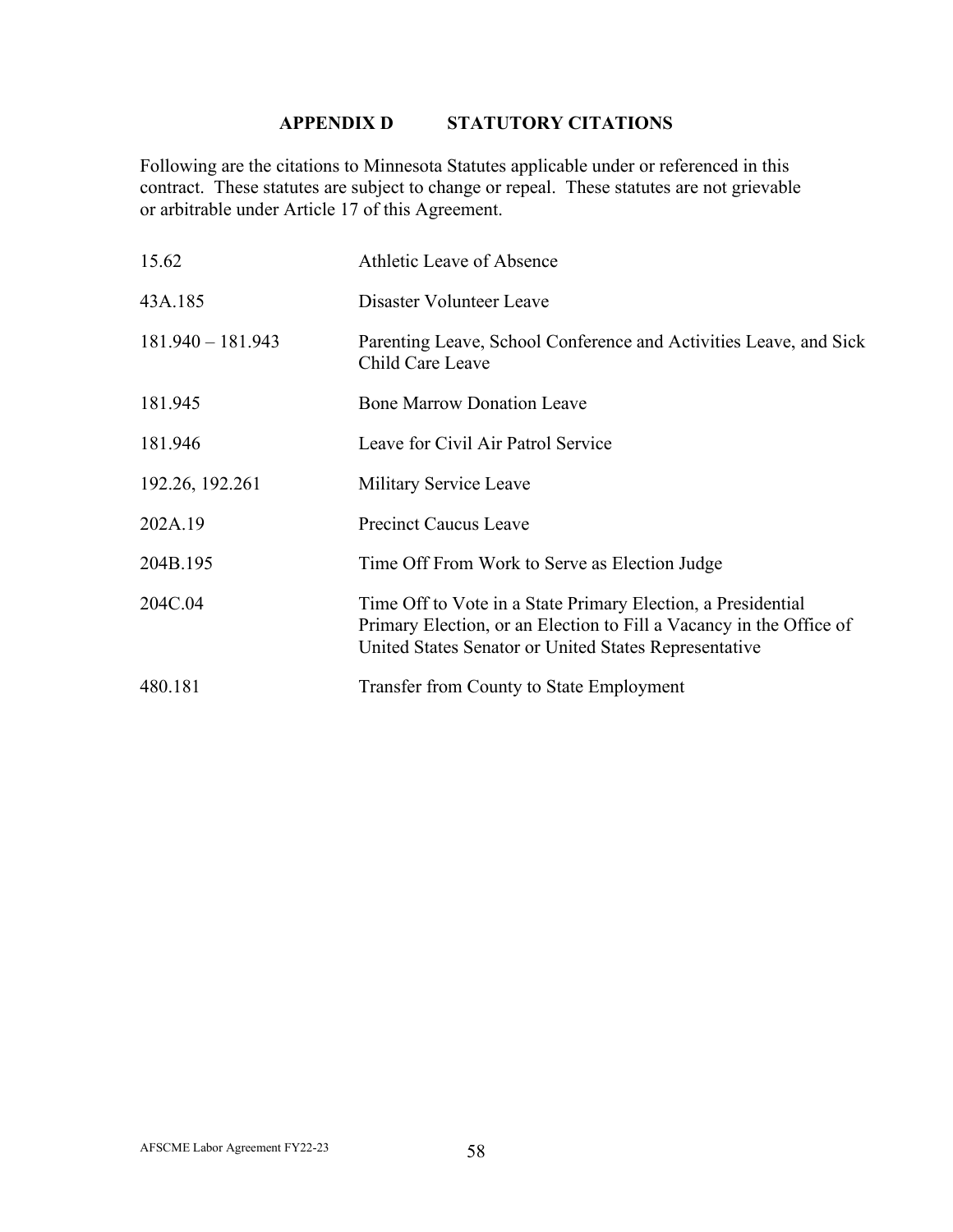## **APPENDIX E EMPLOYER'S AND DESIGNEE'S DUTY TO FURNISH INFORMATION TO EXCLUSIVE REPRESENTATIVES REGARDING**

### **CONTRACT GRIEVANCES**

### **I. Purpose**

To provide guidelines regarding release of information requested by exclusive representatives as part of the grievance process so that the Employer and its designees can determine what information to release and when to release it.

## **II. Policy**

Under the Public Employment Labor Relations Act (PELRA), exclusive representatives have the right to obtain information which is relevant to enforcement of the collective bargaining agreement and is necessary for them to make informed decisions about processing grievances. Consequently, subject to these guidelines, designees and the Employer must furnish to the exclusive representatives requested information that is necessary for the exclusive representatives to fulfill their duty of representation. Disclosure of such information must be consistent with the Judicial Branch Rules of Public Access. <http://www.mncourts.gov/SupremeCourt/Court-Rules.aspx>

## **III. What Information Should Be Disclosed To The Exclusive Representatives**

- A. A designee and the Employer have no duty to supply exclusive representatives with information absent a request from the exclusive representative.
- B. Non-public information that is requested must be relevant to the exclusive representative's role in representing employees in the bargaining unit. Information is relevant if it appears to be "reasonably necessary" for the exclusive representative to perform its duty to investigate and process grievances or to fulfill its collective bargaining objectives. Unless the disclosure of data is prohibited by the Judicial Branch Rules or plainly appears irrelevant, the information must be disclosed to the exclusive representative, if so requested. If the designee or Employer withholds information on the basis of a provision of the Policy, the designee or Employer is required to explain, orally and in writing, the basis for the refusal to provide such information.
- C. Information must be released to the exclusive representative in a useful and timely fashion. This does not mean that the designee or Employer must necessarily provide the information in the form requested by the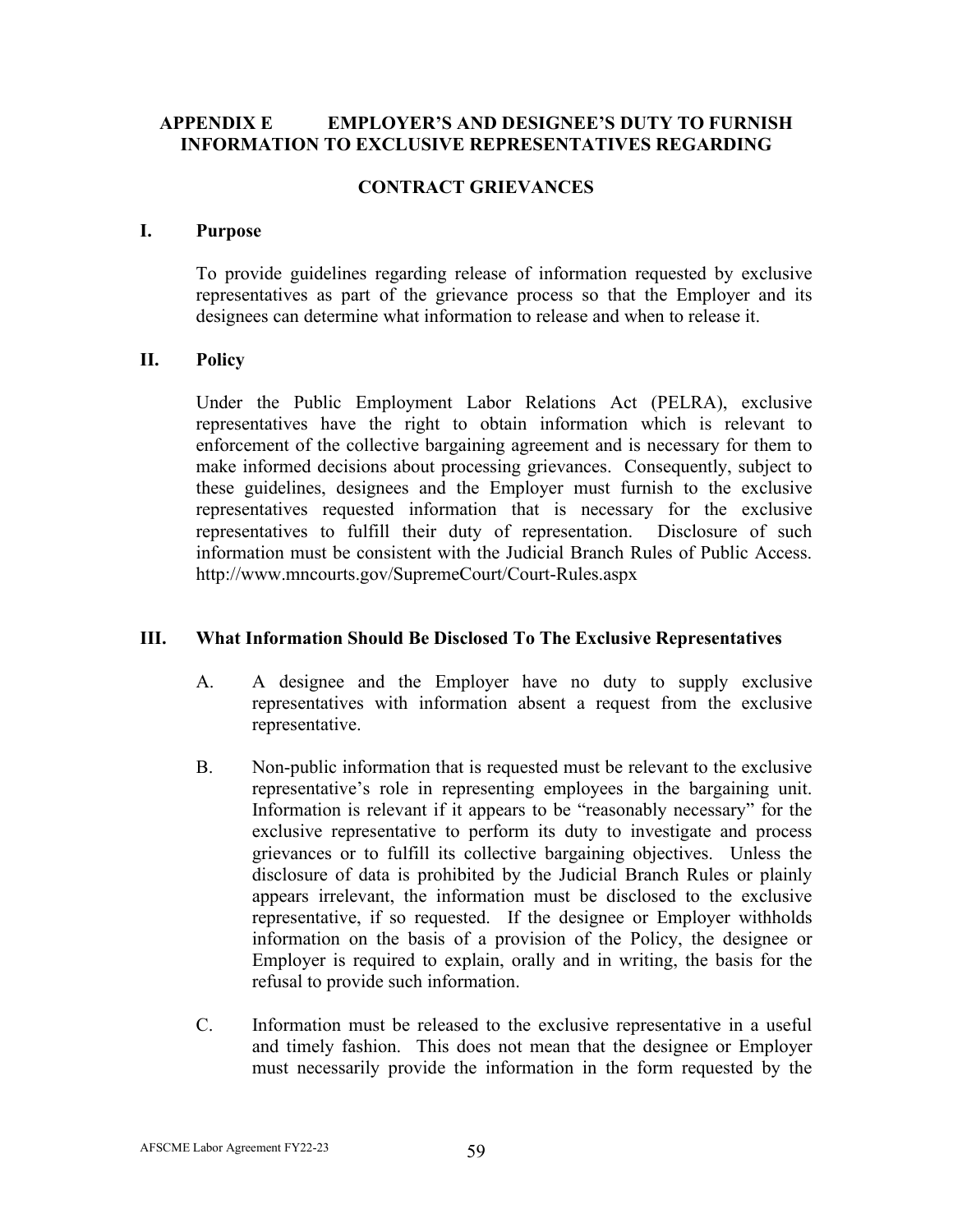exclusive representative. The designee or Employer is required, upon request, to explain the meaning of the data that is being provided.

D. If the designee or Employer believes the collection or compiling of the requested information is unduly burdensome, or that the exclusive representative's request for information is too broad or vague, the designee must raise this problem with the exclusive representative promptly. In this situation, the designee or Employer must attempt to work out acceptable arrangements with the exclusive representative so that the release of the information can accommodate the needs of both parties.

Unless there are specific contract provisions to the contrary, the designee or Employer can require that the exclusive representative pay the actual costs of gathering the information and making and compiling the copies.

## **IV. Information That May Be Protected**

Certain information under the Judicial Branch Data Practices Policy is considered "private" information on an employee. This means that only the individual upon whom the information is based has access to the data, unless the individual consents to the release of the data. Therefore, if an exclusive representative requests "private" data on an individual, such information cannot be released until the exclusive representative presents to the designee or Employer a proper and appropriate consent form from the involved individual permitting the designee/Employer to release the information to the exclusive representative. If such a consent is obtained and the information is relevant, the data must be released to the exclusive representative.

If the exclusive representative requests information that is "confidential", the request must be denied. For example, during the period when the designee/Employer is in the process of conducting an investigation regarding employee misconduct, witness statements, interview notes, and formal investigatory reports are not releasable to the exclusive representative upon request.

## **V. "When" The Requested Information Should Be Released To The Exclusive Representative**

Generally, an exclusive representative should not be given data or information prior to a formal grievance being filed. However, if the designee/Employer believes that disclosing certain information to the exclusive representative could resolve a dispute thereby preventing the filing of an official grievance, the designee/Employer may decide to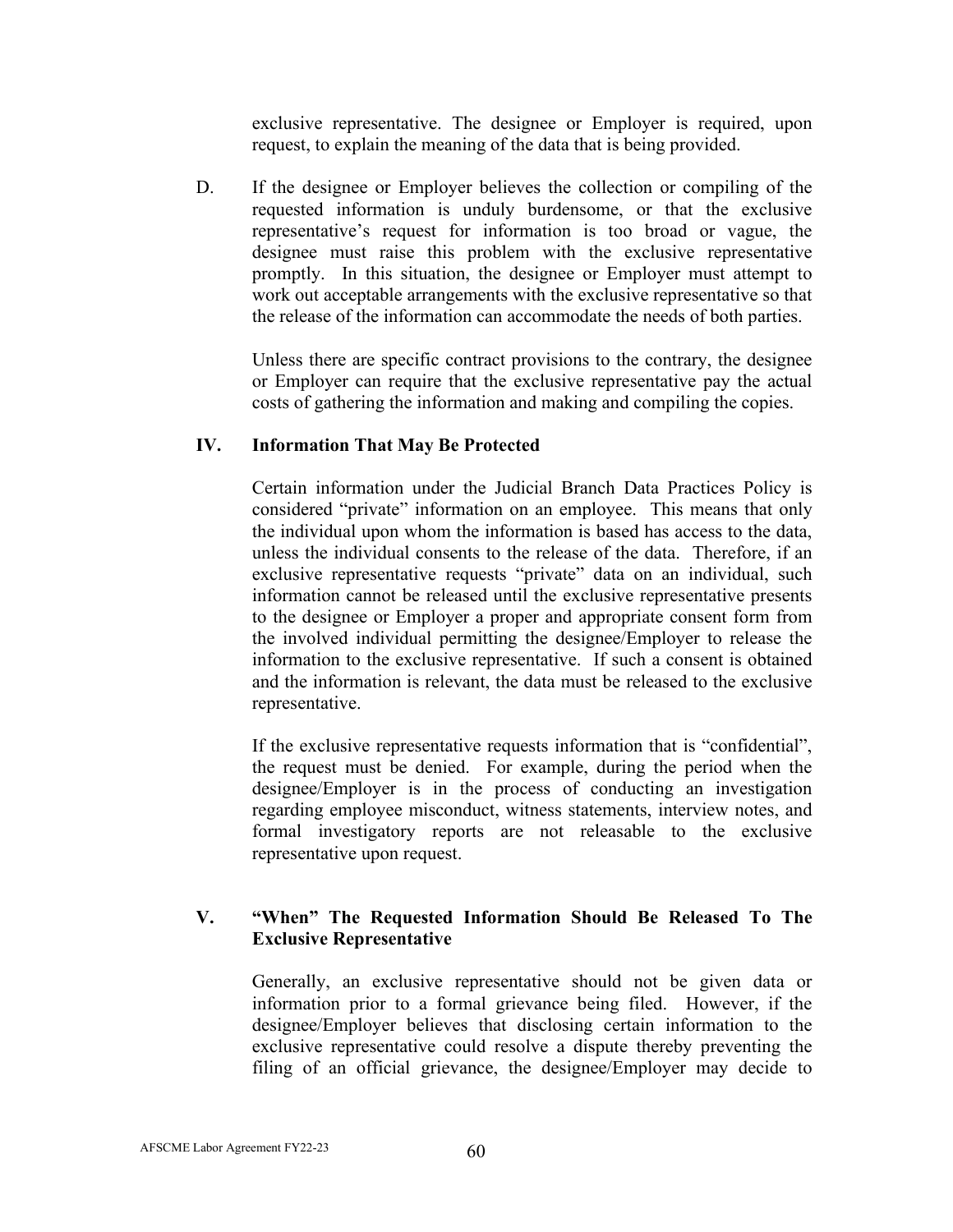disclose such information. Thus, "pre-grievance" disclosure is optional with the designee/Employer, consistent with all of the above guidelines.

The Employer encourages its designees to cooperate in the release of information at an early stage in the grievance process. Often grievances can be resolved at these earlier steps if the exclusive representative has access to information upon which to base a decision as to whether or not to proceed with the grievance. Accordingly, if an exclusive representative requests relevant information at the first or second step of the grievance procedure, generally the information should be released unless the issue has not yet crystallized to the point where the designee of the Employer can determine whether or not the requested information, if non-public, is relevant. However, before disclosing such information, line supervisors and managers should be aware of the implication such information will have on the impact of the final outcome of the grievance.

If the information has not been released at an earlier stage and an exclusive representative requests information at the second step of the grievance procedure, the designee must release the information, under the standards discussed in this policy, to the exclusive representative. The designee should consider meeting with the exclusive representative prior to the actual second step meeting to disclose as well as explain the information in a single setting. A second step meeting would then be held at a later time. Another option is to begin the second step meeting by providing the information to the exclusive representative, explaining it as necessary, and then proceeding with the meeting.

## **VI. Exceptions**

Each request for information should be reviewed on a case-by-case basis. The specific facts of any particular situation will determine the appropriate action. If the designee/Employer has any questions as to what information should be released and/or when it should be released, the Employer should be contacted.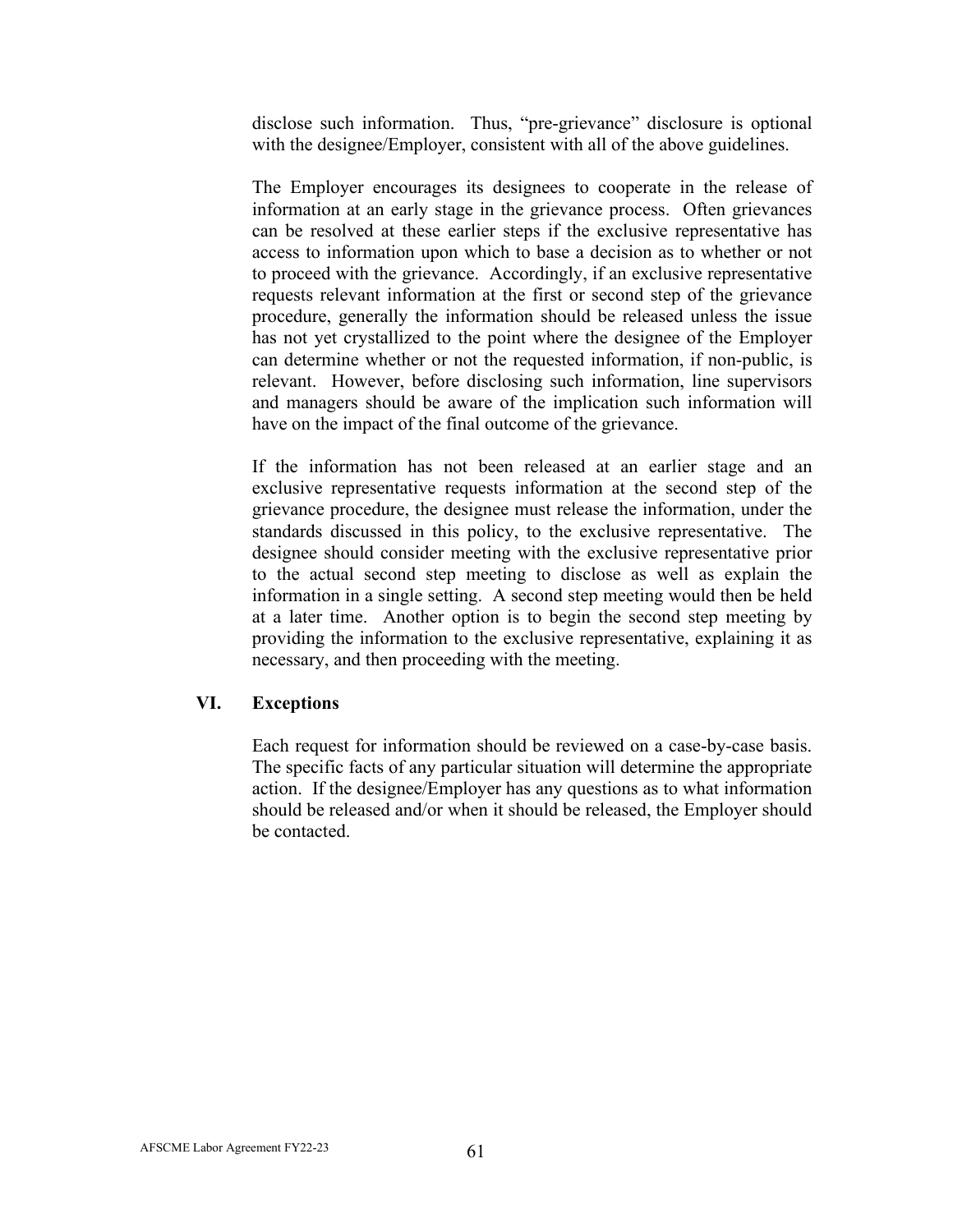**APPENDIX F SALARY RANGES**

## **FY 2022 (July 1, 2021 – June 30, 2022) AFSCME Ranges for Paybands 1-8**

|          | Payband | Payband | Payband | Payband | Payband | Payband | Payband | Payband |
|----------|---------|---------|---------|---------|---------|---------|---------|---------|
|          |         |         |         |         |         |         |         |         |
| Minimum  | \$13.34 | \$14.40 | \$15.55 | \$16.80 | \$18.19 | \$19.63 | \$21.25 | \$22.96 |
| Midpoint | \$17.55 | \$18.94 | \$20.47 | \$22.11 | \$24.42 | \$26.34 | \$29.07 | \$31.39 |
| Maximum  | \$21.76 | \$23.49 | \$25.38 | \$27.42 | \$30.65 | \$33.04 | \$36.89 | \$39.83 |

## **FY 2023 (July 1, 2022– June 30, 2023) AFSCME Ranges for Paybands 1-8**

|          | Payband | Payband | Payband | Payband | Payband | Payband | Payband | Payband |
|----------|---------|---------|---------|---------|---------|---------|---------|---------|
|          |         |         |         |         |         |         |         |         |
| Minimum  | \$13.34 | \$14.40 | \$15.55 | \$16.80 | \$18.19 | \$19.63 | \$21.25 | \$22.96 |
| Midpoint | \$17.55 | \$18.94 | \$20.47 | \$22.11 | \$24.42 | \$26.34 | \$29.07 | \$31.39 |
| Maximum  | \$21.76 | \$23.49 | \$25.38 | \$27.42 | \$30.65 | \$33.04 | \$36.89 | \$39.83 |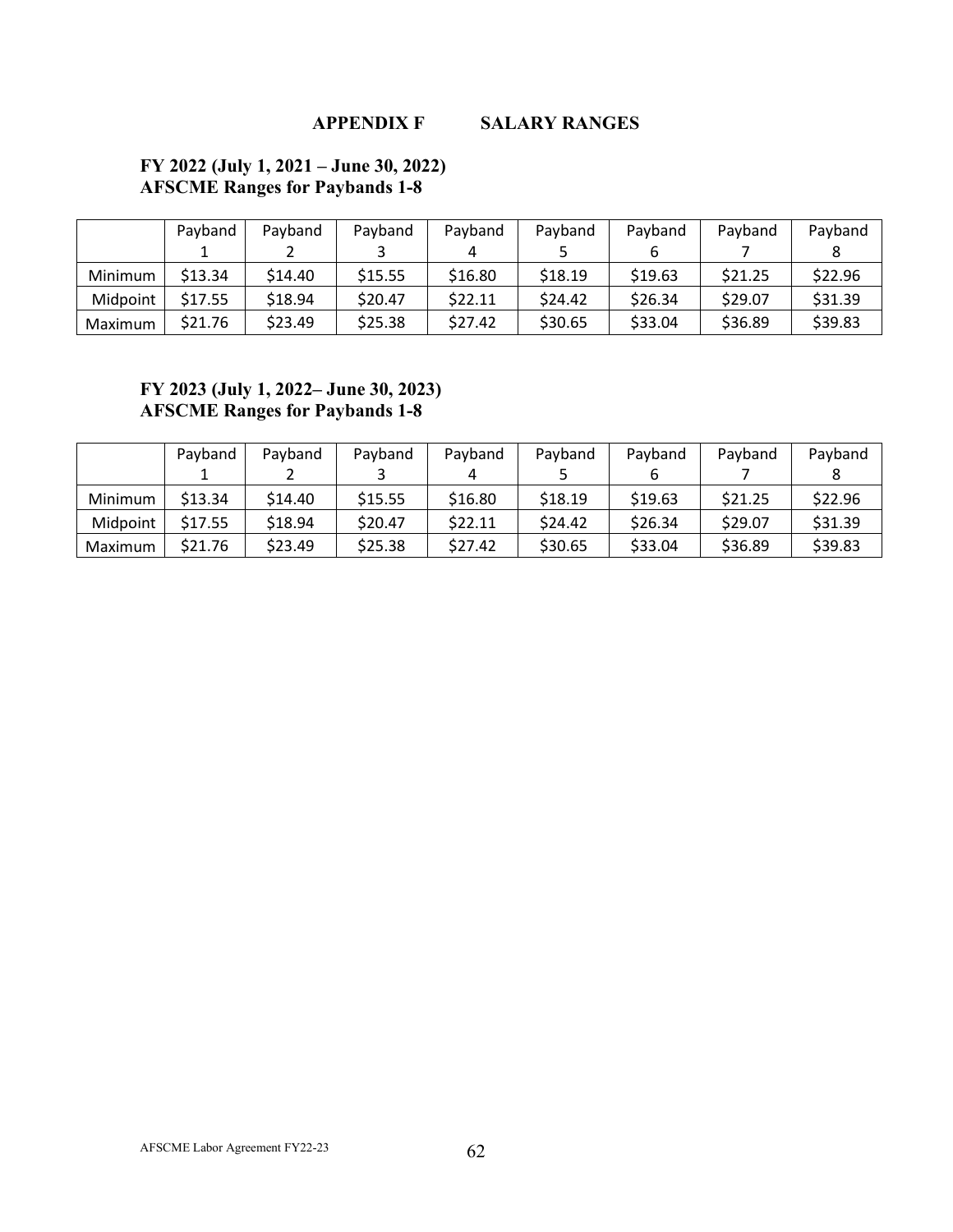## **APPENDIX G CLASSIFICATION LIST**

Pay Band 1 Office Assistant I

Pay Band 2 Court Attendant

Pay Band 3 Account Clerk I Court Operations Clerk Office Assistant II

Pay Band 4 Account Clerk II

Pay Band 5 Office Assistant III Calendar Clerk Court Administrative Assistant IT Specialist I

Pay Band 5 (continued) Court Operations Associate Scheduling Specialist

Pay Band 6 Accounting Technician Court Operations Leadworker I Court Operations Specialist Staff Generalist I

Pay Band 7 Accounting Officer Probate Registrar Court Operations Leadworker II

Pay Band 8 IT Specialist II Court Interpreter

BY: **/s/ Kristine Bolander** BY: **/s/ Bart Andersen** Kristine Bolander Bart Andersen Labor/Employee Relations Manager Business Representative,

BY: **/s/ Leanne Kunze** Leanne Kunze Business Representative, AFSCME Council 65

Amended Date:

Serena Vergin

AFSCME Council 65

Initials:

AFSCME Council 5

Jessi Bienfang MN Judicial Branch

AFSCME Labor Agreement FY22-23 63

Alison Kelly

AFSCME Council 5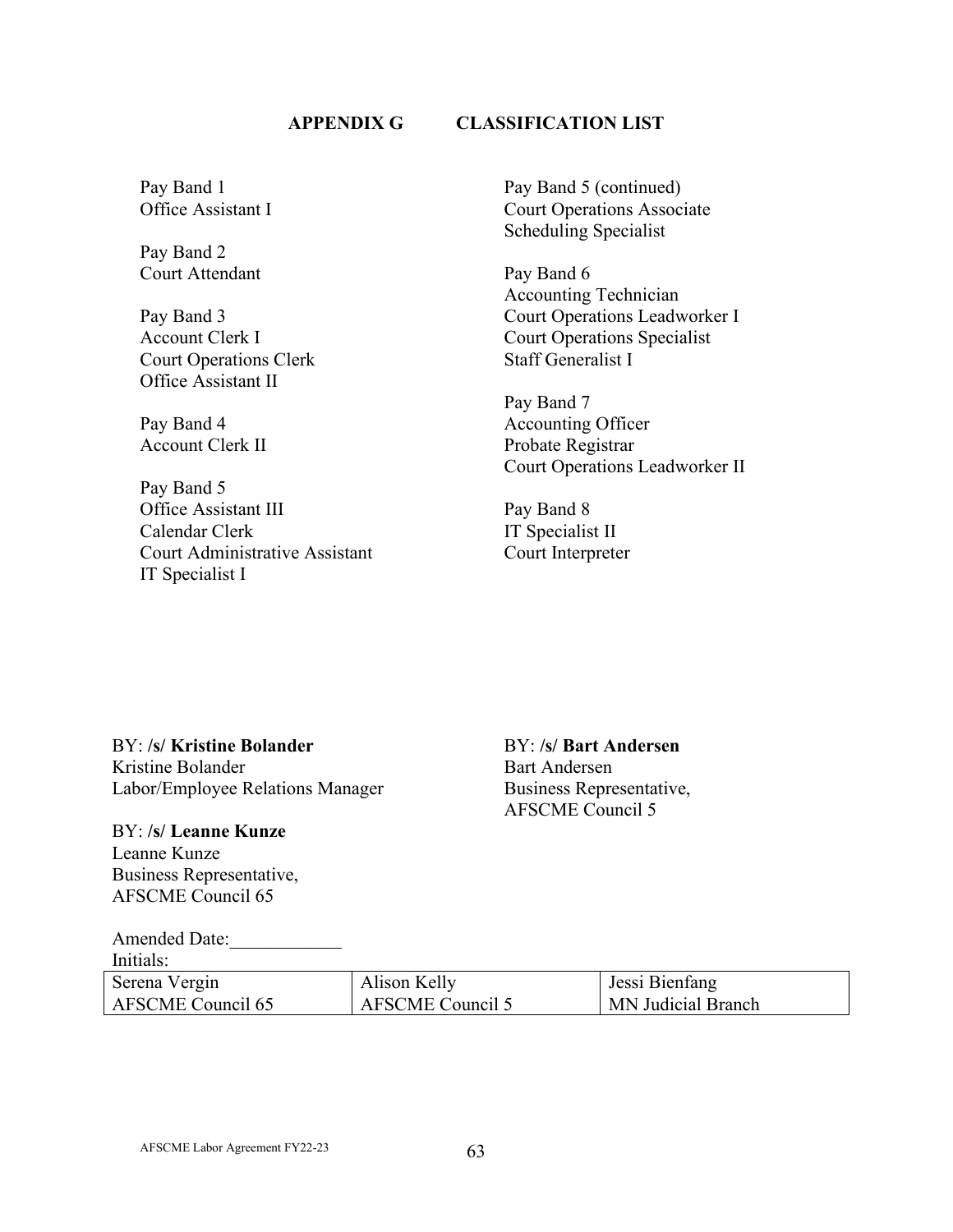# **LETTER OF AGREEMENT (4th Judicial District Dental Insurance)**

This agreement is entered into between the Minnesota Judicial Branch and AFSCME Council 5 regarding a monetary supplement to offset the cost of dental insurance for certain  $4<sup>th</sup>$ Judicial District employees.

**WHEREAS**, The Fourth Judicial District has previously provided \$0.26 per hour towards the cost of dental insurance for those employees who were members of the AFSCME unit; and

**WHEREAS**, those Fourth Judicial District employees were transitioned to employment with the Minnesota Judicial Branch effective July 1, 2003 and the parties desires to reach a complete agreement regarding the dental offset;

**NOW, THEREFORE**, the parties agree as follows:

Those Fourth Judicial District employees of record on July 1, 2003 who are members of the AFSCME unit who elect county benefits

- at the time of transition; or
- at the expiration of their respective COBRA period following the discontinuation of the AFSCME dental plan

shall be eligible for a monetary supplement towards the costs of dental insurance. Such supplement shall be the lesser of:

- \$45.07 per month for dental insurance; or
- The actual cost to the employee for the dental insurance provided by Hennepin County.

The Minnesota Judicial Branch shall effectuate such a monetary supplement in a manner it deems most efficient, however, it shall strive to provide the supplement on a pre-tax basis.

**IN WITNESS WHEREOF**, the parties hereto have executed this agreement on the dates indicated by their respective signatures.

## **FOR THE EMPLOYER: FOR THE UNION:**

/s/ Jeff Shorba /s/ Cynthia M. Nelson

Jeff Shorba Date Cynthia M. Nelson Date Human Resources Director  $9/6/13$  Business Agent, Council 5  $9/6/13$ 

> $_{---}/s/$  Leanne Kunze $_{---}$ 9/6/13 Leanne Kunze Date Field Staff, Council 65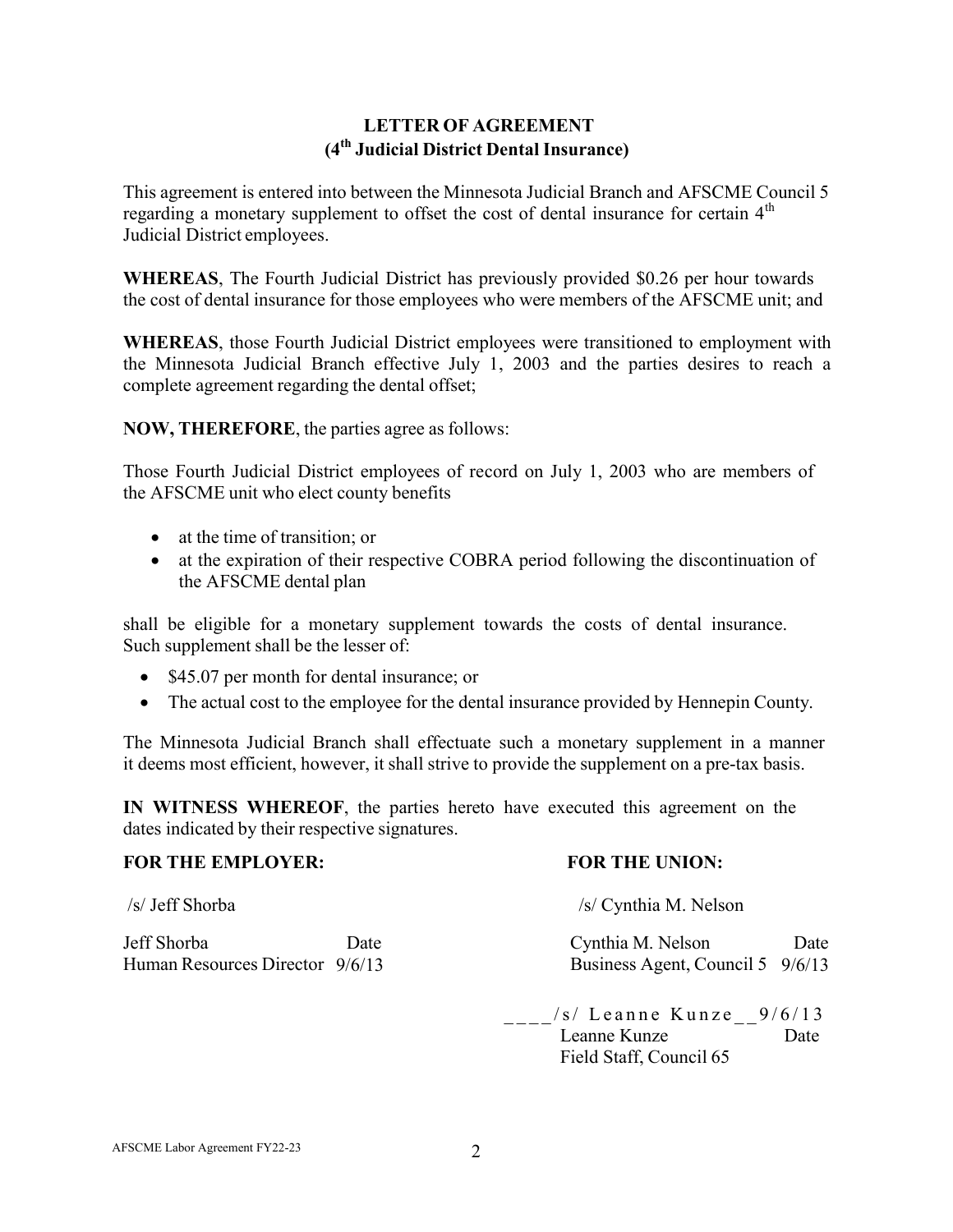# **LETTER OF AGREEMENT Telecommuting – 4th Judicial District**

This agreement is entered into between the Minnesota Judicial Branch and AFSCME Councils 5 and  $\overline{65}$  regarding telecommuting by employees within the  $4<sup>th</sup>$  Judicial District.

**WHEREAS**, prior to state funding, the  $4<sup>th</sup>$  Judicial District had an established telecommuting policy. That policy was entitled "Telework Guidelines" and addressed, among other things, procedure and selection criteria, terms and conditions, criteria for supplying county-owned equipment, performance measurement and reporting, liability, and data privacy/security; and

**WHEREAS**, the Minnesota Judicial Branch has a separate and distinct telecommuting policy and certain provisions in the Telework Guidelines are contrary to or distinguishable from those in the Minnesota Judicial Branch telecommuting policy, and application of the Minnesota Judicial Branch telecommuting policy could adversely impact the employees who became teleworkers under the  $4<sup>th</sup>$  Judicial District's Telework Guidelines;

**NOW, THEREFORE**, the parties agree as follows:

The Minnesota Judicial Branch agrees to grandparent the provisions of the  $4<sup>th</sup>$  District Telework Guidelines for those specific employees who became teleworkers under the  $4<sup>th</sup>$ Judicial District's Telework Guidelines policy. The specific employees who are so grandparented are identified by name in the attachment to this agreement. In the event that any of these specified employees no longer telecommute, this grandparenting provision shall become null and void and future telecommuting shall be governed by the Minnesota Judicial Branch policy.

Effective August 1, 2013,

- For those grandfathered employees noted below who work at home 33-40 hours/week, they may be reimbursed their actual home internet connectivity allowance amount with a not-to-exceed limit of \$56/month (or maximum allowed by MJB Finance Policy 205.3).
- For those who work at home 32 or less hours/week (and are not in Results Only Work Environment), they may be reimbursed their actual home internet connectivity allowance amount with a not-to-exceed limit of \$28/month, whichever is less.
- All grandfathered employees receiving reimbursement are required to participate in the reimbursement procedure per MJB Finance Policy 205.3.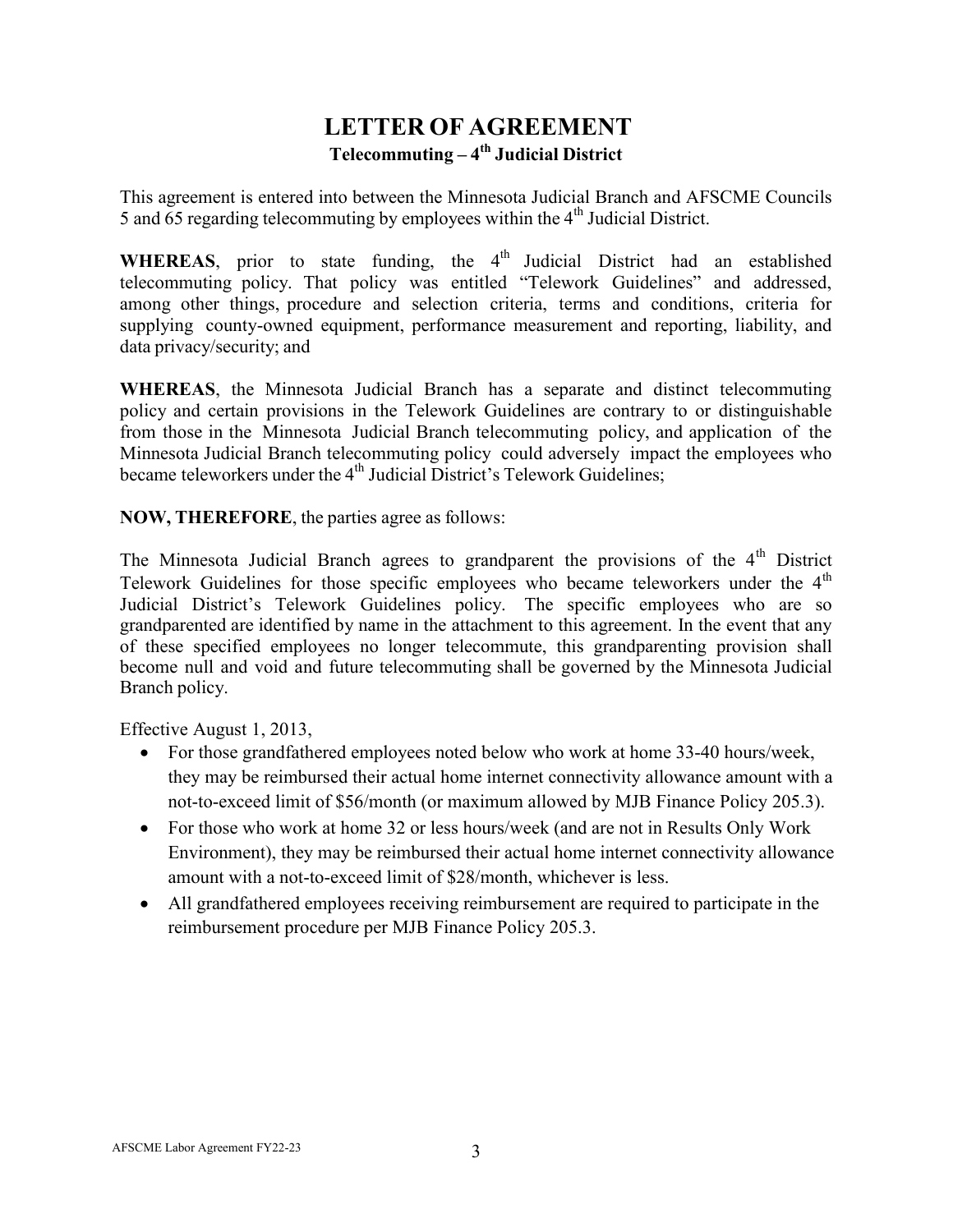Specific employees in the  $4<sup>th</sup>$  Judicial District to whom the grandparented provisions of the 4<sup>th</sup> District Telework Guidelines Apply.

| Dept                      | <b>Teleworkers</b> |
|---------------------------|--------------------|
| <b>Conciliation Court</b> | Tracy Hukka        |

**IN WITNESS WHEREOF**, the parties hereto have executed this agreement on the dates indicated by their respective signatures.

## **FOR THE EMPLOYER: FOR THE UNION:**

| /s/ Jeff Shorba                  | 9/6/13 | /s/ Cynthia M. Nelson              | 9/6/13 |
|----------------------------------|--------|------------------------------------|--------|
| Jeff Shorba                      | Date   | Cynthia M. Nelson                  | Date   |
| <b>State Court Administrator</b> |        | Business Representative, Council 5 |        |

/s/ Leanne Kunze\_\_\_\_\_\_\_\_\_\_9/6/13\_ Leanne Kunze Date Field Staff, Council 65

| <b>Amended Date:</b> |                  |                    |
|----------------------|------------------|--------------------|
| Initials:            |                  |                    |
| Serena Vergin        | Alison Kelly     | Jessi Bienfang     |
| AFSCME Council 65    | AFSCME Council 5 | MN Judicial Branch |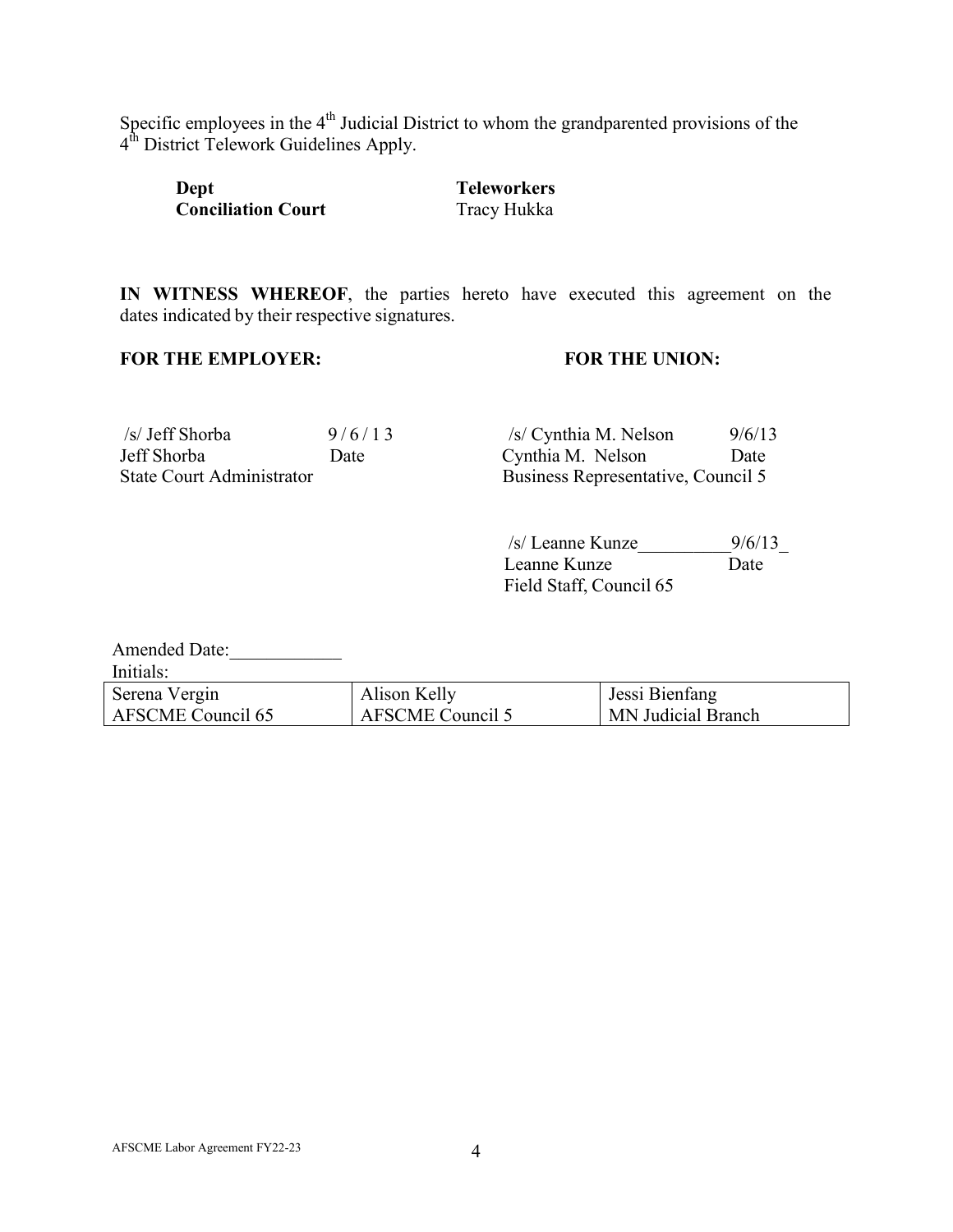## **MEMORANDUM OF UNDERSTANDING Between THE MINNESOTA JUDICIAL BRANCH and AFSCME LOCALS 1500 & 3688, COUNCIL 5 & 65, AFL-CIO**

This memorandum modifies and continues the agreement reached during the 2000-2001 contact negotiations regarding the Union's use of ITV equipment.

This agreement will be attached to the collective Bargaining Agreement in effect between the Minnesota Judicial Branch and AFSCME councils 5 & 65 (Clerical, Administrative & Technical Employees).

It is understood that AFSCME Local 1500 may use the ITV system up to three (3) times per each for AFSCME members in JD 3/5 and JD 9 to conduct Union business.

It is understood that AFSCME Local 3688 may use the ITV system up to three (3) times per each for AFSCME members in JD 2, 4, 6 & 10 to conduct Union business.

Special meetings (ie. contract ratification) may be scheduled for each group as needed.

It is understood that the Union's Local leadership will be responsible for scheduling the use of ITV with prior approval from the site County Court Administrator and the parties responsible for the room and the ITV equipment. The union will abide by local ITV system use policies. No Union business will be conducted on the ITV system during work hours or at any time that would interfere with the Judicial Branch use of the system.

MINNESOTA JUDICIAL BRANCH AFSCME COUNCIL 5 & 65, AFL-CIO

Sue K. Dosal Leanne Kunze

BY: **/s/ SUE K. DOSAL** BY: **/s/ LEANNE KUNZE** State Court Administrator Assistant Director, AFSCME Council 65

BY: **/s/ WALTER W. WOJCIK** BY: **/s/ CAROLE GERST** Walter W. Wojcik Carole Gerst<br>
Labor/Employee Relations Manager Business Repr

Business Representative, AFSCME Council 5

Date: **09-21-2007**